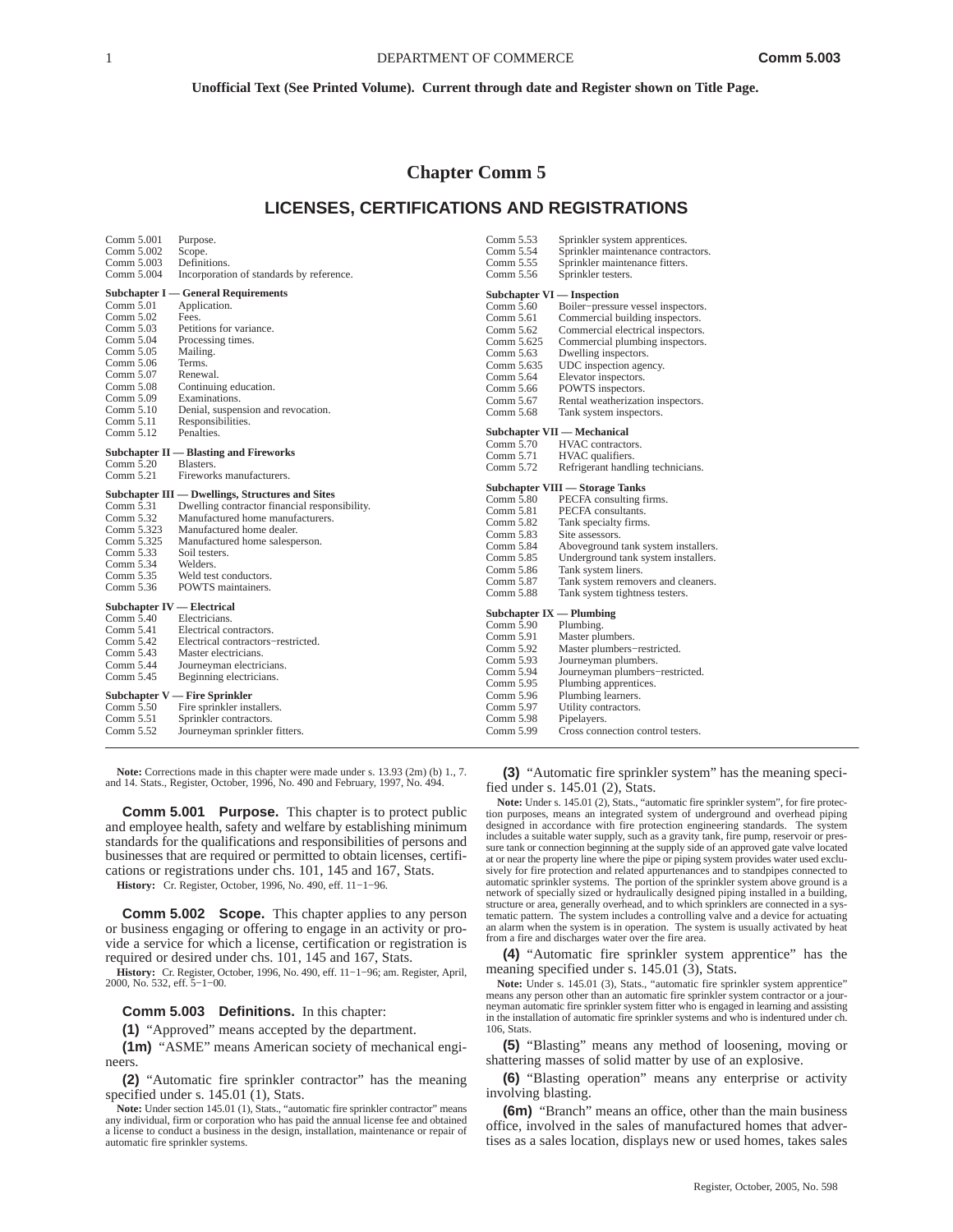calls, is staffed by licensed salespersons, has signage of a licensed dealer, and accepts offers or contracts on manufactured homes.

**(6s)** "Broker" means a manufactured home dealer who has no sales lot, no inventory and no ownership interest in the manufactured homes being sold.

**(7)** "Building permit" means an official document or certificate granting permission to perform construction or erosion control work, except for electrical, plumbing or HVAC, on a one− or 2−family dwelling.

**(8)** "Business establishment" means any industrial or commercial organization or enterprise, including but not limited to a proprietorship, partnership, firm, business trust, joint venture, syndicate, corporation or association.

**(8m)** "Cash price" means the manufactured home dealer asking price including dealer installed options and accessories and additional dealer mark−up, profit and transportation charges, minus the dollar value of cash discounts.

**(9)** "Combustible liquid" means a liquid with a flash point at or above 100°F.

**(10)** "Conflict of interest" means a certified inspector inspecting work in which the inspector or the inspector's employer, other than the state or a municipality, has participated or has a monetary or personal interest.

**(11)** "Damage" means defects caused by reasons other than normal wear through home age and usage.

**(13)** "Department" means the department of commerce.

**(14)** "Direct supervision" means to assume the responsibility of an activity of others and its results by providing oversight and guidance at the site where the activity is being conducted.

**(15)** "Dwelling contractor" means any person, firm or corporation engaged in the business of performing construction or erosion control work on a one− or 2− family dwelling.

**Note:** Pursuant to s. 101.654 (1) (b), Stats., "dwelling contractor" does not include an owner of a dwelling who resides or will reside in the dwelling.

**(16)** "Electrical construction" means the installation of electrical wiring. "Electrical construction" does not include the maintenance, repair or fabrication of electrical equipment or the installation of electrical wiring and equipment covered by ch. PSC 114.

**(17)** "Electrical wiring" means all equipment , wiring, material, fittings, devices, appliances, fixtures and apparatus used for the production, modification, regulation, control, distribution, utilization or safeguarding of electrical energy for mechanical, chemical, cosmetic, heating, lighting or similar purposes as covered by the scope of ch. Comm 16.

**(17m)** "Financial statement" means a balance sheet showing assets, liabilities and net worth.

**(18)** "Fireworks" has the meaning specified under s. 167.10 (1), Stats.

**Note:** Under s. 167.10 (1), Stats., "fireworks" means anything manufactured, processed or packaged for exploding, emitting sparks or combustion which does not have another common use, but does not include any of the following:

(a) Fuel or a lubricant.

(b) A firearm cartridge or shotgun shell.

(c) A flare used or possessed or sold for use as a signal in an emergency or in the operation of a railway, aircraft, watercraft or motor vehicle.

(d) A match, cigarette lighter, stove, furnace, candle, lantern or space heater. (e) A cap containing not more than one−quarter grain of explosive mixture, if the cap is used or possessed or sold for use in a device which prevents direct bodily con-tact with a cap when it is in place for explosion.

(f) A toy snake which contains no mercury.

(g) A model rocket engine.

(h) Tobacco and a tobacco product.

(i) A sparkler on a wire or wood stick not exceeding 36 inches in length that is designed to produce audible or visible effects or to produce audible and visible effects.

(j) A device designed to spray out paper confetti or streamers and which contains less than one−quarter grain of explosive mixture.

(k) A fuseless device that is designed to produce audible or visible effects or audible and visible effects, and that contains less than one−quarter grain of explosive mixture.

(L) A device that is designed primarily to burn pyrotechnic smoke−producing mixtures, at a controlled rate, and that produces audible or visible effects, or audible and visible effects.

(m) A cylindrical fountain that consists of one or more tubes and that is classified by the federal department of transportation as a Division 1.4 explosive, as defined in 49 CFR 173.50.

(n) A cone fountain that is classified by the federal department of transportation as a Division 1.4 explosive, as defined in 49 CFR 173.50.

**(19)** "Flammable liquid" means a liquid having a flash point **(19)** "Flammable liquid" means a liquid having a flash point below  $100^{\circ}$ F and having a vapor pressure not exceeding 40 psi below  $100^{\circ}$ F and absolute at  $100^{\circ}$ F.

**(20)** "General supervision" means to assume the responsibility of an activity of others and its results without being present at the site where the activity is being conducted.

**(21)** "HVAC" means heating, ventilating and air conditioning.

**(22)** "HVAC equipment" means materials, piping, fittings, devices, appliances, apparatus, controls and control wiring used as part of or in connection with permanent heating, ventilating or air conditioning installations in buildings. HVAC equipment includes furnaces, ventilation ductwork, baseboard heaters, bathroom fans and kitchen hoods. HVAC equipment does not include masonry fireplaces and chimneys, factory−built fireplaces and venting systems, decorative gas fireplaces, water heaters and process heating equipment.

**(23)** "Incompetence" means conduct which evidences a lack of competence or ability to discharge the duty required to protect the health, safety and welfare of the public, lack of knowledge of the fundamental principles of a particular trade or practice, or an inability to apply those principles, or failure to maintain competency in the current practices and methods applicable to the activity and the state statutes and rules governing the activity.

**(24)** "Journeyman automatic fire sprinkler fitter" has the meaning specified under s. 145.01 (6), Stats.

Note: Under s. 145.01 (6), Stats., "journeyman automatic fire sprinkler fitter" means any person other than an automatic fire sprinkler contractor who is engaged in the practical installation of automatic fire sprinkler systems.

**(25)** "Journeyman plumber" has the meaning specified under s. 145.01 (7), Stats.

**Note:** Under s. 145.01 (7), Stats., "journeyman plumber" means any person other than a master plumber, who is engaged in the practical installation of plumbing.

**(26)** "Journeyman plumber−restricted" means a person licensed under s. 145.14, Stats.

**Note:** See appendix for further explanatory material.

**(26m)** "Licensee" means any manufactured home dealer or manufactured home salesperson or any person who is both a manufactured home dealer and a manufactured home salesperson.

**(27)** "Listed device" has the meaning specified under s. 167.10 (1) (e), (f) and (i) to (n), Stats.

**Note:** See the note after the definition of "fireworks", sub. (18), for the statutory language of s. 167.10 (1) (e), (f) and (i) to (n).

**(27e)** "Main business office" means an office involved in the sales of manufactured homes that is the primary management location of the licensed manufactured home dealer.

**(27m)** "Manufactured home" has the meaning given in s. 101.91 (2), Stats.

Note: Under s.101.91 (2), Stats., "manufactured home" means any of the following:

(a) A structure, transportable in one or more sections, which in the traveling mode is 8 body feet or more in width or 40 body feet or more in length, or, when erected on site is 320 or more square feet, and which is built on a permanent chassis and designed to be used as a dwelling with or without a permanent foundation when connected to the required utilities.

(b) A structure which meets all the requirements of par. (a) except the size requirements, and with respect to which the manufacturer voluntarily files a certification required by the secretary of housing and urban development and complies with the standards established under 42 USC 5401 to 5425.

(c) A mobile home, unless a mobile home is specifically excluded under the applicable statute.

**(27s)** "Manufactured home dealer" has the meaning given in s. 101.91 (3), Stats., except for a person who sells no more than one new or used manufactured home in any one calendar year.

**Note:** Under s.101.91 (3), Stats., "manufactured home dealer" means a person who, for a commission or other thing of value, sells, exchanges, buys or rents, or offers or attempts to negotiate a sale or exchange of an interest in, manufactured homes or who is engaged wholly or partially in the business of selling manufactured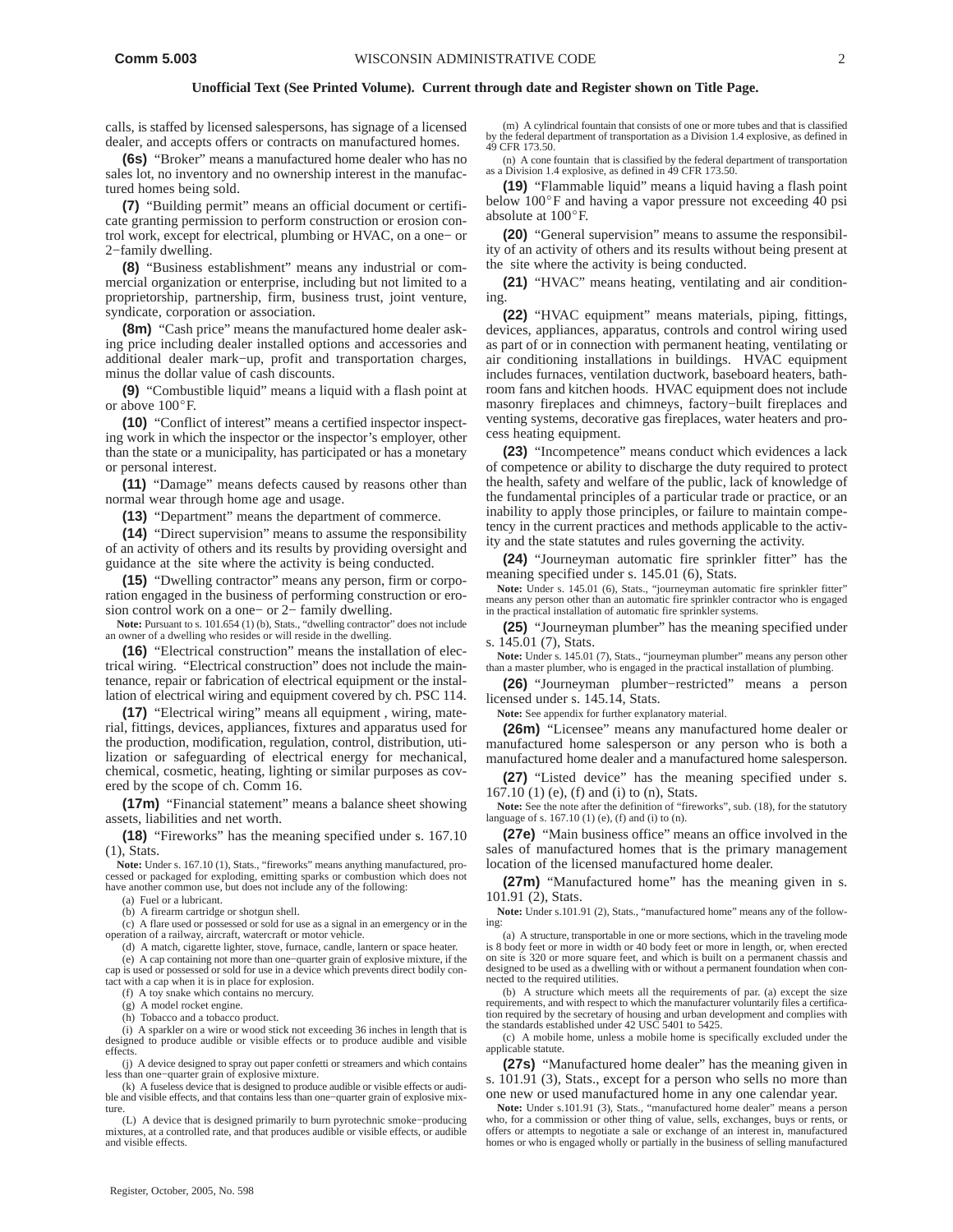homes, whether or not the manufactured homes are owned by the person, but does not include:

(a) A receiver, trustee, personal representative, guardian, or other person appointed by or acting under the judgment or order of any court.

(b) Any public officer while performing that officer's official duty.

(c) Any employee of a person enumerated in par. (a) or (b).

(d) Any lender, as defined in s. 421.301 (22).

(e) A person transferring a manufactured home used for that person's personal, family or household purposes, if the transfer is an occasional sale and is not part of the business of the transferor.

**(27w)** "Manufactured home park" has the meaning given in s. 101.91 (5m), Stats.

Note: Under s. 101.91 (5m), Stats., "manufactured home park" means any plot or plots of ground upon which 3 or more manufactured homes that are occupied for dwelling or sleeping purposes are located. "Manufactured home park" does not include a farm where the occupants of the manufactured homes are the father, mother, son, daughter, brother or sister of the farm owner or operator or where the occupants of the manufactured homes work on the farm.

**(28)** "Master plumber" has the meaning specified under s. 145.01 (8), Stats.

**Note:** Under s. 145.01 (8), Stats., "master plumber" means any person skilled in the planning, superintending and the practical installation of plumbing and familiar with the laws, rules and regulations governing the same

**(29)** "Master plumber−restricted" means a person licensed under s. 145.14, Stats.

**Note:** See appendix for further explanatory material.

**(30)** "Misconduct" means an act performed by an individual relating to the responsibilities or duties for which the individual has been licensed, registered or certified that jeopardizes the interests of the public, including violation of federal or state laws, local ordinances or administrative rules; preparation of deficient or falsified reports; failure to submit information or reports required by law or contract when requested by the municipality or the department; conduct which evidences a lack of trustworthiness; misrepresentation of qualifications such as education, experience or certification; illegal entry of premises; misuse of funds; or misrepresentation of authority.

**(30m)** "Multipurpose piping system" means a type of water distribution system conveying potable water to plumbing fixtures and appliances and automatic fire sprinklers with the intention of serving both domestic water needs and fire protection needs within a one− or 2−family dwelling or manufactured dwelling.

**(31)** "Municipality" means a city, village, town or county.

**(32)** "Negligence" means the failure to exercise the degree of care and judgment to protect public health and safety normally expected of an individual performing activities within the scope of a license, certification or registration category.

**(32e)** "Net worth" means the difference between the asset and liability values on a financial statement. Negative net worth is the excess of liabilities over assets.

**(32h)** "New manufactured home" has the meaning given in s. 101.91 (11), Stats.

Note: Under s. 101.91 (11), Stats., "new manufactured home" means a manufactured home that has never been occupied, used or sold for personal or business use.

**(32m)** "PECFA" means petroleum environmental cleanup fund act.

**(33)** "Pipelayer" has the meaning specified under s. 145.01 (9), Stats.

**Note:** Under s. 145.01 (9), Stats., "pipelayer" means a person registered under s. 145.07 (11).

**(34)** "Plumbing" has the meaning specified under s. 145.01 (10), Stats.

**Note:** Under s. 145.01 (10), Stats., "plumbing" means and includes:

(a) All piping, fixtures, appliances, equipment, devices and appurtenances in connection with the water supply, water distribution and drainage systems, including hot water storage tanks, water softeners and water heaters connected with such water and drainage systems and also includes the installation thereof.

(b) The construction, connection or installation of any drain or waste piping sys-tem from the outside or proposed outside foundation walls of any building to the mains or other sewage system terminal within bounds of, or beneath an area subject to easement for highway purposes, including private sewage systems, and the alter-ation of any such systems, drains or waste piping.

(c) The water service piping from the outside or proposed outside foundation walls of any building to the main or other water utility service terminal within bounds of, or beneath an area subject to easement for highway purposes and its connections.

(d) The water pressure system other than municipal systems as provided in ch. 281.

(e) A plumbing and drainage system so designed and vent piping so installed as to keep the air within the system in free circulation and movement; to prevent with a margin of safety unequal air pressures of such force as might blow, siphon or affect trap seals, or retard the discharge from plumbing fixtures, or permit sewer air to escape into the building; to prohibit cross−connection, contamination or pollution of the potable water supply and distribution systems; and to provide an adequate supply of water to properly serve, cleanse and operate all fixtures, equipment, appurtenances and appliances served by the plumbing system.

**(35)** "Plumbing appliance' means any one of a class of plumbing devices which is intended to perform a special function. The operation or control of the appliance may be dependent upon one or more energized components, such as motors, controls, heating elements, or pressure or temperature sensing elements. The devices may be manually adjusted or controlled by the user or operator, or may operate automatically through one or more of the following actions: a time cycle, a temperature range, a pressure range, a measured volume or weight.

**(36)** "Plumbing apprentice" has the meaning specified under s. 145.01 (11), Stats.

**Note:** Under s. 145.01 (11), Stats., "plumbing apprentice" means any person other than a journeyman or master plumber who is engaged in learning and assisting in the installation of plumbing and drainage.

**(37)** "Place of employment" has the meaning specified under s. 101.01 (11), Stats.

**Note:** Under s. 101.01 (11), Stats., "place of employment" includes every place, whether indoors or out or underground and the premises appurtenant thereto where either temporarily or permanently any industry, trade or business is carried on, or where any process or operation, directly or indirectly related to any industry, trade or business, is carried on, and where any person is, directly or indirectly, employed by another for direct or indirect gain or profit, but does not include any place where persons are employed in private domestic service which does not involve the use of mechanical power or in farming. "Farming" includes those activities specified in s. 102.04 (3), and also includes the transportation of farm products, supplies or equipment directly to the farm by the operator of said farm or employees for use thereon,<br>if such activities are directly or indirectly for the purpose of producing commodities<br>for market, or as an accessory to such production. ing codes, "place of employment" does not include an adult family home, as defined in s. 50.01 (1), or, except for the purposes of s. 101.11, a previously constructed building used as a community−based residential facility, as defined in s. 50.01 (1g), which serves 20 or fewer unrelated residents.

**(38)** "POWTS" means private onsite wastewater treatment system and has the meaning specified under s. 145.01 (12), Stats., for "private sewage system".

**Note:** Under s. 145.01 (12), Stats., "private sewage system" means a sewage treatment and disposal system serving a single structure with a septic tank and soil absorp-tion field located on the same parcel as the structure. This term also means an alternative sewage system approved by the department including a substitute for the septic tank or soil absorption field, a holding tank, a system serving more than one structure or a system located on a different parcel than the structure. A private sewage system may be owned by the property owner or by a special purpose district.

**(39)** "Private interceptor main sewer" has the meaning specified under s. Comm 81.01 (193).

**Note:** Under s. Comm 81.01 (193) "private interceptor main sewer" means a privately owned sewer serving 2 or more buildings and not directly controlled by a public authority.

**(40)** "Private water main" has the meaning specified under s. Comm 81.01 (195).

**Note:** Under s. Comm 81.01 (195) "private water main" means a privately owned water main serving 2 or more buildings and not directly controlled by a public authority.

**(41)** "Process piping" means that piping which is separated from a water supply system or drain system by the appropriate methods or means specified under ch. Comm 82 and is part of a system used exclusively for refining, manufacturing, industrial or shipping purposes of every character and description.

**(42)** "Public building" has the meaning specified under s. 101.01 (12), Stats.

**Note:** Under s. 101.01 (12), Stats., "public building" means any structure, including exterior parts of such building, such as a porch, exterior platform or steps providing means of ingress or egress, used in whole or in part as a place of resort, assemblage, lodging, trade, traffic, occupancy, or use by the public or by 3 or more tenants. When used in relation to building codes, "public building" does not include a previously constructed building used as a community−based residential facility as defined in s. 50.01 (1g) which serves 20 or fewer unrelated residents or an adult fam-ily home, as defined in s. 50.01 (1).

**(43)** "Refrigeration equipment" has the meaning specified under s. 101.177 (1) (c), Stats.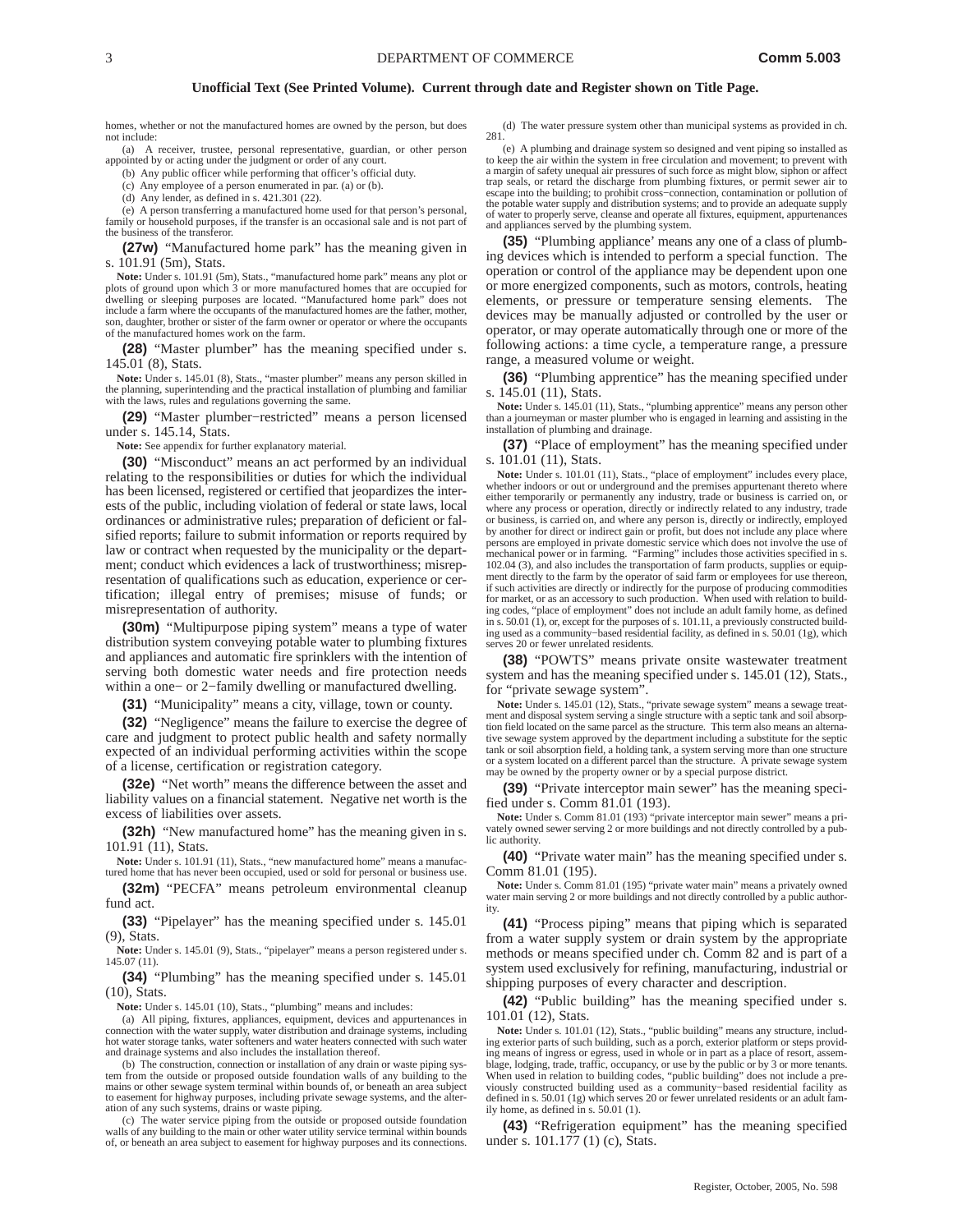**Note:** Under s. 101.177 (1) (c), Stats., "refrigeration equipment" means mechanical vapor compression refrigeration equipment except for a mobile air conditioner, as defined in s. 100.45 (1) (b), Stats., or trailer refrigeration equipment, as defined in s. 100.45 (1) (e), Stats.

**(44)** "Registered learner" has the meaning specified under s. 145.01 (13), Stats.

**Note:** Under s. 145.01 (13), Stats., "registered learner" means a person, other than a restricted plumber licensee, who is learning a limited type of plumbing and is engaged in assisting a restricted plumber licensee.

**(45)** "Rental unit" has the meaning specified under s. 101.122 (1) (e), Stats.

**Note:** Under s. 101.122 (1) (e), Stats., "rental unit" means any rented dwelling units. "Rental unit" does not include:

1. Any building containing up to 4 dwelling units, one of which is owner−occupied.

2. Any building constructed after December 1, 1978, which contains up to 2 dwelling units and which is less than 10 years old.

3. Any building constructed after April 15, 1976, which contains more than 2 dwelling units and which is less than 10 years old.

4. Any dwelling unit not rented at any time from November 1 to March 31.

**(46)** "Restricted plumber licensee" has the meaning specified under s. 145.01 (14), Stats.

**Note:** Under s. 145.01 (14), Stats., "restricted plumber licensee" means any person licensed as a master plumber (restricted) or a journeyman plumber (restricted) under s. 145.14.

**(46m)** "Retail purchaser" means any purchaser not licensed as a manufactured home dealer or a manufactured home salesperson.

**(47)** "Sanitary building sewer" has the meaning specified under s. Comm 81.01 (45).

**Note:** Under s. Comm 81.01 (45) "sanitary building sewer" means a building sewer which conveys wastewater consisting in part of domestic wastewater.

**(47m)** "Site" means any plot of land which is owned or rented, and used or intended to be used for the accommodation of a manufactured home for residential purposes.

**(48)** "Storm building sewer" has the meaning specified under s. Comm 81.01 (46).

**Note:** Under s. Comm 81.01 (46) "storm building sewer" means a building sewer which conveys storm water wastes or clear water wastes, or both.

**(48m)** "UDC" means chs. Comm 20 to 25, the Wisconsin uniform dwelling code.

**(48s)** "Used manufactured home" has the meaning given in s. 101.91 (12), Stats.

**Note:** Under s.101.91 (12), Stats., "used manufactured home" means a manufactured home that has previously been occupied, used or sold for personal or business use.

**(49)** "Utility contractor" has the meaning specified under s. 145.01 (15), Stats.

**Note:** Under s. 145.01 (15), Stats., "utility contractor" means a person licensed under s. 145.07 (10).

**(50)** "Water service" has the meaning specified under s. Comm 81.01 (282).

**Note:** Under s. Comm 81.01 (282) "water service" means that portion of a water supply system from the water main or private water supply to the building control valve.

**(51)** "Water supply system" has the meaning specified under s. Comm 81.01 (284).

**Note:** Under s. Comm 81.01 (284) "water supply system" means the piping of a private water main, water service and water distribution system, fixture supply connectors, fittings, valves, and appurtenances through which water is conveyed to points of usage such as plumbing fixtures, plumbing appliances, water using equipment or other piping systems to be served.

**(52)** "Year" means 12 consecutive months.

**History:** Cr. Register, October, 1996, No. 490, eff. 11−1−96; corrections made under s. 13.93 (2m) (b), 6. and 7., Stats., Register, October, 1996, No. 490; cr. (1m),<br>(32m) ann. (7), (15), (16), (33), (36) , (37) and (42), r. (11); Register, March, 1998,<br>No. 507, eff. 4–1–98; r. (12), cr. (30m), am. 5–1–00; CR 00–159: cr. (48m), Register September 2001 No. 549 eff. 10–1–01; CR<br>04–134: cr. (6m), (6s), (8m), (11), (17m), (26m), (27e), (27m), (27s), (27w), (32e),<br>(32h), (46m), (47m), and (48s) Register June 2005 No. 594,

**Comm 5.004 Incorporation of standards by reference.** The following standards of the American Welding Society are hereby incorporated by reference into this chapter:

**(1)** D1.1−02, Structural Welding Code − Steel.

**(2)** D1.3−98, Structural Welding Code − Sheet Steel.

**Note:** Copies of the American Welding Society (AWS) standards can be purchased from Global Engineering Documents, 15 Inverness Way East, Englewood, CO 80112−5776, telephone 800−854−7179, or through the AWS web site at www.aws.org/.

**Note:** Copies of standards incorporated by reference are on file in the offices of the department, the secretary of state, and the revisor of statutes.

**History:** CR 03−075: cr. Register June 2004 No. 582, eff. 8−1−04.

## **Subchapter I — General Requirements**

**Comm 5.01 Application. (1)** Application for a license, certification or registration or a license, certification or registration examination covered under this chapter shall be submitted on a form prescribed by the department.

**Note:** Applications and related forms for licenses, certifications or registrations covered under this chapter are available from the Division of Safety and Buildings, P.O. Box 7082, Madison, Wisconsin 53707−7082, telephone 608/261−8500, or at the Safety and Buildings website at www.commerce.wi.gov/SB/.

**(2)** An application for a license, certification or registration which either requires or recognizes the attendance at or completion of educational courses as a qualification for the license, certification or registration shall be accompanied by such evidence, including but not limited to transcripts, that verifies fulfillment of the prerequisite.

**(3)** Pursuant to s. 101.02 (20) (b) and (21) (b), Stats., the department may not issue or renew any license, certification or registration under this chapter unless the applicant for the license, certification or registration includes his or her social security number, or in the case of a license, certification or registration for a business, the applicant includes the federal employer identification number. The department shall consider the failure by the applicant to provide a social security number or a federal employer identification number as an incomplete application and shall not process the application further until the appropriate number is provided.

**(4)** A business having multiple locations covered under one federal employer identification number applying for any of the following licenses, certifications or registrations need not obtain a separate license, certification or registration for each location:

(a) Dwelling contractor financial responsibility.

- (b) Electrical contractor.
- (c) UDC inspection agency.
- (d) HVAC contractor.
- (e) PECFA consulting firm.
- (f) Tank specialty firm.

**History:** Cr. Register, October, 1996, No. 490, eff. 11–1−96; am. (1) and (2), cr. (3), Register, April, 2000, No. 532, eff. 5–1–00; CR 03–075: cr. (4) Register June 2004 No. 582, eff. 8−1−04.

**Comm 5.02 Fees. (1)** (a) Fees required for the various licenses, certifications or registrations and their processing under this chapter shall be determined in accordance with Table 5.02, except as provided in par. (b).

(b) 1. Pursuant to s. 145.05, Stats., a person who holds a master plumber license, master plumber−restricted license, journeyman plumber license or journeyman plumber−restricted license and who is employed by a city of the first, second or third class as a plumbing inspector is not required to submit a license fee in order to renew his or her license.

2. A person who applies to renew his or her master plumber license, master plumber−restricted license, journeyman plumber license or journeyman plumber−restricted license without the license fee as permitted under subd. 1. shall provide evidence that he or she is a plumbing inspector for a first, second or third class city with the application for renewal.

**Note:** The exemption of not having to pay a license fee does not relieve an individual of fulfilling all other obligations or responsibilities to renew the license such as continuing education requirements.

**(2)** Fees required under this chapter for the various licenses, certifications or registrations or their processing examinations shall not be refundable.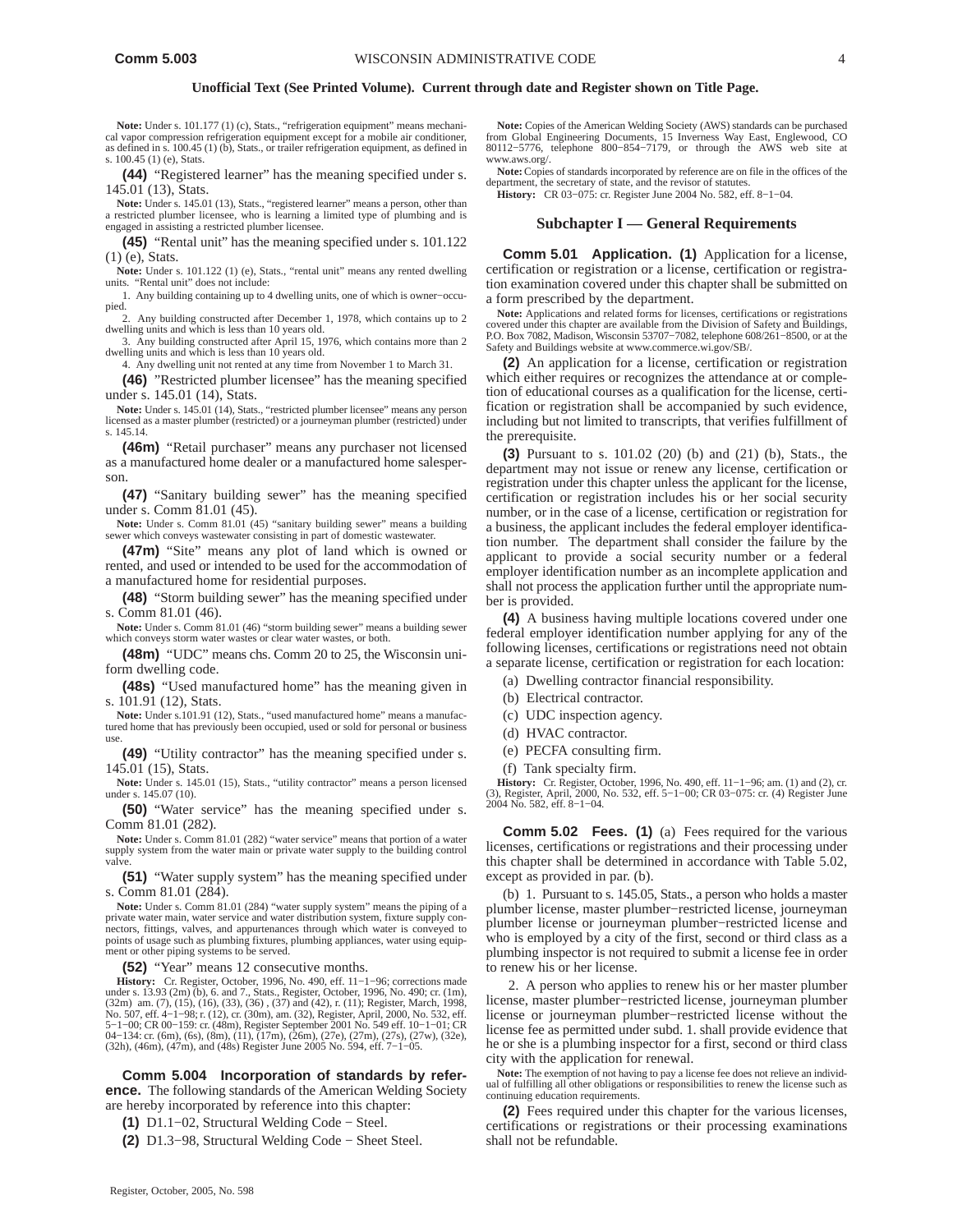**(3)** The department shall prorate a license, certification or registration fee on a monthly basis for the initial issuance of a license, certification or registration which is issued for less than the full license, certification or registration period.

(b).

(b) The fee for a petition for variance submitted and requested by the submitter to be reviewed on a priority basis shall be \$400.00.

**(4)** (a) The fee for a petition for variance submitted for a rule relative to this chapter shall be \$200.00, except as provided in par.

**(5)** A fee of \$10.00 shall be charged to replace a lost or destroyed license, certification or registration.

| Table 5.02 |  |
|------------|--|
| FEES       |  |

|                  | <b>FEES</b>                                                 |               |                           |                           |                                                                |  |  |
|------------------|-------------------------------------------------------------|---------------|---------------------------|---------------------------|----------------------------------------------------------------|--|--|
|                  | License, Certification or Registration<br>Category          | <b>Type</b>   | <b>Application</b><br>Fee | <b>Examination</b><br>Fee | License,<br><b>Certification or</b><br><b>Registration Fee</b> |  |  |
|                  | <b>Subchapter II</b>                                        |               |                           |                           |                                                                |  |  |
| -1.              | Class 1 Blaster                                             | License       | none                      | \$30                      | \$100                                                          |  |  |
| $\overline{2}$ . | Class 2 Blaster                                             | License       | none                      | \$30                      | \$100                                                          |  |  |
| $\overline{3}$ . | Class 3 Blaster                                             | License       | none                      | \$30                      | \$100                                                          |  |  |
| 4.               | Class 4 Blaster                                             | License       | none                      | \$30                      | \$100                                                          |  |  |
| $\overline{5}$ . | Class 5 Blaster                                             | License       | none                      | \$30                      | \$100                                                          |  |  |
| 6.               | Class 6 Blaster                                             | License       | none                      | \$30                      | \$100                                                          |  |  |
| 7.               | Class 7 Blaster                                             | License       | none                      | \$30                      | \$100                                                          |  |  |
| 8.               | Fireworks Manufacturer                                      | License       | none                      | <b>NA</b>                 | \$70                                                           |  |  |
|                  | <b>Subchapter III</b>                                       |               |                           |                           |                                                                |  |  |
| 9.               | <b>Dwelling Contractor Financial Responsibility</b>         | Certification | \$10                      | <b>NA</b>                 | \$30                                                           |  |  |
| 10.              | Dwelling Contractor Financial Responsibility-<br>Restricted | Certification | \$10                      | <b>NA</b>                 | \$30                                                           |  |  |
| 11.              | Manufactured Home Manufacturer                              | License       | \$10                      | <b>NA</b>                 | \$900                                                          |  |  |
| 11e.             | Manufactured Home Dealer - Main Business<br>Office          | License       | none                      | <b>NA</b>                 | \$200                                                          |  |  |
| 11m.             | Manufactured Home Dealer - Branch                           | License       | none                      | <b>NA</b>                 | \$200                                                          |  |  |
| 11s.             | Manufactured Home Salesperson                               | License       | none                      | <b>NA</b>                 | \$16                                                           |  |  |
| 12.              | Soil Tester                                                 | Certification | \$25                      | \$50                      | \$240                                                          |  |  |
| 13.              | Welder                                                      | Registration  | none                      | <b>NA</b>                 | \$35                                                           |  |  |
| 14.              | Weld Test Conductor-Physical                                | Certification | none                      | \$20                      | \$80                                                           |  |  |
| 15.              | Weld Test Conductor-Radiographic                            | Certification | none                      | \$20                      | \$80                                                           |  |  |
| 16.              | <b>POWTS</b> Maintainer                                     | Registration  | \$10                      | <b>NA</b>                 | \$60                                                           |  |  |
|                  | <b>Subchapter IV</b>                                        |               |                           |                           |                                                                |  |  |
| 17.              | <b>Electrical Contractor</b>                                | Certification | \$35                      | <b>NA</b>                 | \$200                                                          |  |  |
| 18.              | <b>Electrical Contractor-Restricted</b>                     | Certification | \$35                      | <b>NA</b>                 | \$200                                                          |  |  |
| 19.              | Master Electrician                                          | Certification | \$35                      | \$30                      | \$200                                                          |  |  |
| 20.              | Journeyman Electrician                                      | Certification | \$35                      | \$30                      | \$100                                                          |  |  |
| 21.              | <b>Beginning Electrician</b>                                | Certification | \$35                      | <b>NA</b>                 | \$80                                                           |  |  |
|                  | <b>Subchapter V</b>                                         |               |                           |                           |                                                                |  |  |
| 22.              | Automatic Fire Sprinkler Contractor                         | License       | \$25                      | \$100                     | \$1000                                                         |  |  |
| 23.              | Journeyman Automatic Fire Sprinkler Fitter                  | License       | \$10                      | \$20                      | \$90                                                           |  |  |
| 24.              | Automatic Fire Sprinkler System Apprentice                  | Registration  | none                      | <b>NA</b>                 | \$15                                                           |  |  |
| 25.              | Automatic Fire Sprinkler Contractor-Mainte-<br>nance        | Registration  | \$25                      | \$50                      | \$200                                                          |  |  |
| 26.              | Automatic Fire Sprinkler Fitter-Maintenance                 | Registration  | \$10                      | NA                        | \$30                                                           |  |  |
| 27.              | Automatic Fire Sprinkler System Tester                      | Registration  | \$10                      | \$20                      | \$180                                                          |  |  |
|                  | <b>Subchapter VI</b>                                        |               |                           |                           |                                                                |  |  |
| 28.              | Boiler-Pressure Vessel Inspector                            | Certification | none                      | <b>NA</b>                 | \$120                                                          |  |  |
| 29.              | In-Service Field Inspector                                  | Certification | none                      | <b>NA</b>                 | \$120                                                          |  |  |
| 30.              | <b>Commercial Building Inspector</b>                        | Certification | \$10                      | \$20                      | \$30                                                           |  |  |
| 31.              | <b>Commercial Electrical Inspector</b>                      | Certification | \$10                      | \$20                      | \$30                                                           |  |  |
| 32.              | <b>Commercial Plumbing Inspector</b>                        | Certification | \$10                      | \$20                      | \$30                                                           |  |  |
| 33.              | <b>UDC-Construction Inspector</b>                           | Certification | \$10                      | \$20                      | \$30                                                           |  |  |
| 34.              | <b>UDC-Electrical Inspector</b>                             | Certification | \$10                      | \$20                      | \$30                                                           |  |  |
| 35.              | <b>UDC-HVAC</b> Inspector                                   | Certification | \$10                      | \$20                      | \$30                                                           |  |  |
| 36.              | <b>UDC-Plumbing Inspector</b>                               | Certification | \$10                      | \$20                      | \$30                                                           |  |  |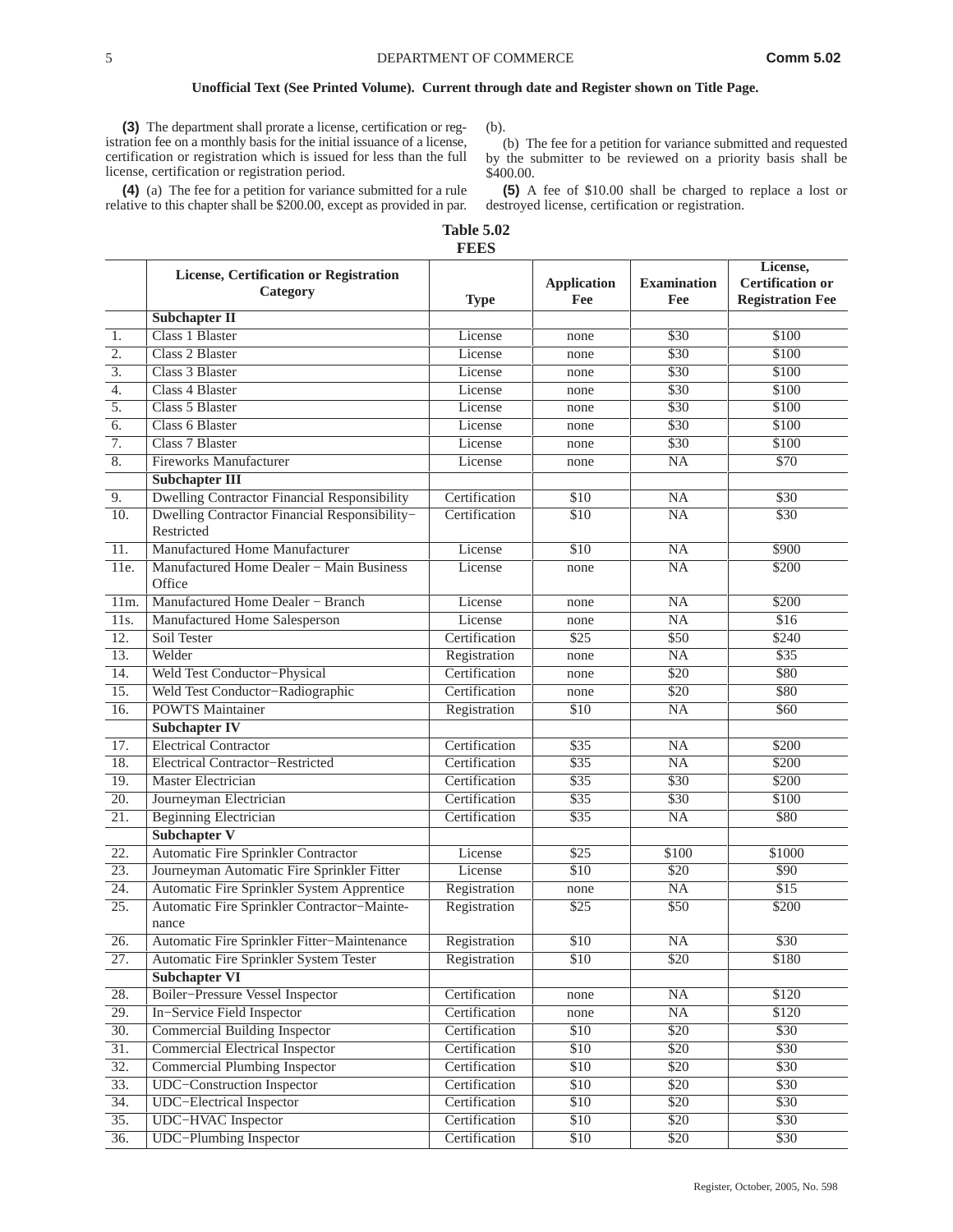**Table 5.02**

|     |                                                    | <b>FEES</b>   |                           |                           |                                                                |
|-----|----------------------------------------------------|---------------|---------------------------|---------------------------|----------------------------------------------------------------|
|     | License, Certification or Registration<br>Category | <b>Type</b>   | <b>Application</b><br>Fee | <b>Examination</b><br>Fee | License,<br><b>Certification or</b><br><b>Registration Fee</b> |
| 37. | <b>UDC</b> Inspection Agency                       | Registration  | \$10                      | <b>NA</b>                 | \$30                                                           |
| 38  | Soil Erosion Inspector                             | Certification | \$10                      | NA                        | \$30                                                           |
| 39. | Elevator Inspector                                 | Certification | none                      | \$45                      | \$120                                                          |
| 40. | <b>POWTS</b> Inspector                             | Certification | \$10                      | \$20                      | \$30                                                           |
| 41. | Rental Weatherization Inspector                    | Certification | \$10                      | \$20                      | \$30                                                           |
| 42. | <b>Tank System Inspector</b>                       | Certification | \$20                      | \$15                      | \$50                                                           |
|     | <b>Subchapter VII</b>                              |               |                           |                           |                                                                |
| 43. | <b>HVAC Contractor</b>                             | Registration  | \$10                      | <b>NA</b>                 | \$100                                                          |
| 44. | <b>HVAC</b> Qualifier                              | Certification | \$10                      | \$20                      | \$60                                                           |
| 45. | Refrigerant Handling Technician                    | Certification | none                      | NA                        | \$20                                                           |
|     | <b>Subchapter VIII</b>                             |               |                           |                           |                                                                |
| 46. | <b>PECFA Consulting Firm</b>                       | Registration  | \$20                      | NA                        | \$50                                                           |
| 47. | <b>PECFA Consultant</b>                            | Registration  | \$20                      | NA                        | \$50                                                           |
| 48. | <b>Tank Specialty Firm</b>                         | Registration  | \$20                      | NA                        | \$50                                                           |
| 49. | Site Assessor                                      | Certification | \$20                      | \$15                      | \$50                                                           |
| 50. | Aboveground Tank System Installer                  | Certification | \$20                      | \$15                      | \$50                                                           |
| 51. | <b>Underground Tank System Installer</b>           | Certification | \$20                      | \$15                      | \$50                                                           |
| 52. | <b>Tank System Liner</b>                           | Certification | \$20                      | \$15                      | \$50                                                           |
| 53. | Tank System Remover-Cleaner                        | Certification | \$20                      | \$15                      | \$50                                                           |
| 54. | Tank System Tightness Tester                       | Certification | \$20                      | NA                        | \$50                                                           |
|     | <b>Subchapter IX</b>                               |               |                           |                           |                                                                |
| 55. | <b>Master Plumber</b>                              | License       | \$20                      | \$30                      | \$250                                                          |
| 56. | Master Plumber-Restricted Service                  | License       | \$20                      | \$30                      | \$250                                                          |
| 57. | Master Plumber-Restricted Appliance                | License       | \$20                      | \$30                      | \$250                                                          |
| 58. | Journeyman Plumber                                 | License       | \$10                      | \$20                      | \$90                                                           |
| 59. | Journeyman Plumber-Restricted Service              | License       | \$10                      | \$20                      | \$90                                                           |
| 60. | Journeyman Plumber-Restricted Appliance            | License       | \$10                      | \$20                      | \$90                                                           |
| 61. | <b>Plumbing Apprentice</b>                         | Registration  | none                      | <b>NA</b>                 | $\overline{$15}$                                               |
| 62. | Plumbing Learner-Restricted Appliance              | Registration  | none                      | <b>NA</b>                 | \$15                                                           |
| 63. | Plumbing Learner-Restricted Service                | Registration  | none                      | NA                        | \$15                                                           |
| 64. | <b>Utility Contractor</b>                          | Registration  | \$10                      | \$30                      | \$250                                                          |
| 65. | Pipelayer                                          | Registration  | \$10                      | NA                        | \$90                                                           |
| 66. | <b>Cross Connection Control Tester</b>             | Registration  | \$10                      | NA                        | \$90                                                           |

NA means Not Applicable.<br>**History:** Cr. Register, October, 1996, No. 490, eff. 11–1–96; cr. line 11, renum. lines 11 to 63 to be 12 to 64; Register, March, 1998, No. 507, eff. 4–1–98; am. (1) to (3), (5) and Table 5.02, Register, April, 2000, No. 532, eff. 5-1-00; except Table 5.02 line 17 eff. 7-1-00; am. Table 5.02, Register, July, 2000, No. 535, eff. 9-1-00; CR 00-159: renumber Table 5.02 lines 37 to 65 to be lines 38 to 66, cr. line 37; Register September 2001 No. 549 eff. 10−1−01; CR 03−075: am. (1) (a) and Table 5.02 Register June 2004 No. 582, eff. 8−1−04; CR 04−134: cr. lines 11e, 11m and 11s of Table 5.02 Register June 2005 No. 594, eff. 7−1−05.

**Comm 5.03 Petitions for variance.** An individual may submit a petition for variance to any rule in this chapter in accordance with ch. Comm 3.

**Note:** Many of the rules relating to credentials reflect specific statutory requirements; in such cases the department is not able to grant a petition for variance if it would supersede a statutory requirement.

**History:** Cr. Register, October, 1996, No. 490, eff. 11−1−96.

**Comm 5.04 Processing times. (1)** An application for a license, certification or registration covered under this chapter shall be granted or denied by the department within 21 calendar days after the department receives all of the application materials necessary to obtain the license, certification or registration.

**Note:** Pursuant to s. 227.116, Stats., the failure by the department to make a determination on an application results in the department having to prepare and file a report with the permit information center of the department. The failure by the department to make a determination on an application does not relieve a person from the obligation to comply with the requirements or qualifications of the license, certifi-cation or registration or to secure the license, certification or registration.

**(2)** (a) If the license, certification or registration application information is insufficient, the department shall request additional information within 21 calendar days of receipt of the application.

(b) If an applicant does not respond to a request by the department for additional information within 3 months after the date of the request, the department shall make a determination on the application based upon the information on hand.

**History:** Cr. Register, October, 1996, No. 490, eff. 11–1–96; am. (1) and (2) (a), Register, April, 2000, No. 532, eff. 5–1–00.

**Comm 5.05 Mailing. (1)** Unless otherwise provided by law, all orders, notices and other papers may be served by the department by first class mail at the address on file with the department.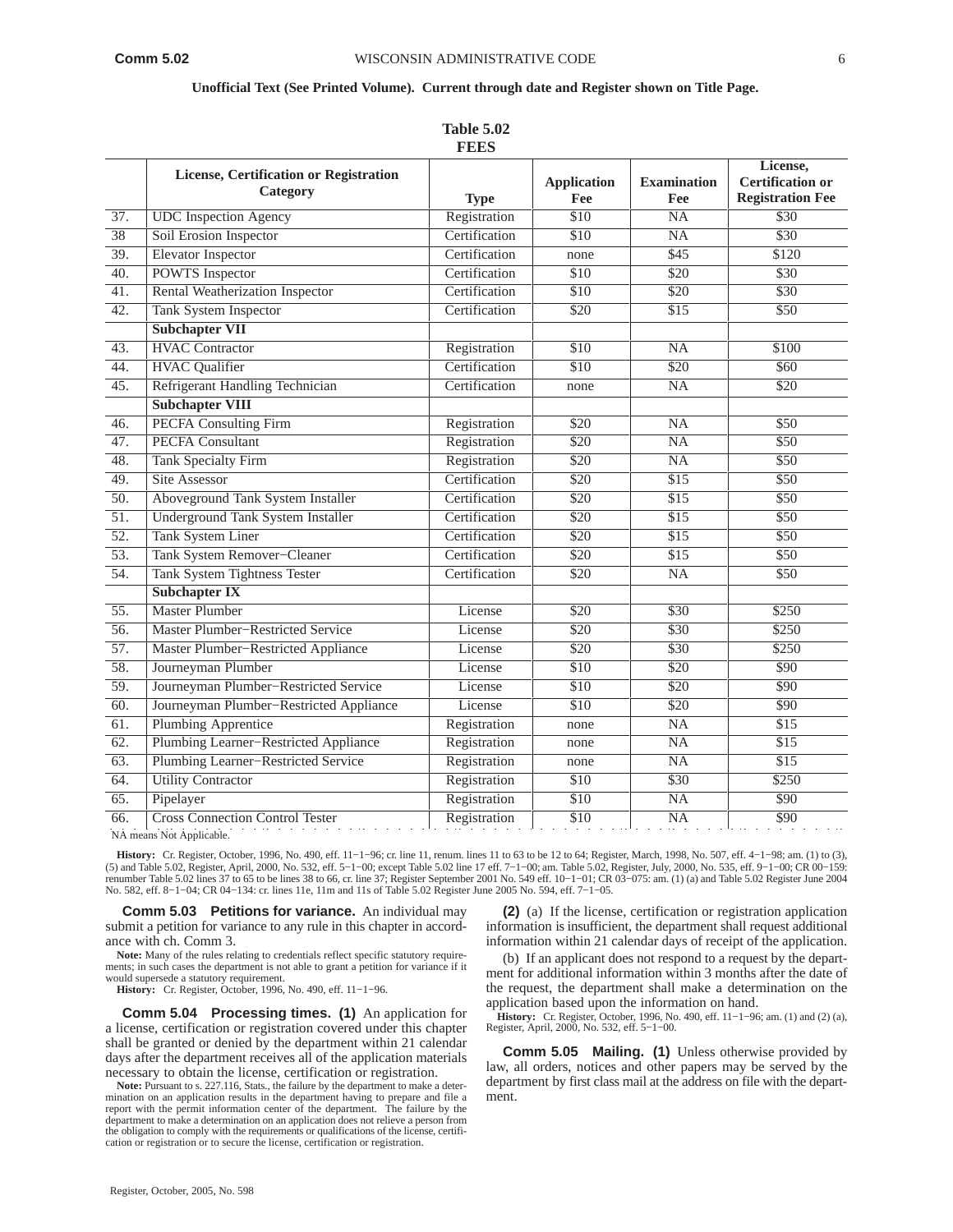**Table 5.06 TERMS**

**(2)** A license, certification or registration holder shall be responsible for notifying the department of any change in mailing address.

**History:** Cr. Register, October, 1996, No. 490, eff. 11−1−96; am. (2), Register, April, 2000, No. 532, eff. 5−1−00.

**Comm 5.06 Terms. (1)** A license, certification or regis-

tration issued under this chapter shall be valid for a period of time no longer than that specified in Table 5.06.

**(2)** A license, certification or registration issued under this chapter shall expire at midnight on the day or date of expiration of the term specified in Table 5.06.

,我们就会在这里,我们就会在这里,我们就会在这里,我们就会在这里,我们就会在这里,我们就会在这里,我们就会在这里,我们就会在这里,我们就会在这里,我们就会在这里

|                  | ********                                                    |                      |                        | <b>Continuing</b>                       |
|------------------|-------------------------------------------------------------|----------------------|------------------------|-----------------------------------------|
|                  | License, Certification or Registration Category             | <b>Term</b>          | <b>Expiration Date</b> | <b>Education Cycle</b>                  |
|                  | Subchapter II                                               |                      |                        |                                         |
| 1.               | Class 1 Blaster                                             | 4 years              | Date of Issuance       | <b>NA</b>                               |
| $\overline{2}$ . | Class 2 Blaster                                             | 4 years              | Date of Issuance       | NA                                      |
| $\overline{3}$ . | Class 3 Blaster                                             | 4 years              | Date of Issuance       | NA                                      |
| $\overline{4}$ . | Class 4 Blaster                                             | 4 years              | Date of Issuance       | NA                                      |
| 5.               | Class 5 Blaster                                             | 4 years              | Date of Issuance       | NA                                      |
| 6.               | Class 6 Blaster                                             | 4 years              | Date of Issuance       | NA                                      |
| 7.               | Class 7 Blaster                                             | 4 years              | Date of Issuance       | NA                                      |
| 8.               | <b>Fireworks Manufacturer</b>                               | 4 years              | Date of Issuance       | <b>NA</b>                               |
|                  | <b>Subchapter III</b>                                       |                      |                        |                                         |
| 9.               | <b>Dwelling Contractor Financial Responsibility</b>         | 1 year               | Date of Issuance       | NA                                      |
| 10.              | Dwelling Contractor Financial Responsibility-<br>Restricted | 1 year               | Date of Issuance       | NA                                      |
| 11.              | Manufactured Home Manufacturer                              | 4 years              | December 31            | NA                                      |
| 11e.             | Manufactured Home Dealer - Main Business Office             | 4 years              | Date of Issuance       | NA                                      |
| $11m$ .          | Manufactured Home Dealer - Branch                           | 4 years              | Date of Issuance       | <b>NA</b>                               |
| 11s.             | Manufactured Home Salesperson                               | 4 years              | Date of Issuance       | NA                                      |
| 12.              | Soil Tester                                                 | 4 years              | June 30                | March 30                                |
| 13.              | Welder                                                      | 4 years              | Date of Issuance       | <b>NA</b>                               |
| 14.              | Weld Test Conductor-Physical                                | 4 years              | Date of Issuance       | NA                                      |
| 15.              | Weld Test Conductor-Radiographic                            | 4 years              | Date of Issuance       | NA                                      |
| 16.              | <b>POWTS</b> Maintainer                                     | $\overline{4}$ years | Date of Issuance       | 3 Months Prior to<br>Date of Expiration |
|                  | <b>Subchapter IV</b>                                        |                      |                        |                                         |
| 17.              | <b>Electrical Contractor</b>                                | 4 years              | June 30                | <b>NA</b>                               |
| 18.              | Electrical Contractor-Restricted                            | 4 years              | June 30                | NA                                      |
| 19.              | <b>Master Electrician</b>                                   | 4 years              | June 30                | March 30                                |
| 20.              | Journeyman Electrician                                      | 4 years              | June 30                | March 30                                |
| 21.              | <b>Beginning Electrician</b>                                | 4 years              | June 30                | NA                                      |
|                  | <b>Subchapter V</b>                                         |                      |                        |                                         |
| 22.              | Automatic Fire Sprinkler Contractor                         | 2 years              | June 30                | March 30                                |
| 23.              | Journeyman Automatic Fire Sprinkler Fitter                  | 2 years              | June 30                | March 30                                |
| 24.              | Automatic Fire Sprinkler System Apprentice                  | 1 year               | Date of Issuance       | NA                                      |
| 25.              | Automatic Fire Sprinkler Contractor-Maintenance             | 2 years              | June 30                | March 30                                |
| 26.              | Automatic Fire Sprinkler Fitter-Maintenance                 | 2 years              | June 30                | <b>NA</b>                               |
| 27.              | Automatic Fire Sprinkler System Tester                      | 4 years              | Date of Issuance       | NA                                      |
|                  | <b>Subchapter VI</b>                                        |                      |                        |                                         |
| 28.              | <b>Boiler-Pressure Vessel Inspector</b>                     | 4 years              | December 31            | September 30                            |
| 29.              | In-Service Field Inspector                                  | 4 years              | December 31            | September 30                            |
| 30.              | <b>Commercial Building Inspector</b>                        |                      | June $30$              | March 30                                |
| 31.              | <b>Commercial Electrical Inspector</b>                      | 4 years              |                        |                                         |
| 32.              |                                                             | 4 years              | June 30                | March 30                                |
|                  | <b>Commercial Plumbing Inspector</b>                        | 4 years              | June 30                | March 30                                |
| 33.              | <b>UDC-Construction Inspector</b>                           | 4 years              | June 30                | March 30                                |
| 34.              | <b>UDC-Electrical Inspector</b>                             | 4 years              | June 30                | March 30                                |
| 35.              | UDC-HVAC Inspector                                          | 4 years              | June 30                | March 30                                |
| 36.              | <b>UDC-Plumbing Inspector</b>                               | 4 years              | June 30                | March 30                                |
| 37.              | <b>UDC</b> Inspection Agency                                | 4 years              | Date of Issuance       | <b>NA</b>                               |
| 38.              | Soil Erosion Inspector                                      | 4 years              | June 30                | NA                                      |

,我们就是一个人的事情,我们就是一个人的事情。""我们,我们就是我们的事情。""我们,我们就是我们的事情。""我们,我们就是我们的事情。""我们,我们就是我们的

the contract of the contract of the contract of the contract of the contract of the contract of the contract of

,我们就是一个人的事情,我们就是一个人的事情。""我们,我们就是我们的事情。""我们,我们就是我们的事情。""我们,我们就是我们的事情。""我们,我们就是我们的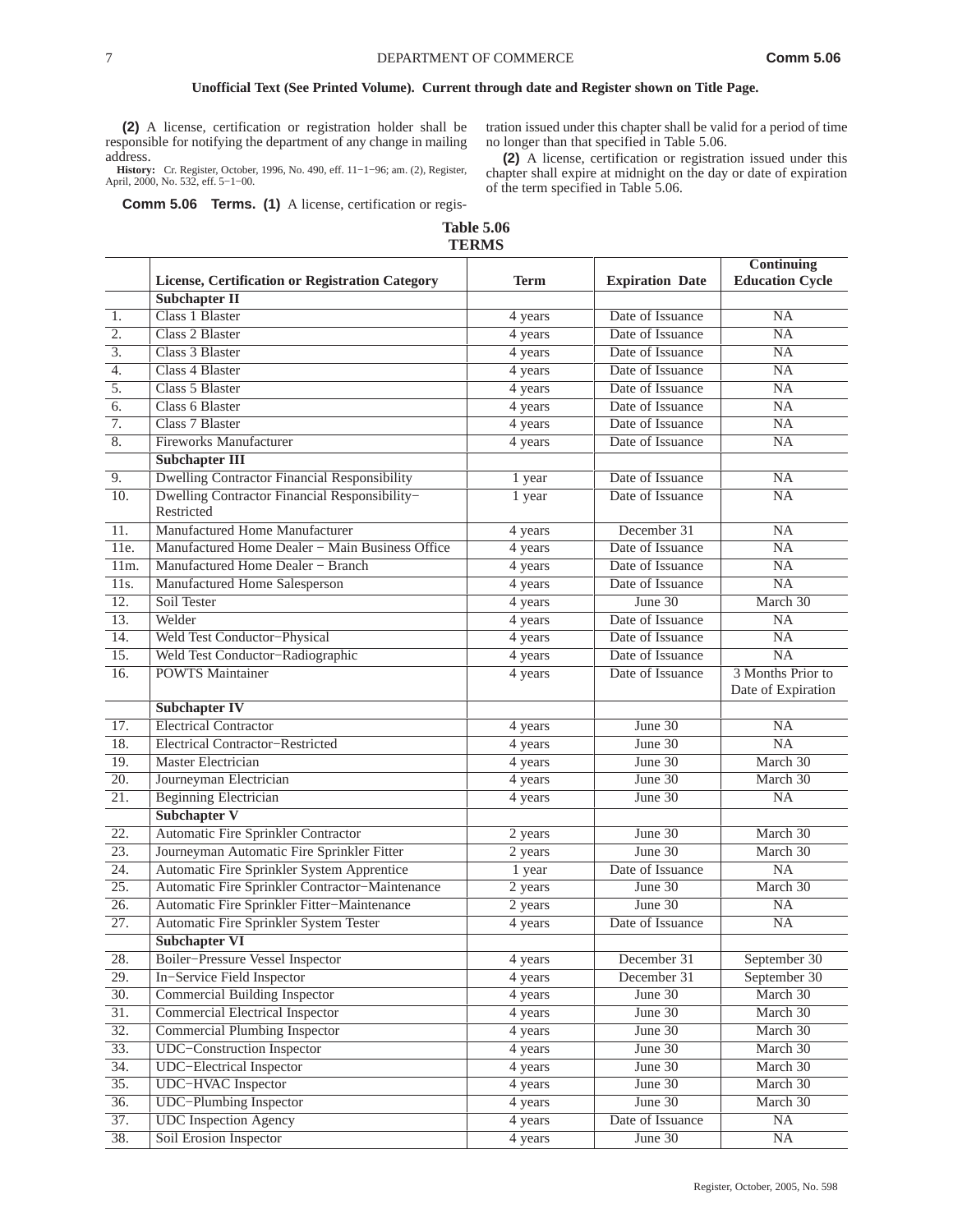|                                  |                                                 | <b>TERMS</b> |                        |                                             |
|----------------------------------|-------------------------------------------------|--------------|------------------------|---------------------------------------------|
|                                  | License, Certification or Registration Category | <b>Term</b>  | <b>Expiration Date</b> | <b>Continuing</b><br><b>Education Cycle</b> |
| Elevator Inspector<br>39.        |                                                 | 4 years      | December 31            | September 30                                |
| 40.<br><b>POWTS</b> Inspector    |                                                 | 4 years      | June 30                | March 30                                    |
| 41.                              | Rental Weatherization Inspector                 | 4 years      | June 30                | NA                                          |
| 42.                              | Tank System Inspector                           | 2 years      | Date of Issuance       | 3 Months Prior to<br>Date of Expiration     |
| <b>Subchapter VII</b>            |                                                 |              |                        |                                             |
| <b>HVAC</b> Contractor<br>43.    |                                                 | 4 years      | Date of Issuance       | NA                                          |
| <b>HVAC</b> Qualifier<br>44.     |                                                 | 4 years      | Date of Issuance       | NA                                          |
| 45.                              | Refrigerant Handling Technician                 | 4 years      | Date of Issuance       | NA                                          |
| <b>Subchapter VIII</b>           |                                                 |              |                        |                                             |
| 46.                              | <b>PECFA Consulting Firm</b>                    | 2 years      | Date of Issuance       | NA                                          |
| <b>PECFA Consultant</b><br>47.   |                                                 | 2 years      | Date of Issuance       | NA                                          |
| 48.                              | <b>Tank Specialty Firm</b>                      | 2 years      | Date of Issuance       | NA                                          |
| 49.<br>Site Assessor             |                                                 | 2 years      | Date of Issuance       | 3 Months Prior to                           |
|                                  |                                                 |              |                        | Date of Expiration                          |
| 50.                              | Aboveground Tank System Installer               | 2 years      | Date of Issuance       | 3 Months Prior to                           |
|                                  |                                                 |              |                        | Date of Expiration                          |
| 51.                              | <b>Underground Tank System Installer</b>        | 2 years      | Date of Issuance       | 3 Months Prior to                           |
|                                  |                                                 |              |                        | Date of Expiration                          |
| 52.                              | <b>Tank System Liner</b>                        | 2 years      | Date of Issuance       | 3 Months Prior to                           |
|                                  |                                                 |              |                        | Date of Expiration                          |
| 53.                              | Tank System Remover-Cleaner                     | 2 years      | Date of Issuance       | 3 Months Prior to                           |
|                                  |                                                 |              |                        | Date of Expiration                          |
| 54.                              | Tank System Tightness Tester                    | 2 years      | Date of Issuance       | NA                                          |
| <b>Subchapter IX</b>             |                                                 |              |                        |                                             |
| <b>Master Plumber</b><br>55.     |                                                 | 2 years      | March 31               | December 31                                 |
| 56.                              | Master Plumber-Restricted Service               | 2 years      | March 31               | December 31                                 |
| 57.                              | Master Plumber-Restricted Appliance             | 2 years      | March 31               | December 31                                 |
| 58.                              | Journeyman Plumber                              | 2 years      | March 31               | December 31                                 |
| 59.                              | Journeyman Plumber-Restricted Service           | 2 years      | March 31               | December 31                                 |
| 60.                              | Journeyman Plumber-Restricted Appliance         | 2 years      | March 31               | December 31                                 |
| 61.                              | <b>Plumbing Apprentice</b>                      | 1 year       | Date of Issuance       | NA                                          |
| 62.                              | Plumbing Learner-Restricted Appliance           | 2 years      | Date of Issuance       | NA                                          |
| 63.                              | Plumbing Learner-Restricted Service             | 2 years      | Date of Issuance       | NA                                          |
| <b>Utility Contractor</b><br>64. |                                                 | 2 years      | March 31               | <b>NA</b>                                   |
| 65.<br>Pipelayer                 |                                                 | 2 years      | March 31               | NA                                          |
| 66.                              | <b>Cross Connection Control Tester</b>          | 2 years      | Date of Issuance       | NA                                          |
| NA means Not Applicable          |                                                 |              |                        |                                             |

**Table 5.06**

NA means Not Applicable.

 renum. Table 5.06, lines 37 to 65 to be 38 to 66, cr. line 37, Register September 2001 No. 549 eff. 10−1−01; CR 03−075: am. (2) and Table 5.06 Register June 2004 No. 582, **History:** Cr. Register, October, 1996, No. 490, eff. 11–1–96; am. Table, line 36, Register, January, 1998, No. 505, eff. 2–1–98; renum. lines 11 to 63 to 12 to 64 and am.<br>line 21 and 39, cr. line 11, Register, March, 1998 eff. 8−1−04; CR 04−134: cr. lines 11e, 11m and 11s of Table 5.06 Register June 2005 No. 594, eff. 7−1−05; **CR 05−025: am. Table 5.06 lines 28 and 29 Register October 2005 No. 598, eff. 11−1−05.**

**Comm 5.07 Renewal. (1)** (a) Except under s. Comm 5.96, a notice of renewal shall be mailed by the department to a license, certification or registration holder at least 30 calendar days prior to the expiration of the license, certification or registration.

(b) Failure to receive a notice for renewal of a license, certification or registration shall not be considered as an excuse or good cause for failure to renew a license, certification or registration prior to the expiration of the license, certification or registration.

**(2)** (a) Except as provided in par. (b), upon receipt of the renewal application from the department, a person may apply to renew his or her license, certification or registration provided an application, a license, certification or registration fee and evidence of all renewal obligations, if any, are submitted to the department prior to the expiration date of the license, certification or registration.

**Note:** Qualification obligations for renewal are specified under the appropriate license, certification or registration category sections.

(b) 1. A person may apply to renew his or her license, certification or registration in accordance with par. (a) no later than one term after expiration of the license, certification or registration as specified in Table 5.06 in accordance with all of the following conditions:

a. An application fee as specified in s. Comm 5.02, Table 5.02 shall accompany the renewal application.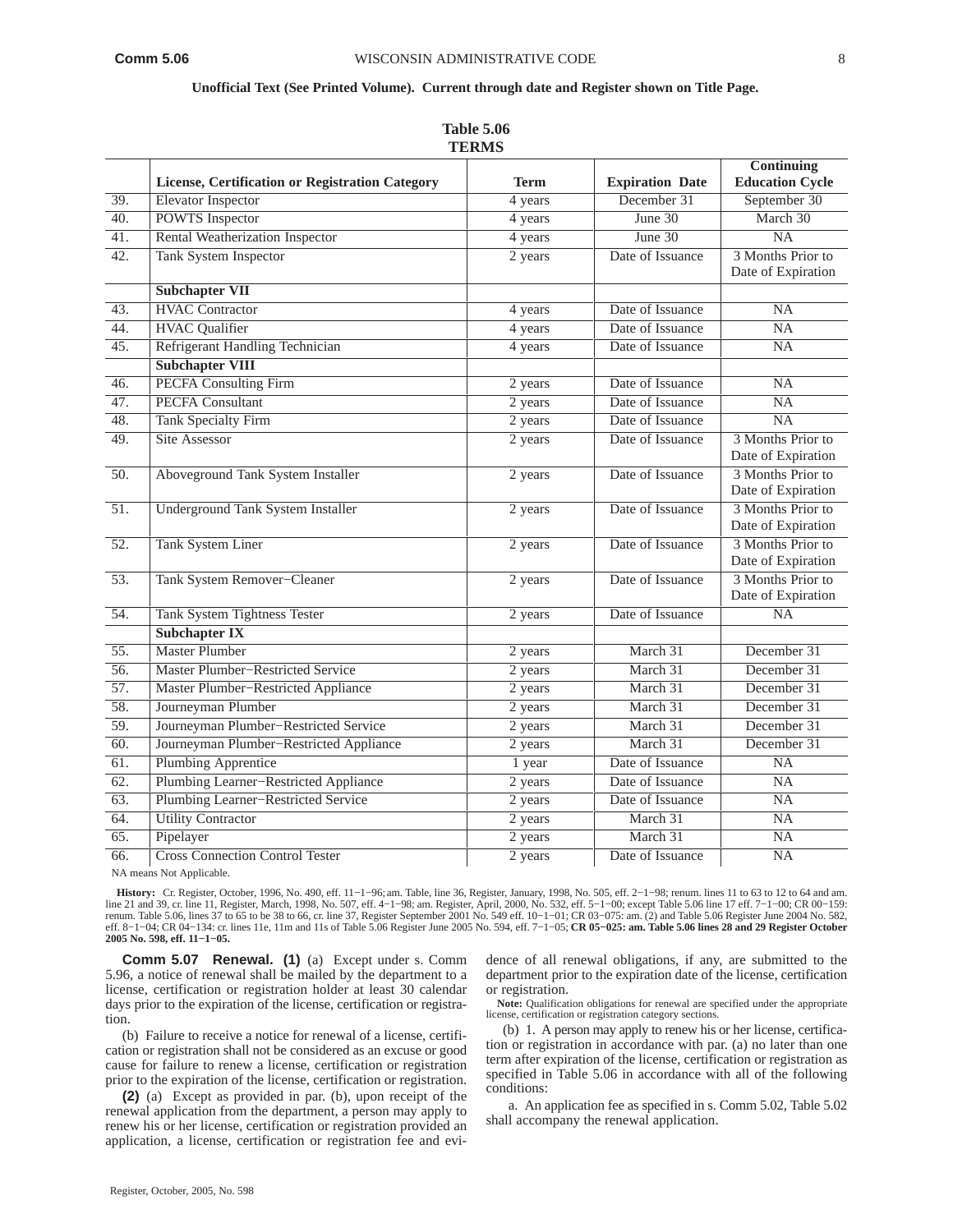b. Any continuing education credit obtained after the time frame specified under s. Comm 5.08 (3) (a), but prior to the one− term deadline for renewal as specified in Table 5.06, that is needed to fulfill the renewal obligations shall be documented and filed with the department on a form prescribed by the department.

Note: The form to document late continuing education credit may be obtained from the Safety and Buildings Division, P.O. Box 7082, Madison, Wisconsin 53707−7082, telephone 608/261−8500.

2. The submission of a form under subd. 1. b. to the department shall include a \$25.00 processing fee.

(c) A person who files for renewal more than one term after expiration of his or her license, certification or registration may be reinstated by filing with the department an administrative fee of \$200.00, an application, and the application fee and the license, certification or registration fee specified in s. Comm 5.02, Table 5.02. The department may also require demonstration of competence by various methods including, but not limited to, written or oral examination, documentation of relevant work experience in other jurisdictions, or documentation of education or experience in the field. Any education or examination required by the department may not be more extensive than the requirements in effect at the time of the request for reinstatement.

**History:** Cr. Register, October, 1996, No. 490, eff. 11−1−96; am. Register, April, 2000, No. 532, eff. 5−1−00; am. (2), Register, May, 2001, No. 545, eff. 6−1−01; CR 03−075: r. and recr. (2) (c) Register June 2004 No. 582, eff. 8−1−04.

**Comm 5.08 Continuing education. (1)** PROGRAM SPECIFICATIONS. (a) Only courses, programs and seminars approved in writing by the department shall be used for credit to fulfill continuing education requirements.

(b) 1. Requests for a course, program or seminar to be recognized for approval shall be submitted in writing to the department.

2. Requests for approval shall include sufficient information to determine if the course, program or seminar complies with this subsection.

3. The department shall review and make a determination on a request for approval within 21 calendar days of receipt of the request and information necessary to complete the review.

(c) 1. Thirty minutes of attendance in an approved course, program or seminar shall be deemed equal to 0.5 hours of acceptable continuing education.

2. Continuing education credit for attendance in approved continuing education courses, programs or seminars in other than 30 minute increments shall be rounded down to the next half hour.

(d) Courses, programs and seminars to be considered for approval towards continuing education credit shall relate to the skills and knowledge of one or more license, certification or registration categories.

(e) 1. The department may impose specific conditions in approving a course, program or seminar for continuing education credit, including limiting credit to specific license, certification or registration categories.

2. a. The approval of a course, program or seminar for continuing education credit shall expire 5 years after the date of approval.

b. Approval of courses, programs or seminars for continuing education credit may be renewed. Renewal shall be in accordance with par. (b).

3. The department may revoke the approval of a course, program or seminar for continuing education credit for any false statements, misrepresentation of facts or violation of the conditions on which the approval was based. The department may not revoke the approval of a course, program or seminar less than 30 calendar days prior to the course, program or seminar being held.

(f) 1. The individual or organization which had obtained the course, program or seminar approval shall maintain an attendance record of those individuals who have attended and completed the course, program or seminar.

2. The attendance record shall include all of the following:

a. The course name.

b. The course identification number assigned by the department.

c. The date or dates the course was held or completed.

d. The name of each attendee.

e. The name of each license, certification or registration held by the attendee for which the course applies.

f. The license, certification or registration number assigned by the department of each attendee.

3. A copy of the attendance record shall be forwarded by the person or organization which had obtained the course, program or seminar approval to the department within 14 calendar days after completion of the course or program.

**(2)** EVIDENCE OF COMPLIANCE. Each license, certification or registration holder shall retain evidence of compliance with continuing education requirements throughout the license, certification or registration period for which continuing education credit was required for renewal of the license, certification or registration.

(a) The department shall accept as evidence of compliance original or copies of documents, certified by the individual or organization providing the course, program or seminar, indicating attendance and completion of the continuing education credit.

(b) The department may require a license, certification or registration holder to submit evidence of compliance for the continuing education credit which was required to renew the license, certification or registration.

**(3)** CONTINUING EDUCATIONAL CYCLE. (a) Except as provided under s. Comm 5.07 (2) (b), for those license, certification or registration categories which require continuing educational credit for renewal, the license, certification or registration holder shall obtain the necessary amount of continuing educational credit at least 3 months prior to the expiration date of the license, certification or registration as specified in Table 5.06.

(b) Except as provided under s. Comm 5.07 (2) (b), the time period during which a license, certification or registration holder may obtain continuing education credit to fulfill the renewal obligations shall commence 3 months prior to the expiration date of the previous license, certification or registration term.

(c) The attendance of a continuing education course, program or seminar in order to fulfill late renewal obligations under s. Comm 5.07 (2) (b) may not be credited toward more than one renewal cycle for a specific license, certification or registration.

Note: The provisions under par. (c) do not limit an individual in attending or com-<br>pleting courses, programs or seminars multiple times on separate occasions for continuing education credit.

**History:** Cr. Register, October, 1996, No. 490, eff. 11−1−96;am. (3) (a), Register, March, 1998, No. 507, eff. 4–1–98; am. (1) (d), (e) 1., (f) 2. e., f., (2) (intro.), (b) and<br>(3), Register, April, 2000, No. 532, eff. 5–1–00; am. (3), Register, May, 2001, No.<br>545, eff. 6–1–01; CR 03–075: r. (1) (b) 2., r 3., r. and recr. (1) (e) 2. b. Register June 2004 No. 582, eff. 8−1−04.

**Comm 5.09 Examinations. (1)** For those license, certification or registration categories which require examination, the department shall conduct at least 4 license, certification or registration examinations annually for each license, certification or registration category at times and locations specified by the department.

**(2)** An application and fee for a license, certification or registration that requires an examination shall be received by the department at least 30 calendar days prior to the day of the examination. The department may postpone the applicant's appearance to another examination date if any of the following occur:

(a) The applicant fails to have the application on file with the department within the required time.

(b) The application information or required qualifications are incomplete.

(c) The examination center is filled to capacity.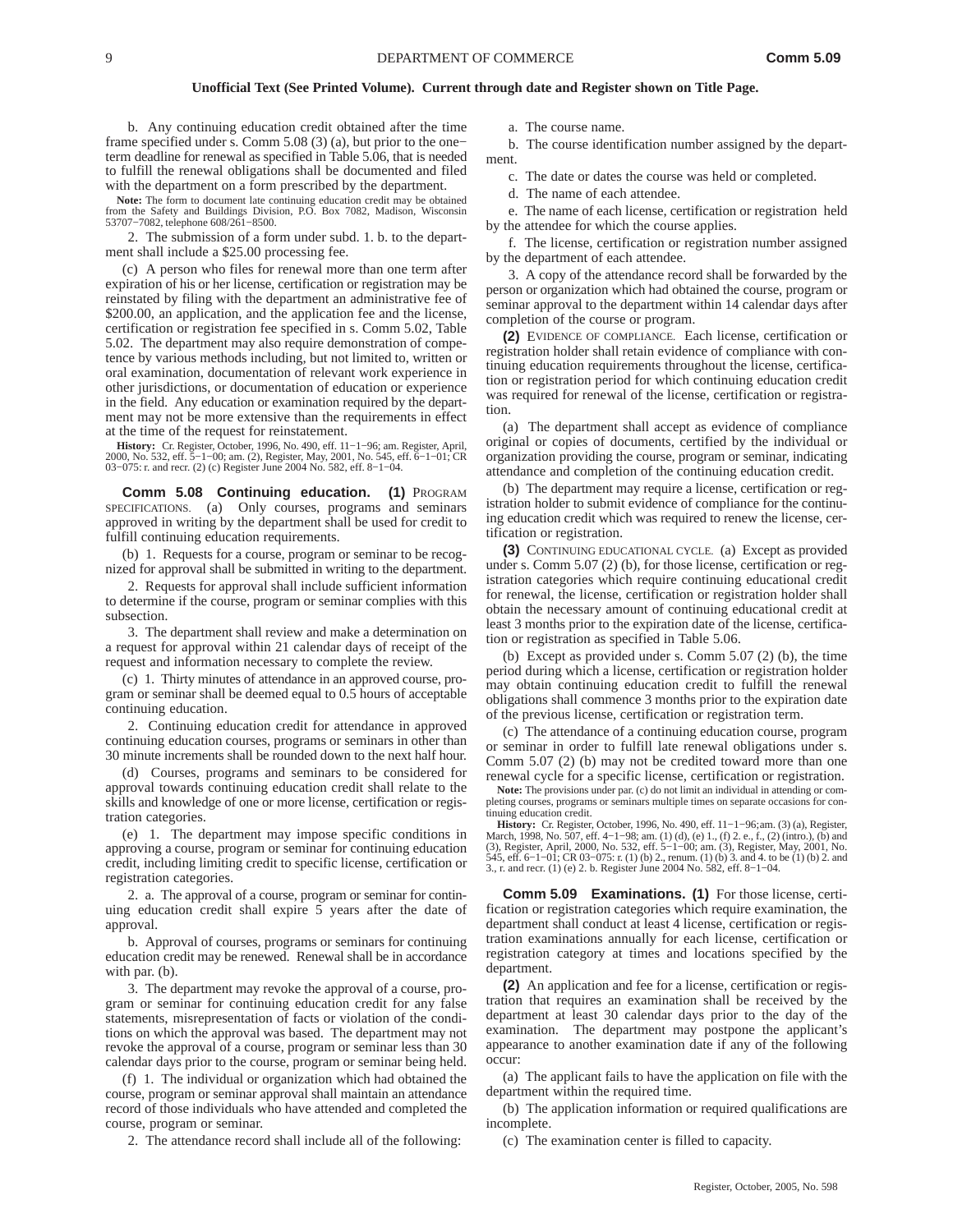**(3)** Upon verification of the application and the required qualifications, the department shall notify an applicant in writing of the date, time and place of the examination.

**(4)** (a) An applicant for license, certification or registration examination shall provide a photo identification or other appropriate evidence to gain admittance to an examination.

(b) An applicant shall bring to a license, certification or registration examination all necessary materials as specified by the department.

(c) 1. Except as provided in subd. 2., an applicant who fails to appear at a scheduled license, certification or registration examination without giving notice to the department at least 24 hours before the examination shall be considered to have failed the examination and shall be required to submit a re−examination application and examination fee.

2. The department may waive the 24−hour notification requirement of subd. 1. due to inclement weather, if the applicant notifies the department the day of the examination.

**(5)** The examination for a license, certification or registration shall be based on a job analysis of the knowledge, skills and abilities associated with the license, certification or registration. The examination shall include all of the following subject matter:

(a) Regulations and standards governing the work or activities required or permitted under the license, certification or registration.

(b) Theories, principles, and practices associated with the activities required or permitted under the license, certification or registration.

**(6)** (a) A grade of 70% or greater in each part of a license, certification or registration examination shall be considered a passing grade.

(b) 1. Except as provided in subd. 2., an applicant failing a part of a multi−part license, certification or registration examination shall be required to retake only those parts failed.

2. An applicant who does not pass all required parts of a multi−part license, certification or registration examination within one year after the date of the initial examination shall apply, retake and pass all parts of the license, certification or registration examination.

**(7)** (a) The department shall inform an applicant of the results of an examination in writing within 21 calendar days from the examination date.

(b) Upon notification of failing a license, certification or registration examination, an applicant may request another examination in accordance with s. Comm 5.01.

(c) 1. An applicant who has successfully passed a license, certification or registration examination may submit an application and the license, certification or registration fee as specified under s. Comm 5.02, Table 5.02 for the appropriate license, certification or registration within 3 months after the date the department had mailed the results of the examination.

2. Failure to apply for a license, certification or registration in accordance with subd. 1., shall necessitate the applicant to apply, retake and pass another license, certification or registration examination in order to obtain the license, certification or registration.

**(8)** (a) An applicant may request and make an appointment with the department to review his or her examination.

(b) An applicant who has failed his or her examination may not review the examination less than 7 calendar days before the applicant is scheduled to retake the examination.

(c) The department shall retain license, certification or registration examinations at least 2 months after the date of the examination.

**History:** Cr. Register, October, 1996, No. 490, eff. 11−1−96; am. (1), (2) (intro.), (4) (a), (b), (c) 1., (5), (6), (7) (b), (c) and (8) (c), Register, April, 2000, No. 532, eff. 5−1−00.

**Comm 5.10 Denial, suspension and revocation. (1)** Except as provided in sub. (2) pertaining to licenses or registrations for master plumbers, journeyman plumbers, cross connection control testers and utility contractors, the department may deny, suspend or revoke a license, certification or registration under this chapter in accordance with this subsection.

(a) *Reasons.* The department may deny, suspend or revoke a license, certification or registration under this chapter if the department determines that an applicant or holder of the license, certification or registration is responsible for any of the following:

1. Fails to meet the qualifications for the license, certification or registration.

2. Has obtained the license, certification or registration through fraud or deceit.

3. Has demonstrated negligence or incompetence in fulfilling the responsibilities or obligations of the license, certification or registration.

4. Has a conflict of interest in fulfilling the responsibilities or obligations under the license, certification or registration.

5. Has demonstrated misconduct in fulfilling the responsibilities or obligations under the license, certification or registration.

6. Has been arrested or convicted for a crime substantially related to the license, certification or registration.

7. Has a physical or mental impairment which prevents the applicant or holder from fulfilling the responsibilities or obligations under the license, certification or registration.

8. Has violated state, federal or local laws or regulations relating to the conduct of the activities under the license, certification or registration.

9. Has been certified by the department of revenue under s. 73.0301, Stats., to be liable for taxes.

10. Has been delinquent in making court−ordered payments relating to the support of a child or former spouse pursuant to s. 101.02 (21) (a), (c) and (d), Stats.

11. Has failed to comply with a subpoena or warrant issued by the department of workforce development or a county child support agency relating to paternity or child support proceedings pursuant to s. 101.02 (21) (a), (c) and (d), Stats.

(b) *Notice of denial, suspension or revocation.* Except as provided under s. 101.654 (4), Stats., relative to a dwelling contractor financial responsibility certification, and par. (c), a notice of denial, suspension or revocation shall be sent to the applicant or the license, certification or registration holder. The notice shall include all of the following:

1. The basis for the denial, suspension or revocation, including the facts relied on by the department to make its decision and a citation of applicable statutes and administrative rules establishing the legal basis for the decision; and

2. A statement that the applicant or the license, certification or registration holder may file a request for an administrative hearing.

**Note:** See the appendix under A5.31 for a reprint of s. 101.654 (4), Stats.

(c) *Summary suspension.* Under s. 227.51 (3), Stats., the department may summarily suspend any license, certification or registration if the department finds that immediate action is necessary for public health, safety or welfare. The summary suspension of a license, certification or registration shall remain in effect until after a final decision is issued following a hearing.

(d) *Hearing.* 1. The request for an administrative hearing shall be received by the office of legal counsel of the department no later than 30 days following the date of mailing of the notice under par. (b), otherwise, the request for hearing shall be denied by the department.

**Note:** Requests for an administrative hearing may be mailed to the Office of Legal Counsel, P.O. Box 7970, Madison, WI 53707−7970, or faxed to (608) 266−3447. Facsimile requests received after 4:30 p.m. are considered filed on the next business day.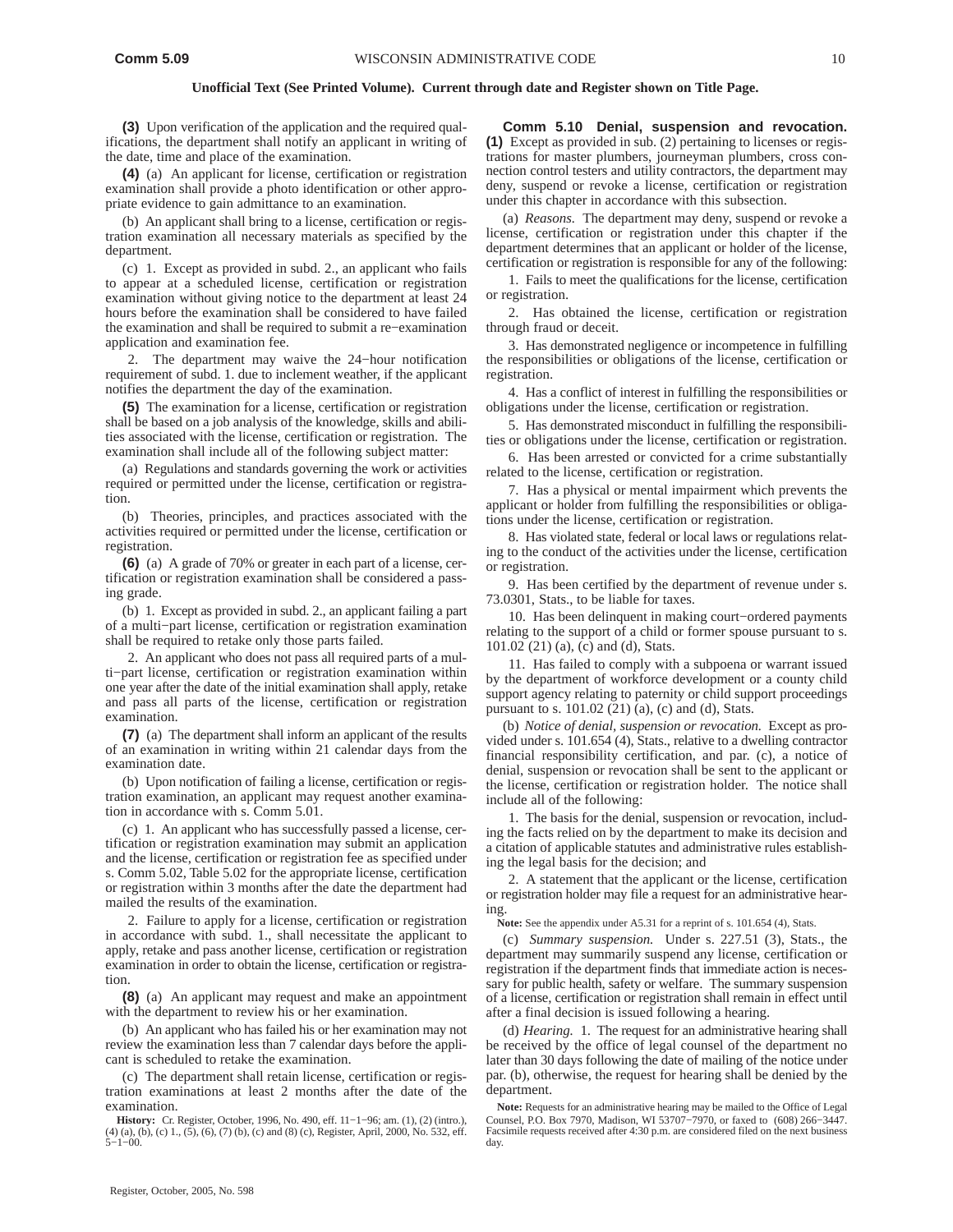2. Hearings shall comply with the provisions of ch. 227, Stats.

(e) *Surrender of license, certification or registration.* A person whose license, certification or registration has been suspended or revoked shall surrender the license, certification or registration to the department upon request.

(f) *Reinstatement.* 1. Suspension. a. A person whose license, certification or registration has been suspended may apply to have the license, certification or registration reissued only after the time set for suspension by the department or hearing examiner has passed and by complying with the conditions set forth in the suspension order.

b. The request to the department to have a suspended license, certification or registration reissued shall be made in writing.

c. The department may require a person whose license, certification or registration has been suspended to apply for the license, certification or registration by complying with all of the requirements for a new applicant, including paying the application fees and successfully passing an examination.

d. The department may impose conditions on the reissued license, certification or registration to assure compliance with this chapter.

2. Revocation. A person whose license, certification or registration has been revoked may not apply to ever receive such a license, certification or registration.

**(2)** Pursuant to s. 145.10, Stats., the department may suspend or revoke the license or registration of any master plumber, journeyman plumber, master plumber−restricted, journeyman plumber−restricted, utility contractor, or cross connection control tester in accordance with this subsection.

(a) *General.* The department may suspend or revoke a license or registration for any of the following reasons:

1. The practice of fraud or deceit in obtaining a license or registration.

2. Negligence, incompetence or misconduct in the practice or work allowed by the license or registration.

3. Failure to correct an installation for which the license or registration holder is responsible within the time prescribed by the department.

**Note:** Section 145.10 (1) (b), Stats., indicates that the correction of an installation must take place within 30 days following notification by the department of a violation.

4. Falsified information on an inspection form under s. 145.245 (3), Stats.

(b) *Investigations.* The department may conduct an investigation of any alleged violations of this chapter or chs. Comm 82 and 83. If it is determined that no further action is warranted, the department shall notify the persons affected. If the department determines that there is probable cause, it shall order a hearing and notify the persons affected.

(c) *Summary suspension.* Under s. 227.51 (3), Stats., the department may summarily suspend any license or registration if the department finds that immediate action is necessary for public health, safety or welfare. The summary suspension of a license or registration shall remain in effect until after a final decision is issued following a hearing.

(d) *Hearings.* The hearing for the suspension or revocation of a license or registration shall be conducted as a contested case hearing in accordance with ch. 227, Stats., and s. 145.10, Stats.

(e) *Findings.* The department may make findings and enter its order on the basis of the facts revealed by its investigation. Any findings as a result of petition or hearing shall be in writing and shall be binding unless appealed to the secretary.

1. Suspension. The period for suspension shall be determined by the hearing examiner or the department. The period for suspension may not exceed one year. A person whose license or registration has been suspended may apply to have the license or registration reinstated by filing a new application and payment of the appropriate fee specified in s. Comm 5.02.

2. Revocation. The period for revocation shall be determined by the hearing examiner or the department. The period for revocation shall not exceed one year. A person whose license or registration has been revoked shall be eligible for the license or registration only after the time set for revocation by department order has passed. A person whose license or registration has been revoked may apply to have the license or registration reinstated only after submitting a completed application for license or registration examination, if required, payment of the examination fee, passing of the examination and payment of the license or registration fee specified in s. Comm 5.02.

**History:** Cr. Register, October, 1996, No. 490, eff. 11−1−96; am. (1) (a) (intro.), r. and recr. (1) (e), (2) (c), cr. (1) (f), Register, March, 1998, No. 507, eff. 4–1–98; am.<br>(1) (intro.), (a), (b) (intro.), 2., (c), (e), (f), (2) (intro.) to (a) 3., (c), (d), (e) 1. and 2.,<br>cr. (1) (a) 9. to 11., Regis 4. made under s. 13.93 (2m) (b) 7., Stats., Register, April, 2000, No. 532.

**Comm 5.11 Responsibilities. (1)** A person who holds a license, certification or registration under this chapter shall carry on his or her person the license, certification or registration issued by the department while performing or conducting the activity or activities permitted under the license, certification or registration.

**(2)** A person who holds a license, certification or registration under this chapter shall upon request of the department or its representative present the license, certification or registration for identification.

**(3)** The requirements of this section apply to licenses, certifications or registrations issued to an individual and not to a business.

**History:** Cr. Register, October, 1996, No. 490, eff. 11−1−96; cr. (3), Register, March, 1998, No. 507, eff. 4−1−98; am. Register, April, 2000, No. 532, eff. 5−1−00.

**Comm 5.12 Penalties.** Penalties for violation of the provisions of this chapter shall be assessed in accordance with the respective penalty provisions in the statutes, depending upon the license, certification or registration category or activity involved.

**Note:** See appendix for a partial reprint of the penalty provisions in the statutes. **History:** Cr. Register, October, 1996, No. 490, eff. 11−1−96; am., Register, March, 1998, No. 507, eff. 4−1−98; am. Register, April, 2000, No. 532, eff. 5−1−00.

## **Subchapter II — Blasting and Fireworks**

**Comm 5.20 Blasters. (1)** GENERAL. (a) No person may prepare explosive charges or conduct blasting operations unless the person complies with one of the following conditions:

1. Holds a license issued by the department as a licensed class 1 blaster, licensed class 2 blaster, licensed class 3 blaster, licensed class 4 blaster, licensed class 5 blaster, licensed class 6 blaster or licensed class 7 blaster.

2. Is under the direct supervision of a person who holds a license issued by the department as a licensed blaster in one or more of the categories specified in subd. 1.

(b) The operations and activities associated with a person who holds a license as a licensed class 1 blaster, licensed class 2 blaster, licensed class 3 blaster, licensed class 4 blaster, licensed class 5 blaster, licensed class 6 blaster or licensed class 7 blaster shall be limited to the operations or activities delineated under this paragraph.

1. A person, who either holds a license as a licensed class 1 blaster or is under the direct supervision of a person who holds a license as a licensed class 1 blaster, may conduct blasting operations and activities not closer than 500 feet to an inhabited building for stumps, boulders, ice, frost, concrete, footings, foundations, pole settings, drainage ditches, beaver dams, pot holes, seismic tests, boiler tubes, fertilizer piles, silos, dimension stone, well shooting, metal forms, black powder or coal piles.

2. A person, who either holds a license as a licensed class 2 blaster or is under the direct supervision of a person who holds a license as a licensed class 2 blaster, may conduct blasting opera-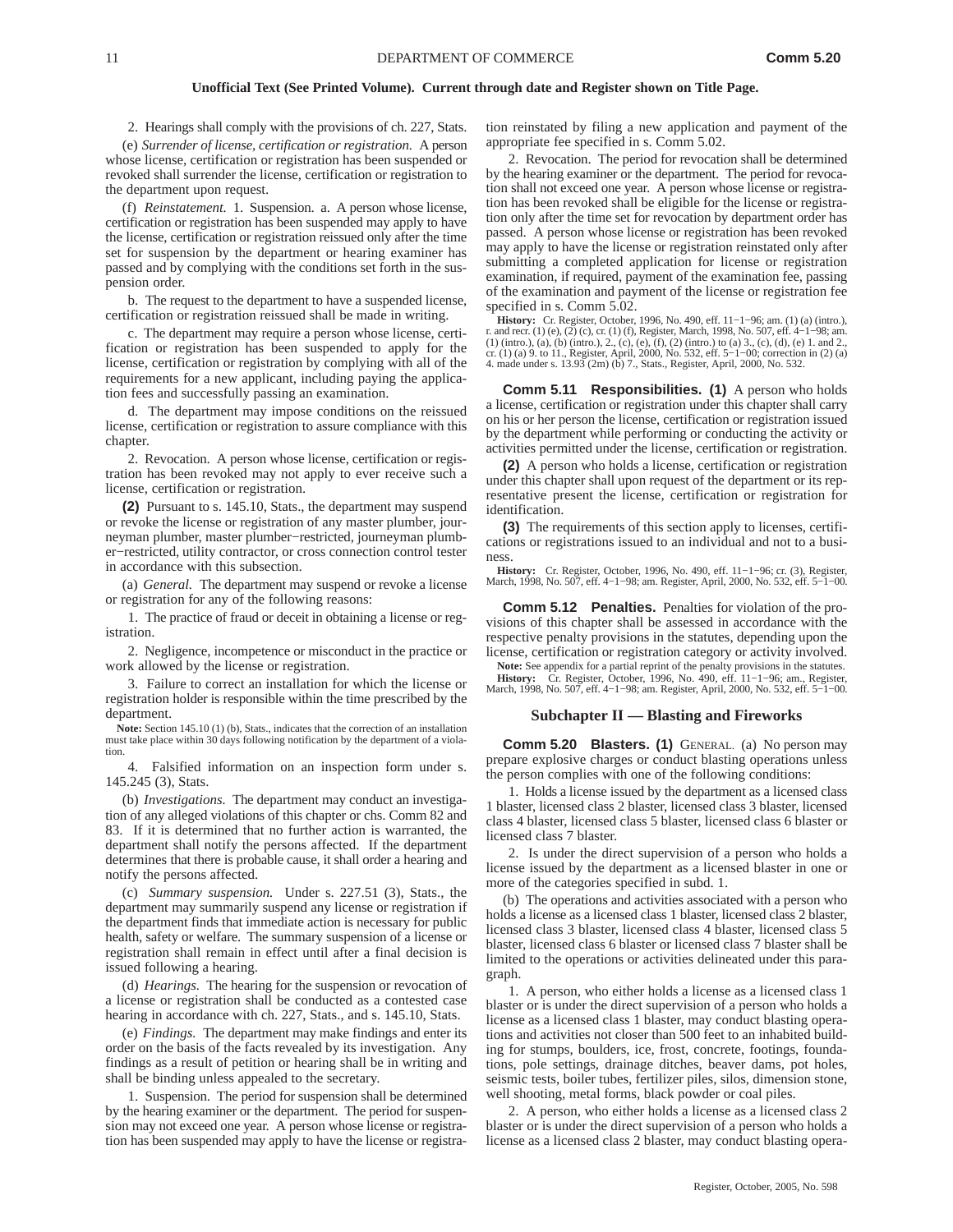tions and activities for stumps, boulders, ice, frost, concrete, footings, foundations, pole settings, drainage ditches, beaver dams, pot holes, seismic tests, boiler tubes, fertilizer piles, silos, dimension stone, well shooting, metal forms, black powder or coal piles.

3. A person, who either holds a license as a licensed class 3 blaster or is under the direct supervision of a person who holds a license as a licensed class 3 blaster, may conduct blasting operations and activities for underground mining, underground construction or tunnels.

4. A person, who either holds a license as a licensed class 4 blaster or is under the direct supervision of a person who holds a license as a licensed class 4 blaster, may conduct blasting operation and activities not closer than 2500 feet to an inhabited building for quarries, open pits, road cuts, trenches, site excavations, basements, underwater demolition or underground excavations.

5. A person, who either holds a license as a licensed class 5 blaster or is under the direct supervision of a person who holds a license as a licensed class 5 blaster, may conduct blasting operations and activities 2500 feet and closer to an inhabited building for quarries, open pits and road cuts.

6. A person, who either holds a license as a licensed class 6 blaster or is under the direct supervision of a person who holds a license as a licensed class 6 blaster, may conduct blasting operations and activities 2500 feet and closer to an inhabited building for trenches, site excavations, basements, underwater demolition, underground excavations or structures 15 feet or less in height.

7. A person, who either holds a license as a licensed class 7 blaster or is under the direct supervision of a person who holds a license as a licensed class 7 blaster, may conduct blasting operations and activities for structures greater than 15 feet in height, bridges, towers or any of the objects or purposes specified under subds. 1. to 6.

(c) A person who holds a valid blaster license which was issued prior to November 1, 1996 shall be deemed to hold the category of blaster license specified in Table 5.20 and may conduct blasting operations and activities under par. (b).

| <b>Table 5.20</b>                                                                        |                                                           | Register, March, 1998, No. 507, eff. 4–1–98; am. (1) (a) 1. and 2., (b) and (5), Regis-<br>ter, April, 2000, No. 532, eff. 5–1–00; CR 03–075: r. (2) (c), am. (6) (c) Register June |  |  |
|------------------------------------------------------------------------------------------|-----------------------------------------------------------|-------------------------------------------------------------------------------------------------------------------------------------------------------------------------------------|--|--|
| <b>Blaster License Categories</b><br>Prior to November 1, 1996                           | <b>New Blaster</b><br><b>License</b><br><b>Categories</b> | 2004 No. 582, eff. 8-1-04.<br><b>Comm 5.21 Fireworks manufacturers. (1) GENERAL.</b><br>(a) Pursuant to s. 167.10 (6m), Stats., no person may manufacture                           |  |  |
| Class 1-Limited Blasting: 1a, 1b, 1c, 1d,<br>1g<br>Class 1-Limited Blasting: 1e, 1f, 1h; | Class 1 Blaster<br>Class 2 Blaster                        | fireworks or a listed device in this state unless the person holds a<br>license issued by the department as a licensed fireworks manufac-<br>turer.                                 |  |  |
| Class 4–Precision Blasting: 4g,<br>4h                                                    |                                                           | (b) A fireworks manufacturer license shall be obtained and<br>held for each plant where fireworks or listed devices are to be                                                       |  |  |
| Class 2-Underground Blasting: 2a, 2b                                                     | Class 3 Blaster                                           | manufactured.                                                                                                                                                                       |  |  |
| Class 3–Surface Blasting: 3a, 3b, 3c, 3d                                                 | Class 4 Blaster                                           | (2) APPLICATION FOR LICENSE. A person applying for a fire-                                                                                                                          |  |  |
| Class 4–Precision Blasting: 4a, 4b                                                       | Class 5 Blaster                                           | works manufacturer license shall submit all of the following:                                                                                                                       |  |  |
| Class 4–Precision Blasting: 4c, 4d, 4e, 4f                                               | Class 6 Blaster                                           | (a) An application in accordance with s. Comm 5.01.                                                                                                                                 |  |  |
| Class 5–Special Blasting: 5a, 5b                                                         | Class 7 Blaster                                           | (b) An application fee and a license fee in accordance with s.<br>$Common 502$ Table $502$                                                                                          |  |  |

**(2)** APPLICATION FOR EXAMINATION. A person applying to take a blaster license examination shall submit all of the following:

(a) An application in accordance with s. Comm 5.01.

(b) An application fee and examination fee in accordance with s. Comm 5.02, Table 5.02.

**(3)** QUALIFICATIONS FOR EXAMINATION. (a) A person applying to take a blaster license examination shall be at least 21 years old.

(b) A person applying to take a blaster license examination shall have one or more of the following qualifying experience:

1. At least 640 hours of experience working under the direct supervision of a person who holds a class 1 blaster license for a class 1 blaster license examination.

2. At least 640 hours of experience working under the direct supervision of a person who holds a class 2 blaster license for a class 2 blaster license examination.

3. At least 640 hours of experience working under the direct supervision of a person who holds a class 3 blaster license for a class 3 blaster license examination.

4. At least 640 hours of experience working under the direct supervision of a person who holds a class 4, class 5 or class 6 blaster license for a class 4 license examination.

5. At least 640 hours of experience working under the direct supervision of a person who holds a class 5 blaster license for a class 5 blaster license examination.

6. At least 1000 hours of experience working under the direct supervision of a person who holds a class 6 blaster license for a class 6 blaster license examination.

7. At least 2000 hours of experience working under the direct supervision of a person who holds a class 7 blaster license for a class 7 blaster license examination.

**(4)** EXAMINATION. A person seeking to obtain a blaster license shall take and pass an examination in accordance with s. Comm 5.09.

**(5)** APPLICATION FOR LICENSE. Upon notification of the successful passage of the examination for a blaster license, a person may obtain the license by submitting an application and the license fee in accordance with ss. Comm 5.01 and 5.09 (7) (c).

**(6)** RENEWAL. (a) 1. A person may renew his or her license as a blaster.

2. A blaster license shall be renewed in accordance with s. Comm 5.07.

(b) The renewal of a blaster license shall be contingent upon the applicant completing and passing a take home examination.

(c) The renewal of a blaster license shall be contingent upon the department's review of the applicant's criminal history record from the state department of justice.

**Note:** The department will obtain the criminal history record directly from the state department of justice.

Table 5.20 Register, March, 1998, No. 507, eff. 4–1–98; am. (1) (a) 1. and 2., (b) and (5), Regis-<br>ter, April, 2000, No. 532, eff. 5–1–00; CR 03–075: r. (2) (c), am. (6) (c) Register June **History:** Cr. Register, October, 1996, No. 490, eff. 11−1−96; cr. (2) (c), (6) (c), 2004 No. 582, eff. 8−1−04.

Class 5–Special Blasting: 5a, 5b Class 7 Blaster (b) An application fee and a license fee in accordance with s. Comm 5.02, Table 5.02.

> **(3)** QUALIFICATIONS FOR LICENSE. (a) A person applying for a license as a fireworks manufacturer shall hold a federal license issued under 18 USC chapter 40 section 843.

> (b) The person applying for a fireworks manufacturer license shall be the owner of the business, a partner in the business applying on behalf of a partnership, or the chairman of the board or chief executive officer applying on behalf of the corporation.

> **(3m)** RESPONSIBILITIES. A person who holds a fireworks manufacturer license shall post the license at the plant where the fireworks are to be manufactured.

> **(4)** RENEWAL. (a) 1. A person may renew his or her license as a fireworks manufacturer.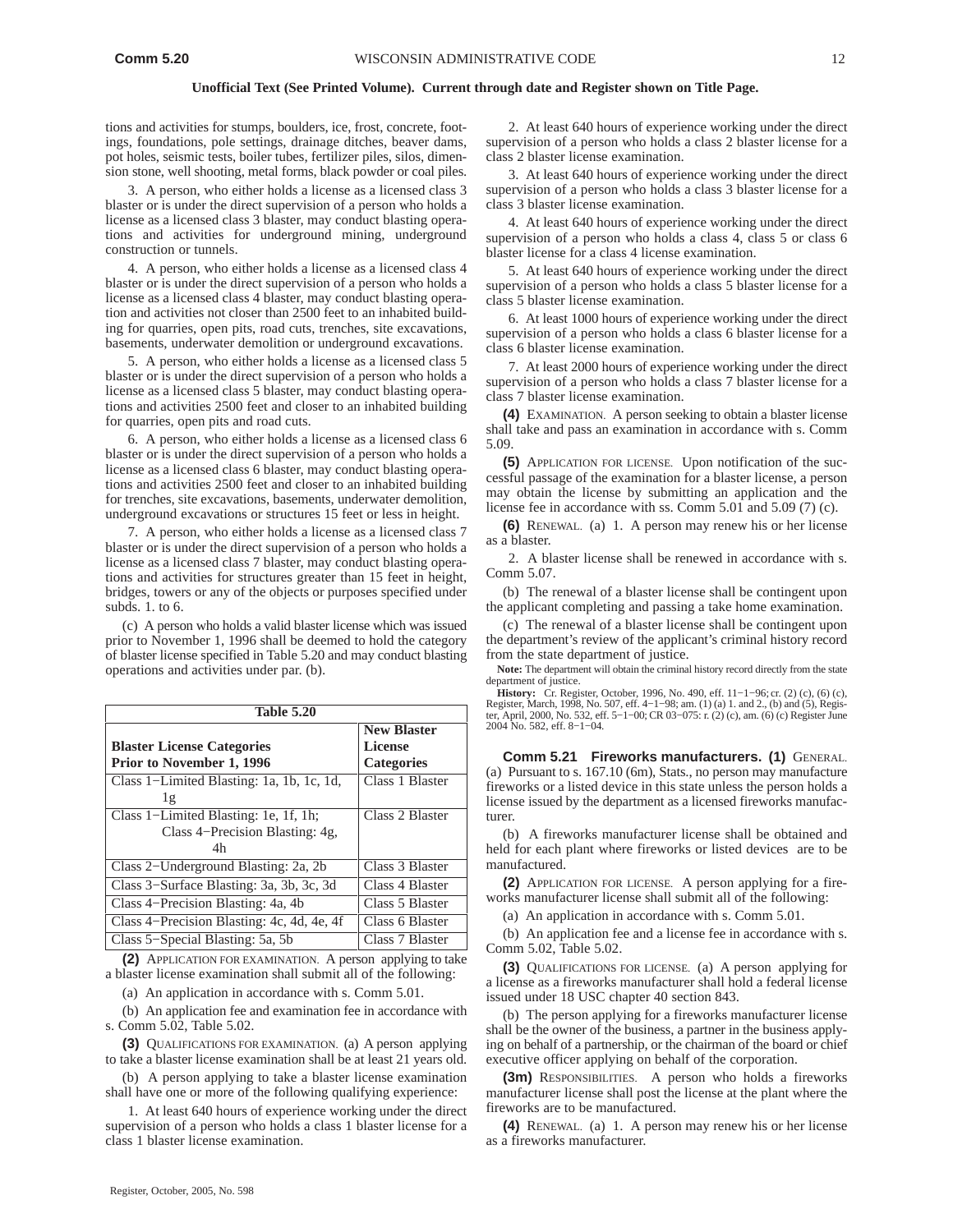2. A fireworks manufacturer license shall be renewed in accordance with s. Comm 5.07.

(b) The renewal of a fireworks manufacturer license shall be contingent upon the applicant possessing a federal license issued under 18 USC chapter 40 section 843.

**History:** Cr. Register, October, 1996, No. 490, eff. 11−1−96; cr. (3m), Register, March, 1998, No. 507, eff. 4−1−98; am. (1) (a) and (2) (b), Register, April, 2000, No. 532, eff. 5−1−00.

## **Subchapter III — Dwellings, Structures and Sites**

**Comm 5.31 Dwelling contractor financial responsibility.** (1) GENERAL. Pursuant to s. 101.654 (1) (a), Stats., no person may obtain a building permit for a one− or 2−family dwelling unless the person holds a certification issued by the department as a dwelling contractor financial responsibility certification or a dwelling contractor financial responsibility−restricted certification, except as provided under s. 101.654 (1) (b), Stats.

**Note:** Section 101.654 (1) (b), Stats., exempts an owner of a dwelling who resides or will reside in the dwelling and who applies for a building permit to perform work on the dwelling from obtaining a dwelling contractor financial responsibility certification.

**Note:** A dwelling contractor financial responsibility−restricted certification will be issued to an individual who applies using a bond of less than \$25,000. The card issued by the department for a dwelling contractor financial responsibility− restricted certification will read "Financial Responsibility−by a bond under \$25,000 Certification".

**(2)** APPLICATION FOR CERTIFICATION. A person applying for a dwelling contractor financial responsibility certification or a dwelling contractor financial responsibility−restricted certification shall submit all of the following:

(a) An application in accordance with s. Comm 5.01.

(b) An application fee and a certification fee in accordance with s. Comm 5.02, Table 5.02.

**(3)** QUALIFICATIONS FOR CERTIFICATION. (a) A person applying for a dwelling contractor financial responsibility certification or a dwelling contractor financial responsibility−restricted certification shall provide evidence that the person complies with the worker's compensation requirements, unemployment compensation requirements and liability or bond insurance requirements as specified under s. 101.654 (2) and (2m), Stats.

**Note:** See the appendix for a reprint of the requirements under s. 101.654 (2) and (2m), Stats.

(b) The person applying for a dwelling contractor financial responsibility certification or a dwelling contractor financial responsibility−restricted certification shall be the owner of the contracting business, a partner in the contracting business applying on behalf of a partnership, or the chairman of the board or chief executive officer applying on behalf of the contracting corporation.

**(4)** RESPONSIBILITIES. (a) A person who holds a dwelling contractor financial responsibility certification or a dwelling contractor financial responsibility−restricted certification shall comply with the responsibilities under s. 101.654 (4), Stats.

**Note:** See the appendix for a reprint of the requirements under s. 101.654 (4), Stats. (b) For any construction project that requires a uniform build-

ing permit under s. Comm 20.08, a person who holds a dwelling contractor financial responsibility certification or dwelling contractor financial responsibility−restricted certification may not commence construction until a permit is issued for the construction.

(c) For any construction project that involves installation or modification of a private onsite wastewater treatment system, a person who holds a dwelling contractor financial responsibility certification or dwelling contractor financial responsibility−restricted certification may not commence construction until a sanitary permit is issued for the construction in accordance with s. Comm 83.21.

**(5)** RENEWAL. (a) Pursuant to s. 101.654 (3), Stats., a dwelling contractor financial responsibility certification or a dwelling contractor financial responsibility−restricted certification shall be valid for no longer than one year after the date of issuance.

(b) 1. A person may renew his or her dwelling contractor financial responsibility certification or a dwelling contractor financial responsibility−restricted certification.

2. A dwelling contractor financial responsibility certification or a dwelling contractor financial responsibility−restricted certification shall be renewed in accordance with s. Comm 5.07.

**History:** Cr. Register, October, 1996, No. 490, eff. 11−1−96**;** am., Register, March, 1998, No. 507, eff. 4−1−98; am. (1) and (2) (b), Register, April, 2000, No. 532, eff. 5−1−00; CR 03−075: renum. (4) to be (4) (a), cr. (4) (b) and (c) Register June 2004 No. 582, eff. 8−1−04.

**Comm 5.32 Manufactured home manufacturers. (1)** GENERAL. (a) Pursuant to s. 101.95, Stats., no manufacturer of manufactured homes may manufacture, sell or distribute for sale manufactured homes unless the manufacturer holds a license issued by the department as a licensed manufactured home manufacturer.

(b) A manufactured home manufacturer license shall be required for each manufacturing plant which manufactures homes to be sold or distributed for sale in the state.

**(2)** APPLICATION FOR LICENSE. A person applying for a manufactured home manufacturer license shall submit all of the following:

(a) An application in accordance with s. Comm 5.01.

(b) An application fee and a license fee in accordance with s. Comm 5.02, Table 5.02.

**(3)** QUALIFICATIONS FOR LICENSE. The person applying for a manufactured home manufacturer license shall be the owner of the manufacturing business, a partner in the manufacturing business applying on behalf of the partnership, or the chairman of the board or chief executive officer applying on behalf of the manufacturing corporation.

**(3m)** RESPONSIBILITIES. A person who holds a manufactured home manufacturer license shall post the license at the plant which manufactures homes to be sold or distributed for sale in the state.

**(4)** RENEWAL. (a) A person may renew his or her manufactured home manufacturer license.

(b) A manufactured home manufacturer license shall be renewed in accordance with s. Comm 5.07.

**History:** Cr. Register, October, 1996, No. 490, eff. 11–1–96; cr. (3m), Register, March, 1998, No. 507, eff. 4–1–98; am. (1) (a) and (2) (b), Register, April, 2000, No. 532, eff. 5–1–00; cR 03–075: am. Register June 2004

**Comm 5.323 Manufactured home dealer. (1)** GEN-ERAL. Under s. 101.951 (1), Stats., no person may engage in the business of selling manufactured homes to a consumer or to the retail market unless the person holds a license issued by the department as a licensed manufactured home dealer.

**(2)** APPLICATION FOR LICENSE. A person applying for a manufactured home dealer license shall submit all of the following:

(a) An application in accordance with s. Comm 5.01.

(b) An application fee and a license fee in accordance with s. Comm 5.02, Table 5.02.

(c) A license fee for each branch in accordance with s. Comm 5.02, Table 5.02.

(d) One of the following forms of security:

1. Surety bond. A surety bond shall be filed on form SBD–10679 and issued by a bonding company licensed by this state. The surety bond shall be payable for the benefit of any person sustaining a loss because of an act of the licensee constituting grounds for the suspension or revocation of a license under s. 101.951 (6), Stats.

2. Financial statement. A financial statement shall be filed on form SBD−10678 or the equivalent in accordance with generally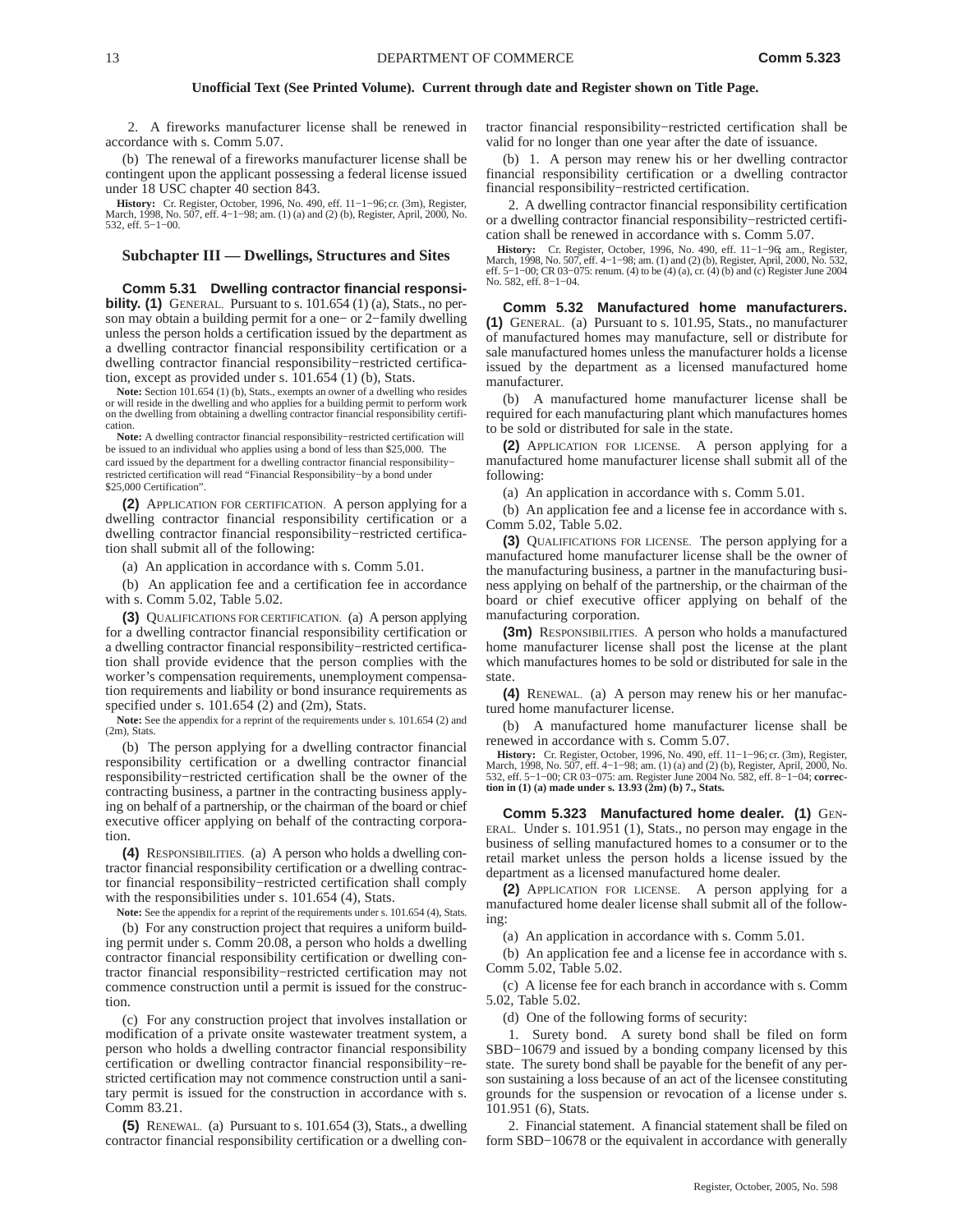accepted accounting principles and be dated not more than 90 days prior to the date of application. A small business, as defined in s. 227.114 (1), Stats., that does no interim financial reporting may submit a financial statement from the close of the business's most recent fiscal year. Financial statements anticipating some future event shall not be accepted.

**(3)** QUALIFICATIONS. (a) *Minimum net worth or bond.* The minimum level of net worth or surety bond of an applicant shall be determined in accordance with Table 5.323−1 for a non−broker or Table 5.323−2 for a broker. The department shall deny the license of any applicant who fails to meet the net worth or surety bond criteria specified in the tables.

**Table 5.323−1 Minimum Net Worth or Bond for a Non−Broker**

| <b>Number of Manufactured Homes</b><br><b>Sold Per Year</b> | Amount    |
|-------------------------------------------------------------|-----------|
| New Dealer                                                  | \$50,000  |
| $2 - 50$                                                    | \$50,000  |
| $51$ -up                                                    | \$100,000 |

| Table 5.323-2                          |  |  |  |  |
|----------------------------------------|--|--|--|--|
| Minimum Net Worth or Bond for a Broker |  |  |  |  |

| <b>Number of Manufactured Homes</b><br><b>Sold Per Year</b> | Amount   |
|-------------------------------------------------------------|----------|
| New Dealer                                                  | \$25,000 |
| $2 - 50$                                                    | \$25,000 |
| $51$ –up                                                    | \$50,000 |

(b) *Person applying.* The person applying for a manufactured home dealer license shall be the owner of the business, a partner in the business applying on behalf of a partnership, or the chairperson of the board or chief executive officer applying on behalf of the corporation.

**(4)** *Responsibilities.* A person who holds a manufactured home dealer license shall post the license at the main business office and shall comply with the trade practices, facilities and records requirements specified in subs. (5) to (9).

**(5)** ADVERTISING AND SALES REPRESENTATIONS. (a) *Truthful*. The use of false, deceptive or misleading advertising or representations by any licensee to induce the purchase of a manufactured home is prohibited.

(b) *Factual*. Any licensee, making a statement of fact to the public in an advertisement, written statement or representation concerning the manufactured home offered for sale, the services provided or any other aspects of business operation, shall, upon request of the department, furnish evidence of the validity and accuracy of the statement of fact at the time it was made.

(c) *Disclosures required when advertising price*. When the price of a manufactured home is advertised by a licensee, the advertised price shall include all charges that shall be paid by the retail purchaser to acquire ownership of the advertised home with the exception of sales tax, title registration fees, government required permits, and charges from lenders or other entities.

(d) *Name*. Advertisements for manufactured home sales shall include the licensed business name.

(e) *New or used*. When advertising a manufactured home, a licensee shall state the model year of the home or whether the home is a new manufactured home or a used manufactured home. If the manufactured homes in an advertisement are either all new or all used, one reference in the advertisement designating that they are new or used is sufficient.

(f) *Expiration terms of sales or promotions*. Whenever a sale or promotion offering gifts, merchandise, equipment, accessories, service, discounts, price reductions or cash is advertised, the advertisement shall specifically disclose the expiration terms or date of the sale or promotion.

(g) *Relocations*. Whenever a licensee advertises a manufactured home on a rental lot site that may have to be moved as a condition of the sale, that fact shall be stated in the advertisement.

**(6)** PURCHASE CONTRACT. (a) *Usage*. 1. A licensee shall furnish retail purchasers with a manufactured home purchase contract that clearly states that the retail purchaser is making an offer to purchase a manufactured home. An exact copy of the purchase contract shall be provided to the retail purchaser at the time the retail purchaser signs the offer and again after the offer is accepted by the manufactured home dealer if accepted at a different time than accepted by the retail purchaser. Any changes in the purchase contract after signing by the retail purchaser or subsequent to acceptance by the manufactured home dealer shall be initialed by all the parties on all copies.

2. A manufactured home purchase contract shall be executed whenever the licensee accepts a down payment, deposit, or title for a trade−in unit from a prospective retail purchaser.

(b) *Contract requirements.* A manufactured home purchase contract shall be completed on form SBD−10807.

(c) *Termination of offer to purchase*. 1. Unless otherwise specified in the contract, the offer to purchase is automatically voided if the licensee fails to accept or reject the offer by the close of the manufactured home dealer's next business day.

2. The licensee shall not sell the manufactured home to any other person until the offer is rejected by the licensee or the offer is voided in accordance with this subsection, or the retail purchaser cancels the contract in accordance with par. (d).

3. Any down payment, deposit or title shall be returned to the prospective retail purchaser within 2 working hours of the time the offer to purchase is rejected by the licensee. If the prospective retail purchaser is not present or available during the 2 hour period, those items shall be returned in person or mailed by the close of the manufactured home dealer's next business day.

(d) *Cancellation of agreements*. 1. The purchase contract shall clearly state that cancellation of a manufactured home contract within one business day of acceptance by a manufactured home dealer may subject the retail purchaser to a penalty of up to 1% of the cash price of the manufactured home and that cancellation after the close of the next business day may subject the retail purchaser to a penalty not to exceed the penalty amount specified in the contract. Modification of the purchase contract shall not extend the cancellation period. Documented proof of notification of cancellation is required regardless of the method of notification

2. The title and any down payment or deposit which is not retained by the manufactured home dealer as a penalty in accordance with subd. 1. shall be returned to the retail purchaser by the close of the manufactured home dealer's next business day following receipt of the retail purchaser's notice of cancellation.

3. Whenever a manufactured home is sold away from the licensed place of business, the manufactured home dealer shall furnish the customer with a written notice of the 3−day consumer cancellation rights in accordance with s. 423.202, Stats.

(e) *Price changes*. Any increase in price to a retail purchaser after the manufactured home dealer has accepted an offer is prohibited except when the price increase is due to any of the items in subds. 1. to 3.

1. The addition of new equipment required by local, state or federal law.

2. Local, state or federal tax changes.

3. The reappraisal of a trade−in unit that has suffered damage or is missing furnishings, appliances or accessories that were part of the trade−in unit at the time the purchase contract was executed. Reappraisal by the licensee shall be limited to an amount equal to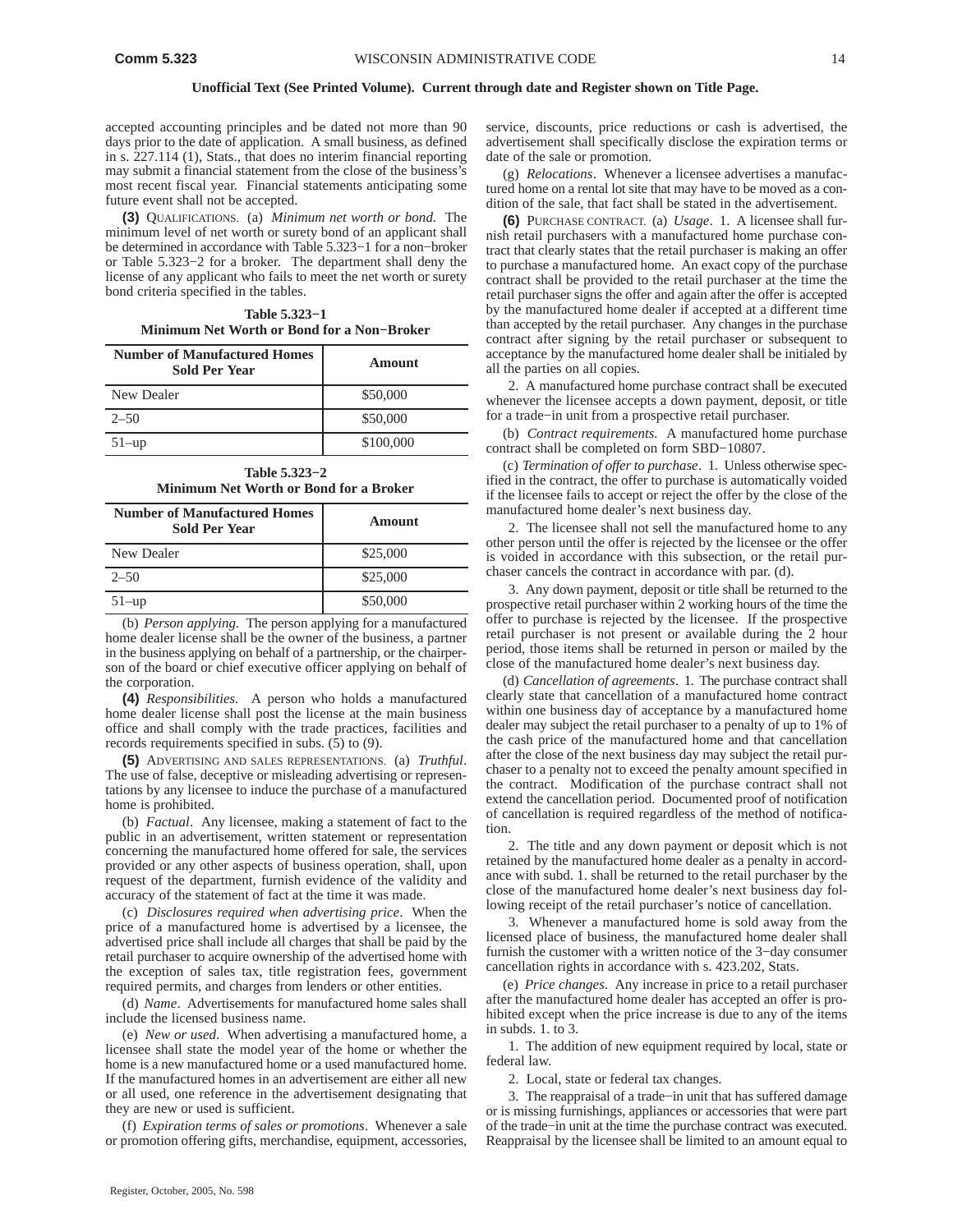the retail repair costs of the damage incurred, or to the value of furnishings, appliances or accessories removed.

4. The purchase contract shall include information regarding possible price increases due to any of the items in subds. 1. to 3.

(f) *Warranties.* Warranties, warranty disclaimers and repair agreements sold by a licensee that apply to the manufactured home shall be indicated on the purchase contract.

(g) *Name of prior owner*. The purchase contract shall include the name and address of the current titled owner if the manufactured home is consigned to or listed by the licensee. The name and address of the previous owner shall be kept on file at the manufactured home dealer's main business office if the manufactured home is owned and offered for sale by the licensee.

(h) *On−site sales*. If the manufactured home is displayed for sale on a rental lot site or if a licensee represents that a manufactured home may occupy a site in a specified manufactured home park, the manufactured home dealer shall:

1. Clearly state on the purchase contract whether or not the manufactured home may have to be moved from the site.

2. Clearly state on the purchase contract that the contract is voidable by the retail purchaser if the retail purchaser is rejected by, or the purchaser's manufactured home is not permitted in, the manufactured home park.

3. If the manufactured home may remain on site, inform the prospective retail purchaser in writing prior to the execution of the contract that a copy of the current manufactured home park lease and rules may be obtained from the current manufactured home owner or manufactured home park operator.

(i) *Service fees*. A licensee shall not assess a retail purchaser an additional service charge or fee for completing any sales−related home inspection forms that are required by law or rule.

(j) *Waiver*. The use of a manufactured home purchase contract that requires the retail purchaser to waive any claims the retail purchaser may have for breach of contract by the licensee is prohibited.

**(7)** CONSIGNMENT AND LISTING AGREEMENTS. (a) *Usage and contents*. 1. Form SBD−10808 shall be used whenever a manufactured home dealer lists or offers to sell a used manufactured home on consignment.

2. Form SBD−10807 shall be used whenever a manufactured home dealer sells a listed or consigned used manufactured home.

(b) *On−site sales on rental sites*. Manufactured homes selling agreements for units offered for sale on−site on rental sites shall comply with sub. (6) (h).

(c) *Net sales prohibited*. Licensees shall not obtain, negotiate, or attempt to negotiate any manufactured home selling agreement providing for a stipulated net price to the owner with the excess over the stipulated net price to be received by the licensee as commission.

**(8)** DISCLOSURE OF THE CONDITIONS OF THE MANUFACTURED HOME. (a) *Model year designation*. Changing the model year of a manufactured home is prohibited. If no model year is designated, the year of manufacture applies.

(b) *New manufactured home disclosure*. The licensee shall, on the face of the new manufactured home purchase contract, disclose all manufactured home dealer installed options or accessories and whether or not the options or accessories are warranted.

(c) *Used manufactured home general condition disclosure*. 1. Before the execution of a purchase contract for a used manufactured home owned by a licensee, the licensee shall inform a prospective retail purchaser of all significant structural or mechanical defects or damage on form SBD−10809. If the licensee is unable to determine whether specific damage or defects exist, that fact shall be noted on the disclosure form. Disclosure of information shall include that which the licensee discovers as a result of a reasonably competent and diligent inspection which shall consist of, but is not limited to, a walk−around and interior inspection, an

under−home inspection, roof inspection and inspection of the appliances. A reasonably competent and diligent inspection is not required to cover every possible technical detail. The licensee is not required to dismantle any part of the manufactured home during the inspection process.

2. The seller of a listed or consigned used manufactured home shall provide a completed form SBD−10809 to the licensee. The licensee shall provide the completed disclosure statement to the prospective retail purchaser.

3. Unless otherwise agreed to in the purchase contract, the inspection disclosures shall not create any warranties, expressed or implied, or affect warranty coverage provided for in the purchase contract.

**(9)** FACILITIES AND RECORDS. (a) *Business facilities*. Manufactured home dealers shall provide and maintain business facilities that comply with all of the following:

1. A main business office that maintains books, records and files necessary to conduct business. The required business office may be established within a residence if the office is accessible to an outside entrance and is used primarily for conducting the manufactured home business.

2. A display lot within the same block or directly across the street from the main business office, if a display lot is provided.

3. A repair shop, or a service agreement with a nearby repair shop, where there are repair tools, repair equipment and personnel to perform the services provided for in a warranty applicable to a manufactured home sold by the manufactured home dealer. Any service agreement shall be on form SBD−10685.

(b) *Relocation*. A main business office may not be relocated without notice to the department.

(c) *Sign*. Manufactured home dealers who carry and display inventory shall provide an exterior business sign in compliance with s. 100.18 (5), Stats.

(d) *Temporary sales locations*. 1. Manufactured home dealers shall be permitted to display and sell manufactured homes at a temporary site other than the licensed place of business.

2. A temporary sales location may not be used for longer than 30 days.

3. A consigned, listed or model manufactured home shall not be considered a temporary sales location.

**Note:** There may be zoning, building code and permit requirements relating to business locations that are enforced by local municipalities.

(e) *Records kept*. The books, records and files required to be kept and maintained at the main business office by a manufactured home dealer shall include all of the following:

1. A written verification that the manufactured home dealer has in place a dealership arrangement or an established relationship with a manufacturer to sell and advertise the manufacturer's new manufactured homes.

2. The title or other evidence of ownership for each used manufactured home owned and offered for sale and the manufacturer's statement of origin information for each new manufactured home owned and offered for sale. The manufactured home dealer shall also have a factory invoice, a completed manufactured home dealer reassignment form or a purchase contract evidencing trade−in or purchase when a manufacturer or lending institution is holding the title or manufacturer's statement of origin of the manufactured home.

3. A written selling agreement between the owner and the manufactured home dealer for each manufactured home owned by an individual and offered for sale or listed by the manufactured home dealer.

4. The original or a copy of all manufactured home purchase contracts, purchase orders and invoices. The records shall also include a copy of form SBD−10687 as additional evidence of the sale as well as information regarding collection of sales tax and Wisconsin title and registration fees, if applicable.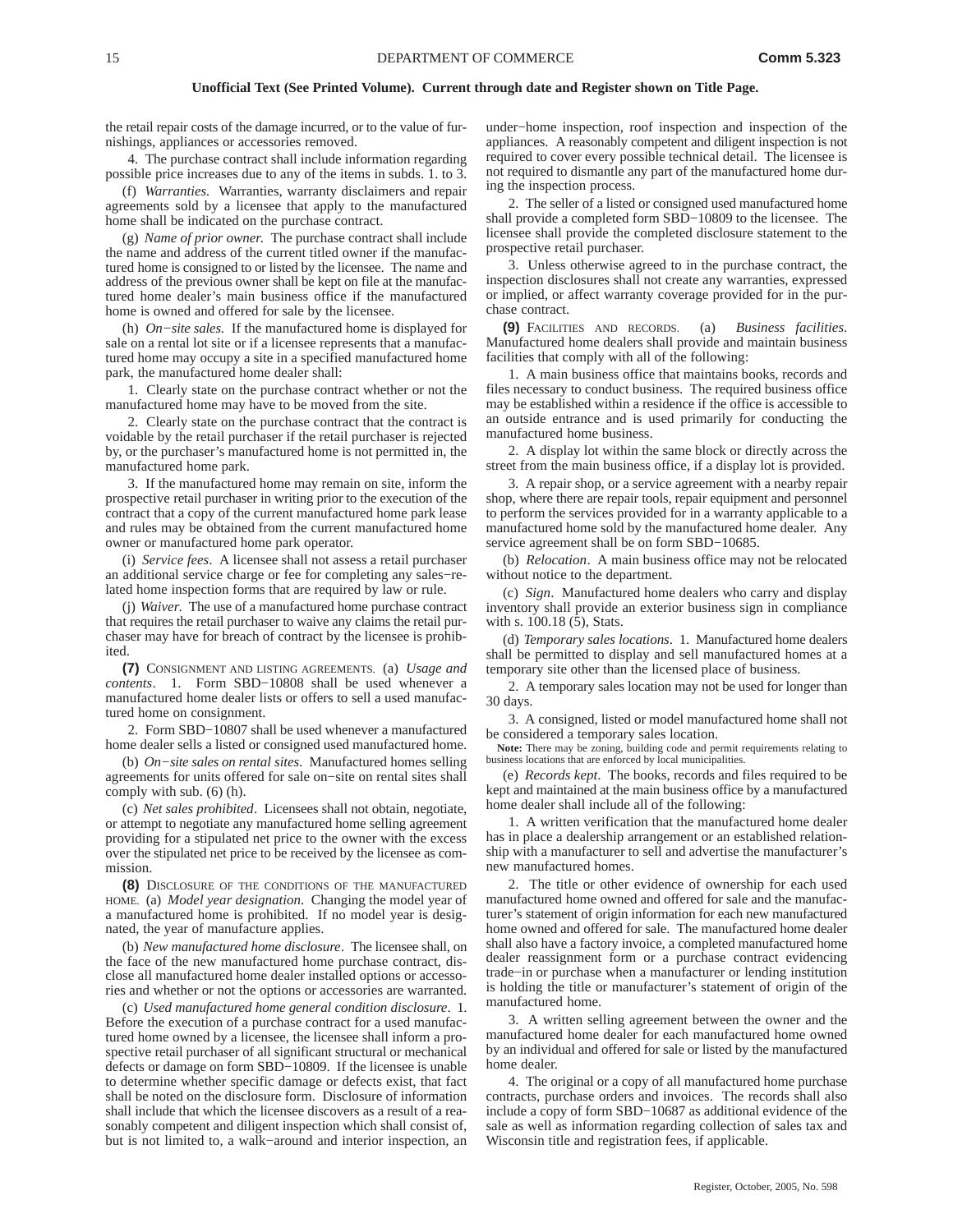5. A record of every manufactured home bought, sold, exchanged, consigned, or listed that includes the following information: date acquired, acquired from name and address, new or used, year, model and identification number, date sold or disposed of, disposed of or sold to name and address.

(f) *Maintenance of records.* The records under par. (e) shall be maintained for 5 years. The records shall be open to inspection and copying by the department during reasonable business hours.

**(10)** RENEWAL. (a) 1. A person may renew his or her manufactured home dealer license.

2. A manufactured home dealer license shall be renewed in accordance with s. Comm 5.07.

(b) The renewal of a license as a manufactured home dealer shall be contingent upon the applicant providing the information required under sub. (2) (d).

**History:** CR 04−134: cr. Register June 2005 No. 594, eff. 7−1−05.

**Comm 5.325 Manufactured home salesperson. (1)** GENERAL. (a) Under s. 101.952 (1), Stats., no person may engage in the business of selling manufactured homes to a consumer or to the retail market unless the person holds a license issued by the department as a licensed manufactured home salesperson. A manufactured home dealer who acts as a manufactured home salesperson shall secure a manufactured home salesperson license in addition to the manufactured home dealer license.

(b) A manufactured home salesperson shall obtain a manufactured home salesperson license for each manufactured home dealer employing the manufactured home salesperson.

**(2)** APPLICATION FOR LICENSE. A person applying for a manufactured home salesperson license shall submit all of the following:

(a) An application in accordance with s. Comm 5.01.

(b) An application fee and a license fee in accordance with s. Comm 5.02, Table 5.02.

**(3)** QUALIFICATIONS FOR LICENSE. A person applying for a manufactured home salesperson license shall hold a manufactured home dealer license issued by the department or shall be employed by a person who holds a manufactured home dealer license issued by the department.

**(4)** RESPONSIBILITIES. (a) A person who holds a manufactured home salesperson license shall comply with the responsibilities under s. 101.952 (3), Stats.

Note: Section 101.952 (3), Stats., indicates that every licensee shall carry his or her license when engaged in his or her business and display the same upon request. The license shall name his or her employer, and, in case of a change of employer, the manufactured home salesperson shall immediately mail his or her license to the department, which shall endorse that change on the license without charge.

(b) A person who holds a manufactured home salesperson license shall comply with the provisions under s. Comm 5.323 that apply to a licensee.

**(5)** INVALID LICENSE. (a) A manufactured home salesperson license shall remain valid until one of the following conditions occur:

1. The manufactured home dealer license held by the manufactured home salesperson's current employer expires.

2. The manufactured home salesperson ceases employment with a licensed manufactured home dealer.

3. The manufactured home salesperson's employer goes out of business.

4. The department suspends or revokes the manufactured home salesperson's license.

(b) A person whose manufactured home salesperson license is invalidated by ceasing employment with a licensed manufactured home dealer may request the department to transfer their manufactured home salesperson license to a new employer without charge, as long as the department receives the application before the new employer's manufactured home dealer license expires.

**(6)** RENEWAL. (a) A person may renew his or her manufactured home salesperson license.

(b) A manufactured home salesperson license shall be renewed in accordance with s. Comm 5.07.

**History:** CR 04−134: cr. Register June 2005 No. 594, eff. 7−1−05.

**Comm 5.33 Soil testers. (1)** GENERAL. Pursuant to s. 145.045, Stats., no person may conduct soil evaluations relative to the discharge or disposal of liquid domestic wastes into the soil unless the person holds a certification issued by the department as a certified soil tester.

**(2)** APPLICATION FOR EXAMINATION. A person applying to take a soil tester certification examination shall submit all of the following:

(a) An application in accordance with s. Comm 5.01.

(b) An application fee and examination fee specified in s. Comm 5.02, Table 5.02.

**(3)** QUALIFICATIONS FOR EXAMINATION. A person applying to take a soil tester certification examination shall be at least 18 years old.

**(4)** EXAMINATION. A person seeking to obtain a soil tester certification shall take and pass an examination in accordance with s. Comm 5.09.

**(5)** APPLICATION FOR CERTIFICATION. Upon notification of the successful passage of the examination for soil tester certification, a person may obtain the certification by submitting an application and a certification fee in accordance with ss. Comm 5.01 and 5.09 (7) (c).

**(6)** RESPONSIBILITIES. A certified soil tester who, as either an employee of a local governmental unit or under contract to a local governmental unit, is responsible for administering regulations governing privately owned wastewater treatment systems may not provide soil evaluations relative to the design, installation or maintenance of private sewage systems within the boundaries of the local governmental unit.

**(7)** RENEWAL. (a) 1. A person may renew his or her certification as a soil tester.

2. A soil tester certification shall be renewed in accordance with s. Comm 5.07.

(b) 1. a. The renewal of a certification as a certified soil tester which has an expiration date on or before June 30, 2006 shall be contingent upon the soil tester obtaining at least 6 hours of acceptable continuing education within the time period specified in s. Comm 5.08 and Table 5.06, except as provided in subd. 2.

b. The renewal of a certification as a certified soil tester which has an expiration date after June 30, 2006 shall be contingent upon the soil tester obtaining at least 12 hours of acceptable continuing education within the time period specified in s. Comm 5.08 and Table 5.06, except as provided in subd. 2.

2. A person who holds a certification as a certified soil tester may apply to the department for waiver of the continuing education requirements under subd. 1. on the grounds of prolonged illness or disability or similar circumstances. Each application for waiver shall be considered individually on its merits by the department.

**History:** Cr. Register, October, 1996, No. 490, eff. 11–1−96; am. (1), (5) and (7) (b), Register, April, 2000, No. 532, eff. 5−1−00; CR 03−075: r. and recr. (7) (b) 1. Reg-ister June 2004 No. 582, eff. 8−1−04.

**Comm 5.34 Welders. (1)** GENERAL. No person may perform structural welding under chs. Comm 34 and 61 to 65 unless the person holds a registration issued by the department as a registered welder.

**(2)** APPLICATION FOR REGISTRATION. A person applying for a welder registration shall submit all of the following:

(a) An application in accordance with s. Comm 5.01.

(b) A registration fee in accordance with s. Comm 5.02, Table 5.02.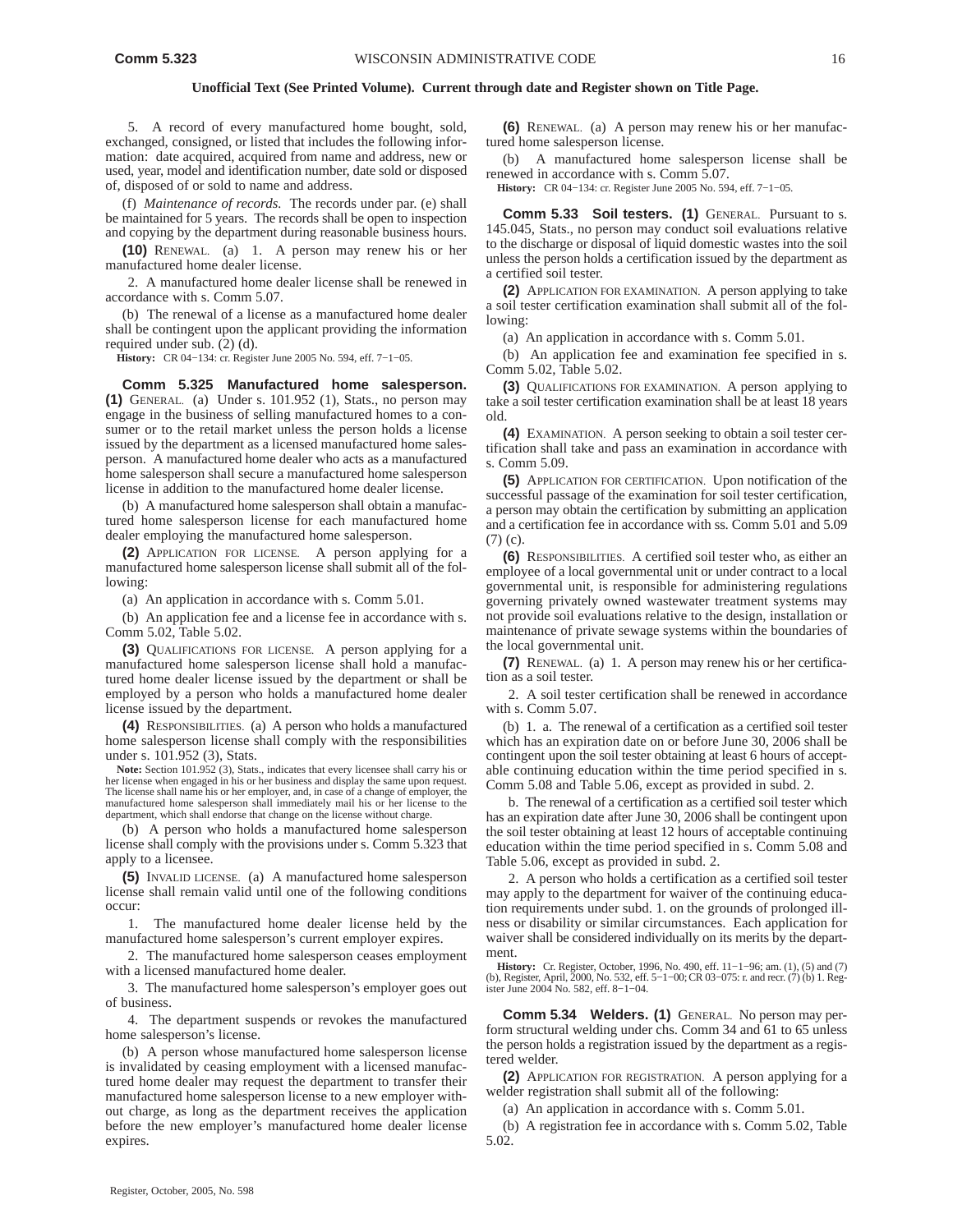**(3)** QUALIFICATIONS FOR REGISTRATION. (a) The person applying for a welder registration shall have taken and passed, not more than one year before the date the application is received by the department, one or more welding tests in accordance with the following standards:

1. American Welding Society D 1.1, section 4, part C.

2. American Welding Society D 1.3, section 4, part C.

(b) The test under par. (a) shall have been conducted by a person who is a certified weld test conductor in accordance with s. Comm 5.35 or is under the general supervision of a certified weld test conductor.

**(4)** RESPONSIBILITIES. A person who does structural welding as a registered welder shall do all of the following:

(a) Perform only those structural welding procedures for which the person has qualified by test within the last 4 years.

(b) Carry proof as to which welding procedures the person has qualified by test.

(c) Present upon request to the department or its representative proof of the qualified welding procedures.

(d) Identify the welding on each structurally significant member with a distinguishing mark stamped on the member by the person doing the welding.

**(5)** RENEWAL. (a) A person may renew his or her registration as a welder.

(b) A welder registration shall be renewed in accordance with s. Comm 5.07.

(c) The renewal of a welder registration shall be contingent upon the welder having taken and passed not more than one year before the date of the renewal application a welding test in accordance with sub. (3).

(d) A welder certification issued by the department prior to November 1, 1996 may be renewed as a registration in accordance with this subsection.

**History:** Cr. Register, October, 1996, No. 490, eff. 11–1–96; am. (3) (a) (intro.), (b), (5) (c), Register, March, 1998, No. 507, eff. 4–1–98; am. (1), (2) (b) and (3) (a) (intro.), Register, April, 2000, No. 532, eff. 5– Register July 2005 No. 595, eff. 8−1−05.

**Comm 5.35 Weld test conductors. (1)** GENERAL. No person may conduct welding tests for the purpose of qualifying structural welders under s. Comm 5.34 unless the person holds a certification issued by the department as a certified weld test conductor−physical or a certified weld test conductor−radiographic.

**(2)** APPLICATION FOR EXAMINATION. A person applying to take a weld test conductor−physical or weld test conductor−radiographic certification examination shall submit all of the following:

(a) An application in accordance with s. Comm 5.01.

(b) An examination fee in accordance with s. Comm 5.02, Table 5.02.

**(3)** EXAMINATION. (a) The person seeking to obtain a weld test conductor−physical or weld test conductor−radiographic certification shall take and pass an examination in accordance with s. Comm 5.09.

**(4)** APPLICATION FOR CERTIFICATION. Upon notification of the successful passage of the examination for weld test conductor certification, a person may obtain the certification by submitting an application and the certification fee in accordance with ss. Comm 5.01 and 5.09 (7) (c).

**(5)** RESPONSIBILITIES. A person who conducts welding tests for qualifying structural welders under s. Comm 5.34 as a certified weld test conductor−physical or weld test conductor−radiographic shall do all of the following:

(a) Ensure that the welding tests, the testing facilities and testing equipment conform with the following appropriate standard or standards:

1. American Welding Society D 1.1, section 4, part C.

2. American Welding Society D 1.3, section 4, part C.

(b) Provide to each individual who passes a qualifying welding test, documentation in a format specified by the department, indicating the welding procedures for which the individual qualified.

(c) 1. Maintain a record of those individuals who passed a structural welding qualifying test, including the procedures for which the individuals qualified, for at least 5 years after the date of the test.

2. Present upon request to the department or its representative the records under subd. 1.

**(6)** RENEWAL. (a) A person may renew his or her certification as a weld test conductor−physical or weld test conductor−radiographic.

(b) A weld test conductor−physical or weld test conductor−radiographic certification shall be renewed in accordance with s. Comm 5.07.

(c) 1. All weld test conductor certifications or licenses issued by the department prior to November 1, 1996 shall expire one year from November 1, 1996.

2. Failure to renew a weld test conductor certification or license that was issued prior to November 1, 1996 shall be considered as a surrender of the certification or license to conduct or supervise qualifying structural welding tests.

**History:** Cr. Register, October, 1996, No. 490, eff. 11-1-96; am. (1), (4) and (5) (a) (intro.), Register, April, 2000, No. 532, eff. 5-1-00; CR 01-139: am. (5) (a) (intro.) Register June 2002 No. 558, eff. 5-1-02; CR 03 July 2005 No. 595, eff. 8−1−05.

**Comm 5.36 POWTS maintainers. (1)** GENERAL. Pursuant to s. Comm 83.52 (3), a person who holds a registration issued by the department as a registered POWTS maintainer may evaluate and monitor POWTS components for the purpose of providing the management of a POWTS under subch. V of ch. Comm 83.

**(2)** APPLICATION FOR REGISTRATION. A person applying for a POWTS maintainer registration shall submit all of the following:

(a) An application in accordance with s. Comm 5.01.

(b) An application and registration fee in accordance with s. Comm 5.02, Table 5.02.

(c) Information or documentation relating to the qualifications under sub. (3).

**(3)** QUALIFICATIONS FOR REGISTRATION. A person applying for a POWTS maintainer registration shall have completed or obtained at least one of the following:

(a) At least 6 hours in a course or courses approved under s. Comm 5.08 that relate to the theory, operation, maintenance and inspection of POWTS treatment and dispersal components, including instruction in at least all of the following:

1. Sand filters.

2. Effluent pumps and switches.

- 3. Alarms and floats.
- 4. Active filtration devices.
- 5. Valves and solenoids for distributing effluent.
- 6. Aerobic treatment units.

(b) At least 60 hours of experience as a licensed master plumber, master plumber−restricted service, journeyman plumber or journeyman plumber−restricted service installing POWTS treatment and dispersal components that involve installation of at least all of the devices delineated under par. (a) 1. to 6.

**(4)** RENEWAL. (a) 1. A person may renew his or her registration as a POWTS maintainer.

2. A POWTS maintainer registration shall be renewed in accordance with s. Comm 5.07.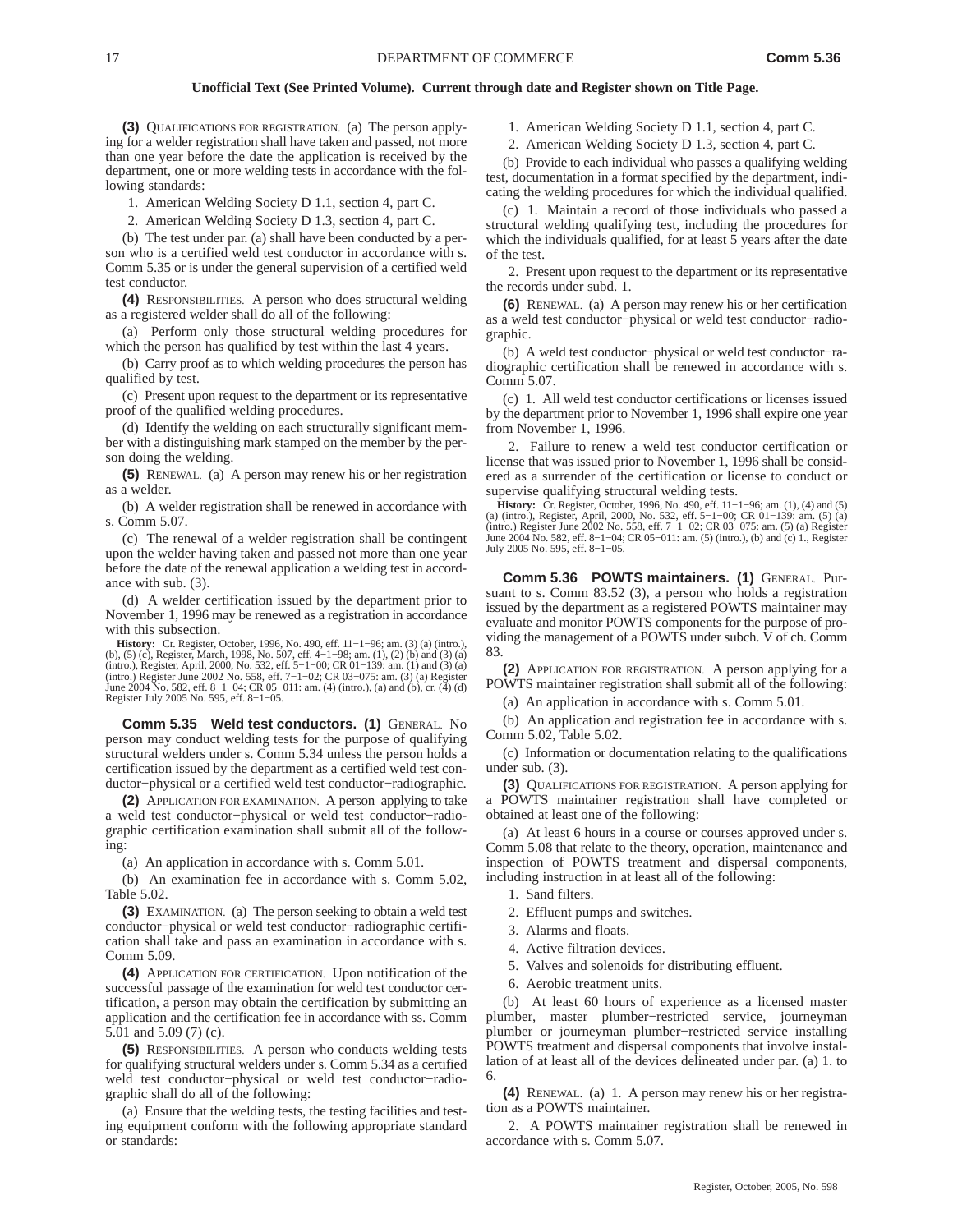(b) 1. a. The renewal of a registration as a POWTS maintainer which has an expiration date before August 1, 2006 shall be contingent upon the maintainer obtaining at least 6 hours of acceptable continuing education within the time period specified in s. Comm 5.08 and Table 5.06, except as provided in subd. 2.

b. The renewal of a registration as a POWTS maintainer which has an expiration date on or after August 1, 2006 shall be contingent upon the maintainer obtaining at least 12 hours of acceptable continuing education within the time period specified in s. Comm 5.08 and Table 5.06, except as provided in subd. 2.

2. A person who holds a registration as a POWTS maintainer may apply to the department for waiver of the continuing education requirements under subd. 1. on the grounds of prolonged illness or disability or similar circumstances. Each application for waiver shall be considered individually on its merits by the department.

**History:** Cr. Register, April, 2000, No. 532, eff. 7−1−00; CR 03−075: r. and recr. (4) (b) 1. Register June 2004 No. 582, eff. 8−1−04.

## **Subchapter IV — Electrical**

**Comm 5.40 Electricians. (1)** A person who holds a certification issued by the department as a certified electrical contractor, certified electrical contractor−restricted, certified master electrician, certified journeyman electrician or certified beginning electrician may perform electrical construction work in a municipality which requires licensure to perform electrical work pursuant to s. 101.87 (2) to (4), Stats., and in accordance with local ordinances.

**Note:** See the appendix for a reprint of s. 101.87 (2) and (4), Stats., relating to municipal requirements for electrical contractors.

**Note:** This subchapter establishes a statewide certification of electricians in various classes, master, journeyman and beginning, recognizing their knowledge and abilities. When an electrician certification is required and what category of certification is needed are determined by individual municipalities.

**History:** Cr. Register, October, 1996, No. 490, eff. 11−1−96; am. Register, April, 2000, No. 532, eff. 5−1−00; CR 05−011: r. (2) Register July 2005 No. 595, eff. 8−1−05.

**Comm 5.41 Electrical contractors. (1)** APPLICATION FOR CERTIFICATION. (a) A person applying for an electrical contractor certification shall submit all of the following:

1. An application in accordance with s. Comm 5.01.

2. An application fee and a certification fee in accordance with s. Comm 5.02, Table 5.02.

(b) Pursuant to s. 101.87 (1), Stats., a person applying for an electrical contractor certification shall provide all of the following:

- 1. Their social security number.
- 2. Their worker's compensation number.
- 3. Their unemployment insurance account number.
- 4. Their state tax identification number.
- 5. Their federal tax identification number.

6. The name and address of each partner or member if they are partnerships or limited liability companies, of the owner if they are individual proprietorships and of the officers if the companies are corporations.

**(2)** QUALIFICATIONS FOR CERTIFICATION. The person applying for an electrical contractor certification shall be the owner of the contracting business, a partner in the contracting business applying on behalf of the partnership, or the chairman of the board or chief executive officer applying on behalf of the contracting corporation.

**(3)** RESPONSIBILITIES. (a) Pursuant to s. 101.87 (1), Stats., a person who holds an electrical contractor certification shall be a certified master electrician or employ one or more certified master electricians.

(b) For any electrical installation that requires a uniform building permit under s. Comm 20.08, a person who holds an electrical contractor certification may not commence installation of electrical wiring until a permit is issued for the installation.

**Note:** Chs. Comm 20 to 25 apply to one− and 2−family dwellings and manufactured dwellings. The department's uniform building permit is issued either by the municipality in which the dwelling is located or by a UDC inspection agency where the municipality does not administer the Uniform Dwelling Code.

**(4)** RENEWAL. (a) 1. A person may renew his or her certification as an electrical contractor.

2. An electrical contractor certification shall be renewed in accordance with s. Comm 5.07.

(b) The renewal of an electrical contractor certification shall be contingent upon the applicant providing the information required under sub. (1) (b).

**History:** Cr. Register, October, 1996, No. 490, eff. 11−1−96; am. (3), Register, March, 1998, No. 507, eff. 4−1−98; am. (1) (a) 2., Register, April, 2000, No. 532, eff. 5−1−00; CR 03−075: renum. (3) to be (3) (a), cr. (3) (b) Register June 2004 No, 582, eff. 8−1−04.

**Comm 5.42 Electrical contractors−restricted. (1)** GENERAL. Pursuant to s. 101.87 (3), Stats., a person who holds a certification as an electrical contractor−restricted may continue to perform electrical construction work in one or more municipalities where the person held municipal electrical licenses or certifications.

**Note:** See the appendix for a reprint of s. 101.87 (3), Stats.

**(2)** APPLICATION FOR CERTIFICATION. A person applying for an electrical contractor−restricted certification shall submit all of the following:

(a) An application in accordance with s. Comm 5.01.

(b) An application fee and a certification fee in accordance with s. Comm 5.02, Table 5.02.

(c) Proof of municipal licensure and the date the municipal ordinance changed to require certification under s. Comm 5.41.

**(3)** QUALIFICATIONS FOR CERTIFICATION. Pursuant to s. 101.87 (3), Stats., a person applying for an electrical contractor−restricted certification shall hold or have held a license or certification to do electrical construction work issued by one or more municipalities as of the date the municipalities required state certification under s. 101.87 (3), Stats.

**(4)** RESPONSIBILITIES. For any electrical installation that requires a uniform building permit under s. Comm 20.08, a person who holds an electrical contractor−restricted certification may not commence installation of electrical wiring until a permit is issued for the installation.

**Note:** Chs. Comm 20 to 25 apply to one− and 2−family dwellings and manufactured dwellings. The department's uniform building permit is issued either by the municipality in which the dwelling is located or by a UDC inspection agency where the municipality does not administer the Uniform Dwelling Code.

**(5)** RENEWAL. (a) A person may renew his or her certification as an electrical contractor−restricted.

(b) An electrical contractor−restricted certification shall be renewed in accordance with s. Comm 5.07.

**History:** Cr. Register, October, 1996, No. 490, eff. 11−1−96; cr. (2) (c), Register, March, 1998, No. 507, eff. 4−1−98; am. (2) (b), Register, April, 2000, No. 532, eff. 5−1−00;CR 03−075: renum. (4) to be (5), cr. (4) Register June 2004 No. 582, eff. 8−1−04.

**Comm 5.43 Master electricians. (1)** APPLICATION FOR EXAMINATION. A person applying to take a master electrician certification examination shall submit all of the following:

(a) An application in accordance with s. Comm 5.01.

(b) An application fee and examination fee in accordance with s. Comm 5.02, Table 5.02.

**(2)** QUALIFICATIONS FOR EXAMINATION. (a) Except as provided in par. (b), a person applying for a master electrician certification examination shall have at least 1,000 hours per year of experience for at least 7 years in electrical construction work.

(b) Relative to the experience required under par. (a), each semester spent full−time in a school of electrical engineering or other accredited college, university, technical or vocational school in an electrical−related program shall be considered equiv-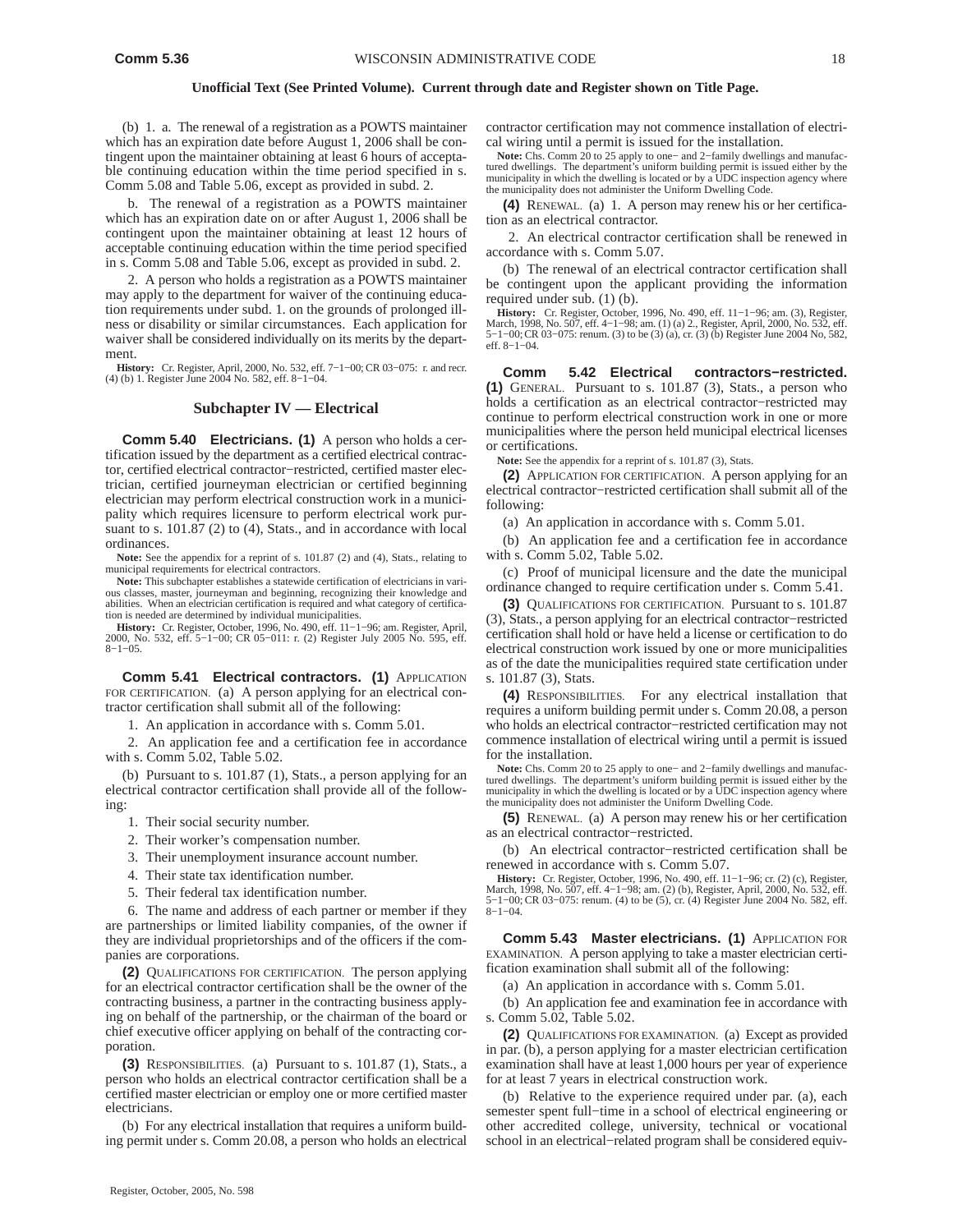alent to 500 hours of experience, with no more than 3,000 hours and 3 years of experience through education being credited toward the required experience.

**(3)** EXAMINATION. A person seeking to obtain a master electrician certification shall take and pass an examination in accordance with s. Comm 5.09.

**(4)** APPLICATION FOR CERTIFICATION. Upon notification of the successful passage of the examination for a master electrician certification, a person may obtain the certification by submitting an application and the certification fee in accordance with ss. Comm 5.01 and 5.09 (7) (c).

**(5)** RESPONSIBILITIES. For any electrical installation that requires a uniform building permit under s. Comm 20.08, a person who holds a master electrician certification may not commence installation of electrical wiring until a permit is issued for the installation.

**Note:** Chs. Comm 20 to 25 apply to one− and 2−family dwellings and manufactured dwellings. The department's uniform building permit is issued either by the municipality in which the dwelling is located or by a UDC inspection agency where the municipality does not administer the Uniform Dwelling Code.

**(6)** RENEWAL. (a) 1. A person may renew his or her certification as a master electrician.

2. A master electrician certification shall be renewed in accordance with s. Comm 5.07.

(b) 1. a. The renewal of a certification as a certified master electrician which has an expiration date on or before June 30, 2007 shall be contingent upon the master electrician obtaining at least 18 hours of acceptable continuing education within the time period specified in s. Comm 5.08 and Table 5.06, except as provided in subd. 2.

b. The renewal of a certification as a certified master electrician which has an expiration date after June 30, 2007 shall be contingent upon the master electrician obtaining at least 24 hours of acceptable continuing education within the time period specified in s. Comm 5.08 and Table 5.06, except as provided in subd. 2.

2. A person who holds a certification as a certified master electrician may apply to the department for waiver of the continuing education requirements under subd. 1. on the grounds of prolonged illness or disability or similar circumstances. Each application for waiver shall be considered individually on its merits by the department.

**History:** Cr. Register, October, 1996, No. 490, eff. 11−1−96; am. (2) (b), (5) (b) 1., Register, March, 1998, No. 507, eff. 4−1−98; am. (4) and (5) (b), Register, April, 2000, No. 532, eff. 5−1−00; CR 03−075: renum. (5) to be (6) and r. and recr. (6) (b) 1., cr. (5) Register June 2004 No. 582, eff. 8−1−04.

**Comm 5.44 Journeyman electricians. (1)** GENERAL. A person may obtain a certification as a certified journeyman electrician by either one of the following:

(a) Taking and passing the journeyman electrician certification examination.

(b) Completing an electrical construction apprenticeship.

**(2)** APPLICATION FOR EXAMINATION. A person applying to take a journeyman electrician certification examination shall submit all of the following:

(a) An application in accordance with s. Comm 5.01.

(b) An application fee and examination fee in accordance with s. Comm 5.02, Table 5.02.

**(3)** QUALIFICATIONS FOR EXAMINATION. (a) Except as provided in par. (b), a person applying for a journeyman electrician certification examination shall have at least 1,000 hours per year of experience for at least 5 years in electrical construction work.

(b) Relative to the experience required under par. (a), each semester spent full−time in a school of electrical engineering or other accredited college, university, technical or vocational school in an electrical−related program shall be considered equivalent to 500 hours of experience, with no more than 2,000 hours and 2 years of experience through education being credited toward the required experience.

**(4)** EXAMINATION. Except as provided in sub. (1) (b), a person seeking to obtain a journeyman electrician certification shall take and pass an examination in accordance with s. Comm 5.09.

**(5)** APPLICATION FOR CERTIFICATION. (a) Upon notification of the successful passage of the examination for a journeyman electrician certification, a person may obtain the certification by submitting an application and the certification fee in accordance with ss. Comm 5.01 and 5.09 (7) (c).

(b) A person may apply for a certification as a certified journeyman electrician by submitting all of the following:

1. An application, application fee and a certification fee in accordance with ss. Comm 5.01 and 5.02, Table 5.02.

2. Evidence of completing an electrical construction apprenticeship program and the program has been recognized by the department under ch. 106, Stats., and the federal department of labor.

**(6)** RENEWAL. (a) 1. A person may renew his or her certification as a journeyman electrician.

2. A journeyman electrician certification shall be renewed in accordance with s. Comm 5.07.

(b) 1. a. The renewal of a certification as a certified journeyman electrician which has an expiration date on or before June 30, 2007 shall be contingent upon the journeyman electrician obtaining at least 18 hours of acceptable continuing education within the time period specified in s. Comm 5.08 and Table 5.06, except as provided in subd. 2.

b. The renewal of a certification as a certified journeyman electrician which has an expiration date after June 30, 2007 shall be contingent upon the journeyman electrician obtaining at least 24 hours of acceptable continuing education within the time period specified in s. Comm 5.08 and Table 5.06, except as provided in subd. 2.

2. A person who holds a certification as a certified journeyman electrician may apply to the department for waiver of the continuing education requirements under subd. 1. on the grounds of prolonged illness or disability or similar circumstances. Each application for waiver shall be considered individually on its merits by the department.

3. A person who initially obtained his or her journeyman electrician certification by completing an electrical construction apprenticeship and whose request to renew his or her certification is denied because of the failure to fulfill the continuing education requirements of subd. 1., shall be required to take and pass the journeyman electrician certification examination in order to reacquire the journeyman electrician certification.

**History:** Cr. Register, October, 1996, No. 490, eff. 11–1−96; am. (1) (b), (3) (b), (5) (b) 2., (6) (b) 3., Register, March, 1998, No. 507, eff. 4–1−98; am. (1) (intro.), (5) (a), (b) (intro.) and 1., (6) (b) 1. and 2., Register, April, 2000, No. 532, eff. 5−1−00; CR 03−075: r. and recr. (6) (b) 1., am. (6) (b) 3. Register June 2004 No. 582, eff. 8−1−04.

**Comm 5.45 Beginning electricians. (1)** APPLICATION FOR CERTIFICATION. A person applying for a beginning electrician certification shall submit all of the following:

(a) An application in accordance with s. Comm 5.01.

(b) An application fee and a certification fee in accordance with s. Comm 5.02, Table 5.02.

**(2)** RENEWAL. (a) A person may renew his or her certification as a beginning electrician.

(b) A beginning electrician certification shall be renewed in accordance with s. Comm 5.07.

**History:** Cr. Register, October, 1996, No. 490, eff. 11−1−96; am. (1) (b), Register, April, 2000, No. 532, eff. 5−1−00.

## **Subchapter V — Fire Sprinkler**

**Comm 5.50 Fire sprinkler installers. (1)** (a) Except as provided in par. (b), pursuant to ss. 145.15 (4), 145.165 and 145.175, Stats., no person may install, maintain or repair automatic fire sprinkler systems unless the person holds a license or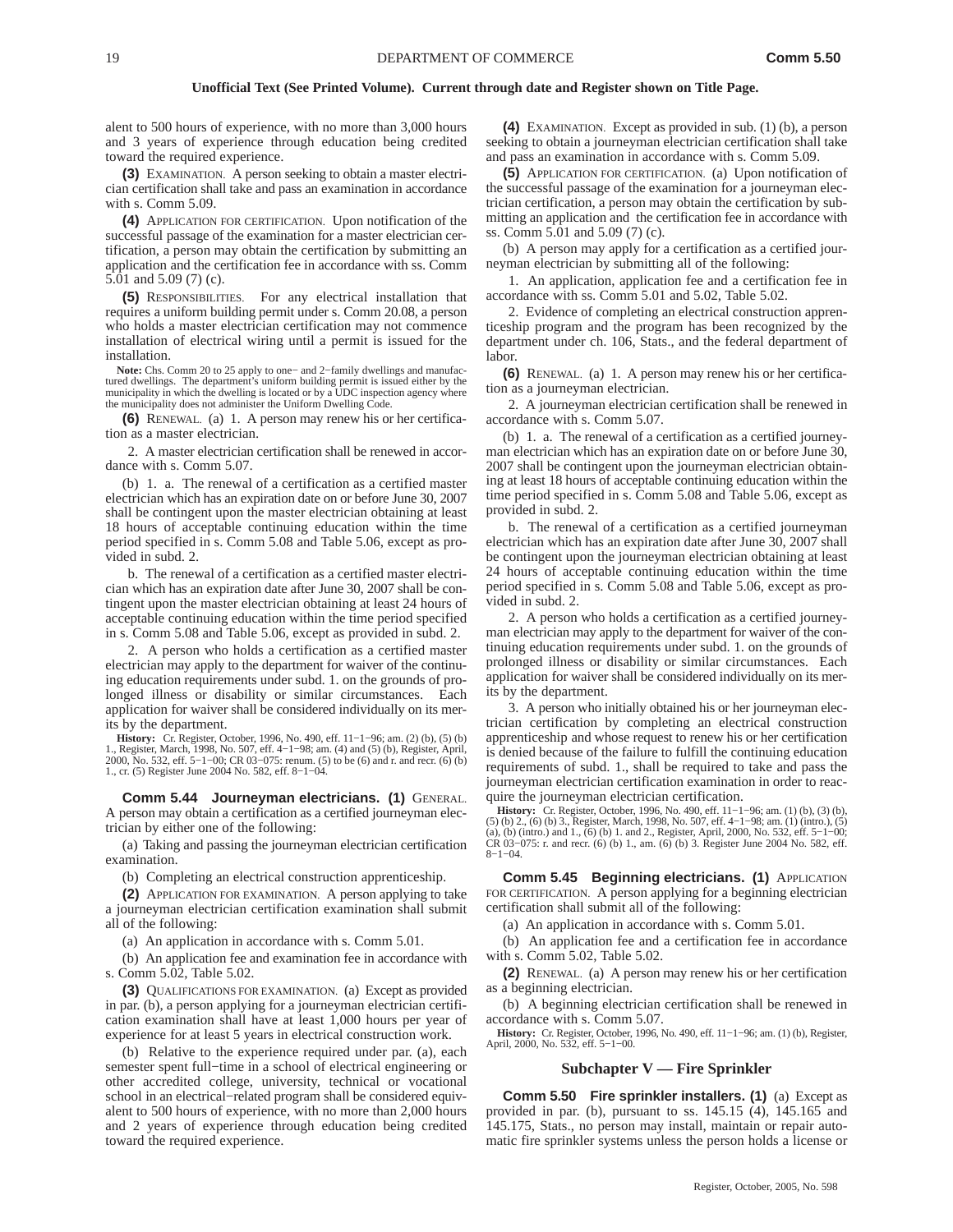registration issued by the department as a licensed automatic fire sprinkler contractor, a licensed journeyman sprinkler fitter, a registered automatic fire sprinkler system apprentice, a registered automatic fire sprinkler contractor−maintenance, or a registered automatic fire sprinkler fitter−maintenance.

(b) Paragraph (a) does not apply to a person repairing, replacing or maintaining electrical supervisory devices for existing automatic fire sprinkler systems.

**(2)** No person may conduct the annual activities relative to inspection and testing of an existing automatic fire sprinkler system and components as required by ch. Comm 14 unless the person holds a license or registration issued by the department as a licensed automatic fire sprinkler contractor, a licensed journeyman sprinkler fitter, a registered automatic fire sprinkler system apprentice, a registered automatic fire sprinkler contractor−maintenance, a registered automatic fire sprinkler fitter−maintenance or a registered automatic fire sprinkler system tester.

**Note:** The rules of this subchapter further restrict or limit the type of automatic fire sprinkler installations and activities which certain license or registration categories may perform or undertake.

**History:** Cr. Register, October, 1996, No. 490, eff. 11−1−96; am. (1) (a), Register, March, 1998, No. 507, eff. 4−1−98; am. Register, April, 2000, No. 532, eff. 5−1−00; CR 01−139: am. (2) Register June 2002 No. 558, eff. 7−1−02.

**Comm 5.51 Sprinkler contractors. (1)** GENERAL. Except as provided in s. Comm 5.54, a person licensed as an automatic fire sprinkler contractor shall be responsible for each installation of an automatic fire sprinkler system.

**(2)** APPLICATION FOR EXAMINATION. A person applying to take an automatic fire sprinkler contractor license examination shall submit all of the following:

(a) An application in accordance with s. Comm 5.01.

(b) An application fee and examination fee in accordance with s. Comm 5.02, Table 5.02.

**(2m)** QUALIFICATIONS FOR EXAMINATION. A person applying for an automatic fire sprinkler contractor license examination shall have one of the following qualifications relating to the engineering principles and skills associated with the design, installation and maintenance of automatic fire sprinkler systems:

(a) At least 1000 hours of experience per year for at least 3 consecutive years as a licensed journeyman automatic fire sprinkler fitter.

(b) Graduated from an accredited 4−year university or college with a degree in civil engineering, mechanical engineering or other approved engineering curriculum related to automatic fire sprinklers.

(c) At least 1000 hours of experience per year for at least 7 years in automatic fire sprinkler design or installation. Each semester spent full−time in a school of civil or mechanical engineering or other accredited college, university, technical or vocational school in an automatic fire sprinkler−related program shall be considered equivalent to 500 hours of experience, with no more than 3,000 hours and 3 years of experience through education being credited toward the 7 years of experience.

(d) A level III certification in fire protection/automatic fire sprinkler system layout from the national institute for certification in engineering technologies.

**(3)** EXAMINATION. A person seeking to obtain an automatic fire sprinkler contractor license shall take and pass an examination in accordance with s. Comm 5.09.

**(4)** APPLICATION FOR LICENSE. Upon notification of the successful passage of the examination for an automatic fire sprinkler system contractor license, a person may obtain the license by submitting an application and the license fee in accordance with ss. Comm 5.01 and 5.09 (7) (c).

**(5)** RESPONSIBILITIES. (a) A person who installs, inspects, tests or maintains an automatic fire sprinkler system as a licensed automatic fire sprinkler contractor shall utilize the appropriately licensed or registered persons to install, inspect, test or maintain automatic fire sprinkler systems.

(b) For any construction project that requires a uniform building permit under s. Comm 20.08, a person who holds a sprinkler contractor certification may not commence installation of fire sprinklers until a general construction permit is issued for the installation.

**Note:** Chs. Comm 20 to 25 apply to one− and 2−family dwellings and manufactured dwellings. The department's uniform building permit is issued either by the municipality in which the dwelling is located or by a UDC inspection agency where the municipality does not administer the Uniform Dwelling Code.

**(6)** RENEWAL. (a) A person may renew his or her license as an automatic fire sprinkler contractor.

(b) An automatic fire sprinkler contractor license shall be renewed in accordance with s. Comm 5.07.

(c) 1. The renewal of a license as an automatic fire sprinkler contractor which has an expiration date after June 30, 2002 shall be contingent upon the automatic fire sprinkler contractor obtaining at least 12 hours of acceptable continuing education within the time period specified in s. Comm 5.08 and Table 5.06, except as provided in subd. 2.

2. A person who holds a license as an automatic fire sprinkler contractor may apply to the department for waiver of the continuing education requirements under subd. 1. on the grounds of prolonged illness or disability or similar circumstances. Each application for waiver shall be considered individually on its merits by the department.

**History:** Cr. Register, October, 1996, No. 490, eff. 11–1−96; cr. (2m) and (6) (c), am. (4) and (5), Register, April, 2000, No. 532, eff. 5–1–00; CR 03–075: renum. (5) to be  $(5)$  (a), cr.  $(5)$  (b) Register June 2004 No. 582, eff. 8−1−04.

**Comm 5.52 Journeyman sprinkler fitters. (1)** GEN-ERAL. The activities under s. Comm 5.50 that may be undertaken by a person who holds a license as a licensed journeyman automatic fire sprinkler fitter shall be performed under the general supervision of a person who holds a license as a licensed automatic fire sprinkler contractor.

**(2)** APPLICATION FOR EXAMINATION. A person applying to take a journeyman automatic fire sprinkler fitter license examination shall submit all of the following:

(a) An application in accordance with s. Comm 5.01.

(b) An application fee and examination fee in accordance with s. Comm 5.02, Table 5.02.

**(3)** QUALIFICATIONS FOR EXAMINATION. A person applying for journeyman automatic fire sprinkler fitter license examination shall have completed an automatic fire sprinkler system apprenticeship recognized under ch. 106, Stats.

**(4)** EXAMINATION. A person seeking to obtain a journeyman automatic fire sprinkler fitter license shall take and pass an examination in accordance with s. Comm 5.09.

**(5)** APPLICATION FOR LICENSE. Upon notification of the successful passage of the examination for a journeyman automatic fire sprinkler system fitter license, a person may obtain the license by submitting an application and the license fee in accordance with ss. Comm 5.01 and 5.09 (7) (c).

**(6)** RENEWAL. (a) A person may renew his or her license as a journeyman automatic fire sprinkler fitter.

(b) A journeyman automatic fire sprinkler fitter license shall be renewed in accordance with s. Comm 5.07.

(c) 1. The renewal of a license as a journeyman automatic fire sprinkler fitter which has an expiration date after June 30, 2002 shall be contingent upon the journeyman automatic fire sprinkler fitter obtaining at least 12 hours of acceptable continuing education within the time period specified in s. Comm 5.08 and Table 5.06, except as provided in subd. 2.

2. A person who holds a license as a journeyman automatic fire sprinkler fitter may apply to the department for waiver of the continuing education requirements under subd. 1. on the grounds of prolonged illness or disability or similar circumstances. Each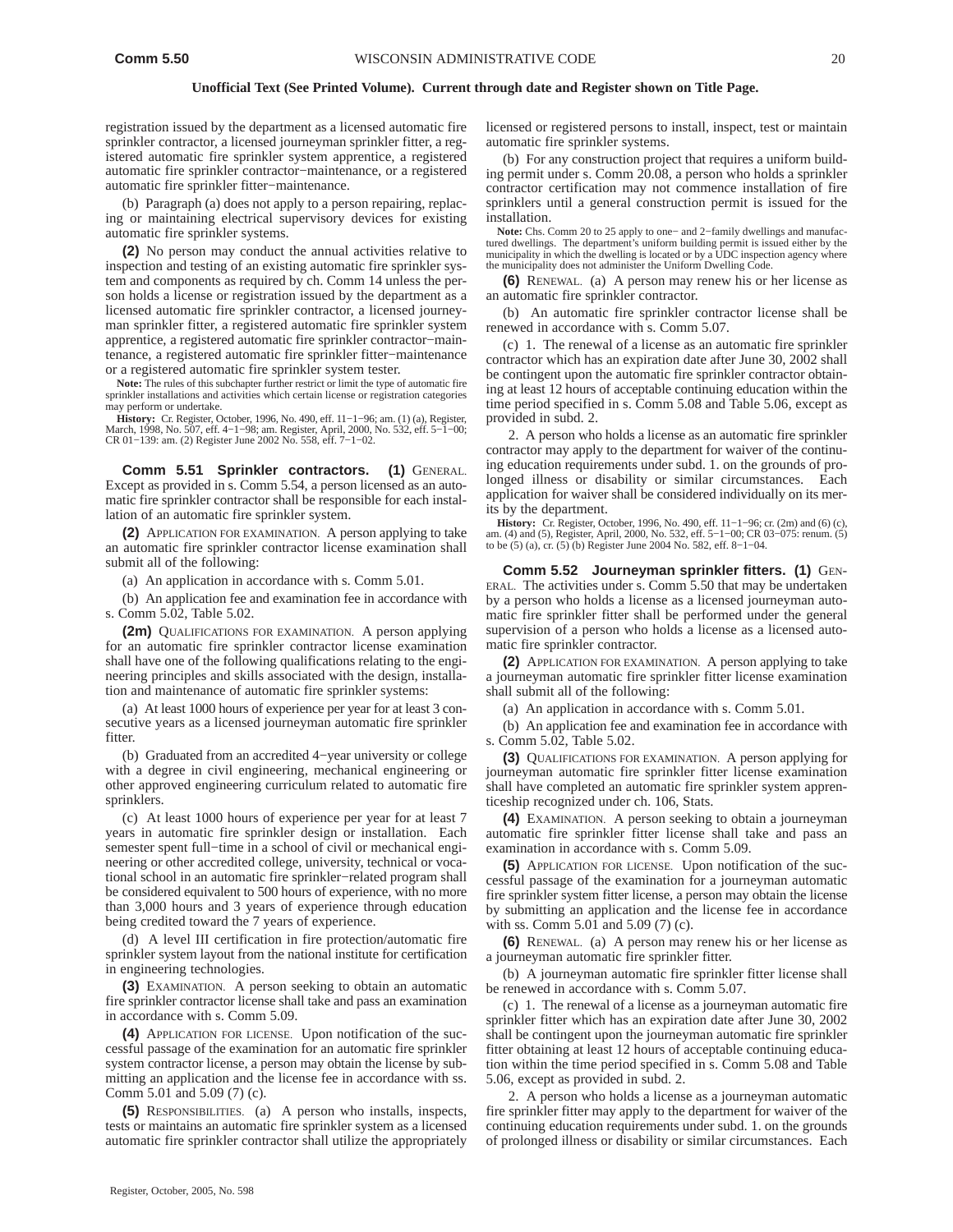application for waiver shall be considered individually on its merits by the department.

**History:** Cr. Register, October, 1996, No. 490, eff. 11–1–96; am. (1) and (5), cr. (6) (c), Register, April, 2000, No. 532, eff. 5–1–00.

**Comm 5.53 Sprinkler system apprentices. (1)** GEN-ERAL. The activities under s. Comm 5.50 that may be undertaken by a person who holds a registration as a registered automatic fire sprinkler system apprentice shall be performed under the general supervision of a person who is a licensed automatic fire sprinkler contractor.

**Note:** The Department of Workforce Development, Bureau of Apprenticeship Standards has additional supervision standards for apprentices for the purpose of training and education.

**(2)** APPLICATION FOR REGISTRATION. A person applying for an automatic fire sprinkler system apprentice registration to install, test or maintain automatic fire sprinkler systems shall submit all of the following:

(a) An application in accordance with s. Comm 5.01.

(b) An application fee and a registration fee in accordance with s. Comm 5.02, Table 5.02.

**(3)** QUALIFICATIONS FOR REGISTRATION. A person applying for an automatic fire sprinkler apprentice registration to install, test or maintain automatic fire sprinkler systems shall be indentured in an automatic fire sprinkler apprenticeship recognized under ch. 106, Stats.

**(4)** RENEWAL. (a) 1. A person may renew his or her registration as an automatic fire sprinkler system apprentice.

2. An automatic fire sprinkler system apprentice registration shall be renewed in accordance with s. Comm 5.07.

(b) The renewal of a registration as an automatic fire sprinkler apprentice is contingent upon the person submitting evidence that the person is indentured in an automatic fire sprinkler system apprenticeship under ch. 106, Stats.

**History:** Cr. Register, October, 1996, No. 490, eff. 11−1−96; am. (1) and (2) (b), Register, April, 2000, No. 532, eff. 5−1−00.

**Comm 5.54 Sprinkler maintenance contractors. (1)** GENERAL. Pursuant to s. 145.175, Stats., the activities under s. Comm 5.50 that may be undertaken by a person who holds a registration as a registered automatic fire sprinkler contractor−maintenance shall be:

(a) Performed only within the facilities or properties of the business establishment where the person is employed; and

(b) Limited to modifying or extending an existing automatic fire sprinkler system by no more than 15 sprinklers per project.

**(2)** APPLICATION FOR EXAMINATION. A person applying to take an automatic fire sprinkler contractor−maintenance registration examination shall submit all of the following:

(a) An application in accordance with s. Comm 5.01.

(b) An application fee and examination fee in accordance with s. Comm 5.02, Table 5.02.

**(3)** EXAMINATION. A person seeking to obtain an automatic fire sprinkler contractor−maintenance registration shall take and pass an examination in accordance with s. Comm 5.09.

**(4)** APPLICATION FOR REGISTRATION. Upon notification of the successful passage of the examination for an automatic fire sprinkler contractor−maintenance registration, a person may obtain the registration by submitting an application and the registration fee in accordance with ss. Comm  $\bar{5.01}$  and  $5.09$  (7) (c).

**(5)** RENEWAL. (a) A person may renew his or her registration as an automatic fire sprinkler contractor−maintenance.

(b) An automatic fire sprinkler contractor−maintenance registration shall be renewed in accordance with s. Comm 5.07.

(c) 1. The renewal of a registration as an automatic fire sprinkler contractor−maintenance which has an expiration date after June 30, 2002 shall be contingent upon the automatic fire sprinkler contractor−maintenance obtaining at least 6 hours of acceptable continuing education within the time period specified in s. Comm 5.08 and Table 5.06, except as provided in subd. 2.

2. A person who holds a registration as an automatic fire sprinkler contractor−maintenance may apply to the department for waiver of the continuing education requirements under subd. 1. on the grounds of prolonged illness or disability or similar circumstances. Each application for waiver shall be considered individually on its merits by the department.

**History:** Cr. Register, October, 1996, No. 490, eff. 11–1–96; am. (1) (intro.) and (4), cr. (5) (c), Register, April, 2000, No. 532, eff. 5–1–00.

**Comm 5.55 Sprinkler maintenance fitters. (1)** GEN-ERAL. Pursuant to s. 145.165, Stats., the activities under s. Comm 5.50 that may be undertaken by a person registered as an automatic fire sprinkler fitter−maintenance shall be performed:

(a) Only within the facilities or properties of the business establishment where employed; and

(b) Under the general supervision of a person who holds a registration as a registered automatic fire sprinkler contractor−maintenance.

**(2)** APPLICATION FOR REGISTRATION. A person applying for an automatic fire sprinkler fitter−maintenance registration shall submit all of the following:

(a) An application in accordance with s. Comm 5.01.

(b) An application fee and a registration fee in accordance with s. Comm 5.02, Table 5.02.

**(3)** RENEWAL. (a) A person may renew his or her registration as an automatic fire sprinkler fitter−maintenance.

(b) An automatic fire sprinkler fitter−maintenance registration shall be renewed in accordance with s. Comm 5.07.

**History:** Cr. Register, October, 1996, No. 490, eff. 11−1−96; am. (2) (b), Register, March, 1998, No. 507, eff. 4−1−98; am. (1) (b) and (2) (b), Register, April, 2000, No. 532, eff. 5−1−00.

**Comm 5.56 Sprinkler testers. (1)** GENERAL. A person who holds a registration issued by the department as a registered automatic fire sprinkler system tester may conduct the annual activities relative to inspection and testing of an existing automatic fire sprinkler system and components as required by ch. Comm 14 and NFPA 25.

**(2)** APPLICATION FOR EXAMINATION. A person applying to take an automatic fire sprinkler system tester registration examination shall submit all of the following:

(a) An application in accordance with s. Comm 5.01.

(b) An application fee and examination fee in accordance with s. Comm 5.02, Table 5.02.

**(3)** EXAMINATION. A person seeking to obtain an automatic fire sprinkler system tester registration shall take and pass an examination in accordance with s. Comm 5.09.

**(4)** APPLICATION FOR REGISTRATION. Upon notification of the successful passage of the examination for an automatic fire sprinkler system tester registration, a person may obtain the registration by submitting an application and the registration fee in accordance with ss. Comm 5.01 and 5.09 (7) (c).

**(5)** RENEWAL. (a) A person may renew his or her registration as an automatic fire sprinkler system tester.

(b) An automatic fire sprinkler system tester registration shall be renewed in accordance with s. Comm 5.07.

**History:** Cr. Register, October, 1996, No. 490, eff. 11−1−96;am. (2) (b), (4), Register, March, 1998, No. 507, eff. 4−1−98; am. (1) and (4), Register, April, 2000, No. 532, eff. 5−1−00; CR 01−139: am. (1) Register June 2002 No. 558, eff. 7−1−02.

# **Subchapter VI — Inspection**

**Comm 5.60 Boiler−pressure vessel inspectors. (1)** GENERAL. No person may inspect, as required under ch. Comm 41, a boiler or pressure vessel for the purpose of determining compliance with ch. Comm 41 or submit an inspection report to the department documenting compliance or noncompliance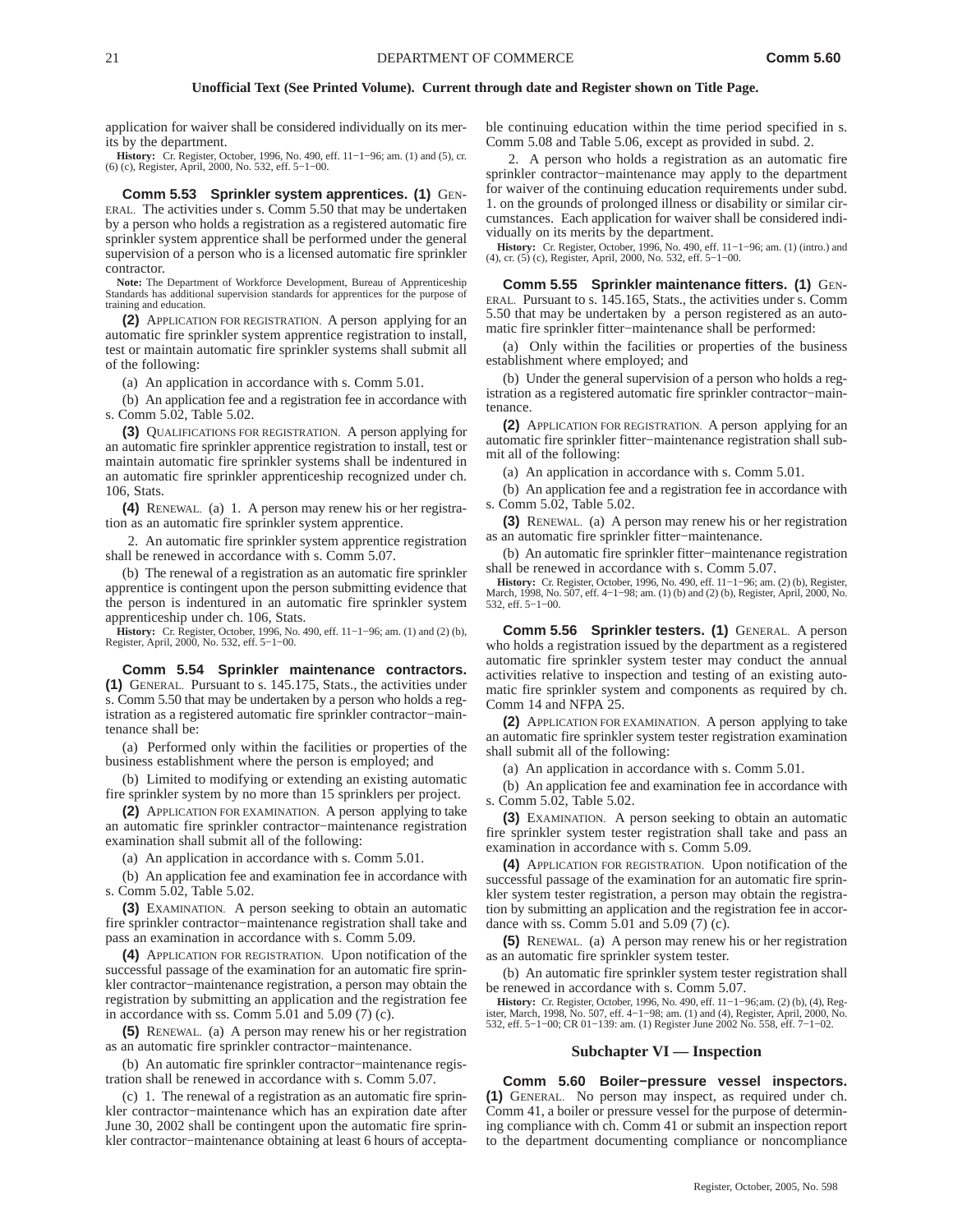with ch. Comm 41 unless the person holds a certification issued by the department as a:

(a) Certified boiler−pressure vessel inspector; or

(b) Certified in−service field inspector working under the general supervision of a certified boiler−pressure vessel inspector who has assumed responsibility for the inspection or the report.

**(2)** APPLICATION FOR CERTIFICATION. A person applying for a boiler−pressure vessel inspector certification or an in−service field inspector certification shall submit all of the following:

(a) An application in accordance with s. Comm 5.01.

(b) An application fee and a certification fee in accordance with s. Comm 5.02, Table 5.02.

**(3)** QUALIFICATIONS FOR CERTIFICATION**.** (a) A person applying for a boiler−pressure vessel inspector certification shall have:

1. Passed the competency examination by the national board of boiler and pressure vessel inspectors; and

Note: See ch. Comm 2 for the fee for the competency examination.

2. a. A degree in engineering from an accredited college or university and at least 1,000 hours in one year of experience in the design, construction, operation or inspection of boilers or pressure vessels;

b. An associate degree in mechanical technology from an accredited college or school and at least 1,000 hours per year for at least 2 years of experience in the design, construction, operation or inspection of boilers or pressure vessels; or

c. At least 1,000 hours per year for at least 3 years of experience in the design, construction, operation, or inspection of boilers or pressure vessels.

(b) A person applying for an in−service field inspector certification shall have:

1. Passed the competency examination by the national board of boiler and pressure vessel inspectors; and

2. a. A degree in engineering from an accredited college or university;

b. An associate degree in mechanical technology from an accredited college or school and at least 1,000 hours in one year of experience in the design, construction, operation or inspection of boilers or pressure vessels; or

c. At least 1,000 hours per year for at least 2 years of experience in the design, construction, operation or inspection of boilers or pressure vessels.

**(4)** RESPONSIBILITIES. A person who inspects boilers and pressure vessels as a certified boiler−pressure vessel inspector or a certified in−service field inspector shall:

(a) Maintain a record of the inspections made including the dates and the findings of the inspections;

(b) Provide a copy of the inspection report to the property owner or his or her agent; and

(c) Make available to the department upon request or as required under ch. Comm 41, his or her inspection records.

**(5)** RENEWAL. (a) A person may renew his or her certification as a boiler−pressure vessel inspector or an in−service field inspector.

(b) A boiler−pressure vessel inspector certification and an in− service field inspector certification shall be renewed in accordance with s. Comm 5.07.

(c) 1. The renewal of a certification as a certified boiler−pressure vessel inspector or certified in−service field inspector which has an expiration after December 31, 2008, shall be contingent upon the boiler−pressure vessel inspector or in−service field inspector obtaining at least 24 hours of acceptable continuing education within the time period specified in s. Comm 5.08 and Table 5.06, except as provided in subd. 2.

2. A person who holds a certification as a certified boiler− pressure vessel inspector or certified in−service field inspector may apply to the department for waiver of the continuing education requirements under subd. 1. on the grounds of prolonged illness or disability or similar circumstances. The department shall consider each application for waiver individually on its merits.

3. A person who initially obtained his or her boiler−pressure vessel inspector certification or in−service field inspector certification by providing evidence of having passed the competency examination by the national board and whose request to renew his or her certification is denied because of the failure to fulfill the continuing education requirements of subd. 1., shall be required to take and pass the competency examination in order to reacquire the boiler−pressure vessel inspector certification or the in−service field inspector certification.

**History:** Cr. Register, October, 1996, No. 490, eff. 11–1–96; am. (3) (a) 2. a., (4) (b), Register, March, 1998, No. 507, eff. 4–1–98; am. (1) (intro.) and (2) (b), Register, March, 1910, April, 2000, No. 532, eff. 5–1–0 (2m) (b) 7., Stats., Register, April, 2000, No. 532; **CR 05−025: cr. (5) (c) Register October 2005 No. 598, eff. 11−1−05.**

**Comm 5.61 Commercial building inspectors. (1)** GENERAL. A person who holds a certification issued by the department as a certified commercial building inspector may conduct inspections of public buildings and places of employment for the purpose of administering and enforcing chs. Comm 61 to 65, 70 and 75 to 79.

**Note:** Pursuant to s. 101.14 (2), Stats., deputies of the department may perform fire prevention inspections of public buildings and places of employment without holding the certification as a certified commercial building inspector.

**(2)** APPLICATION FOR EXAMINATION. A person applying to take a commercial building inspector certification examination shall submit all of the following:

(a) An application in accordance with s. Comm 5.01.

(b) An application fee and examination fee in accordance with s. Comm 5.02, Table 5.02.

**(3)** EXAMINATION. Except as provided in sub. (4) (b), a person seeking to obtain a commercial building inspector certification shall take and pass an examination in accordance with s. Comm 5.09.

**(4)** APPLICATION FOR CERTIFICATION. (a) Upon notification of the successful passage of the examination for a commercial building inspector certification, a person may obtain the certification by submitting an application and the certification fee in accordance with ss. Comm 5.01 and 5.09 (7) (c).

(b) A person may apply for a certification as a certified commercial building inspector by submitting an application, an application fee and the certification fee in accordance with ss. Comm 5.01 and 5.02 and one of the following:

1. Evidence that the person holds a certificate issued by the International Code Council as one of the following:

a. Commercial combination inspector.

b. Building inspector.

c. Combination plans examiner.

d. Commercial building inspector and commercial mechanical inspector.

e. Building plans examiner and mechanical plans examiner.

2. Evidence that the person holds a registration issued under

ch. 443, Stats., as one of the following:

- a. Architect.
- b. Engineer.

**(5)** RESPONSIBILITIES. A person who inspects public buildings and places of employment as a certified commercial building inspector shall:

(a) Maintain a record of the inspections made including the dates and the findings of the inspections;

(b) Provide a copy of the inspection report to the owner of the property or his or her agent; and

(c) Make available to the department upon request his or her inspection records.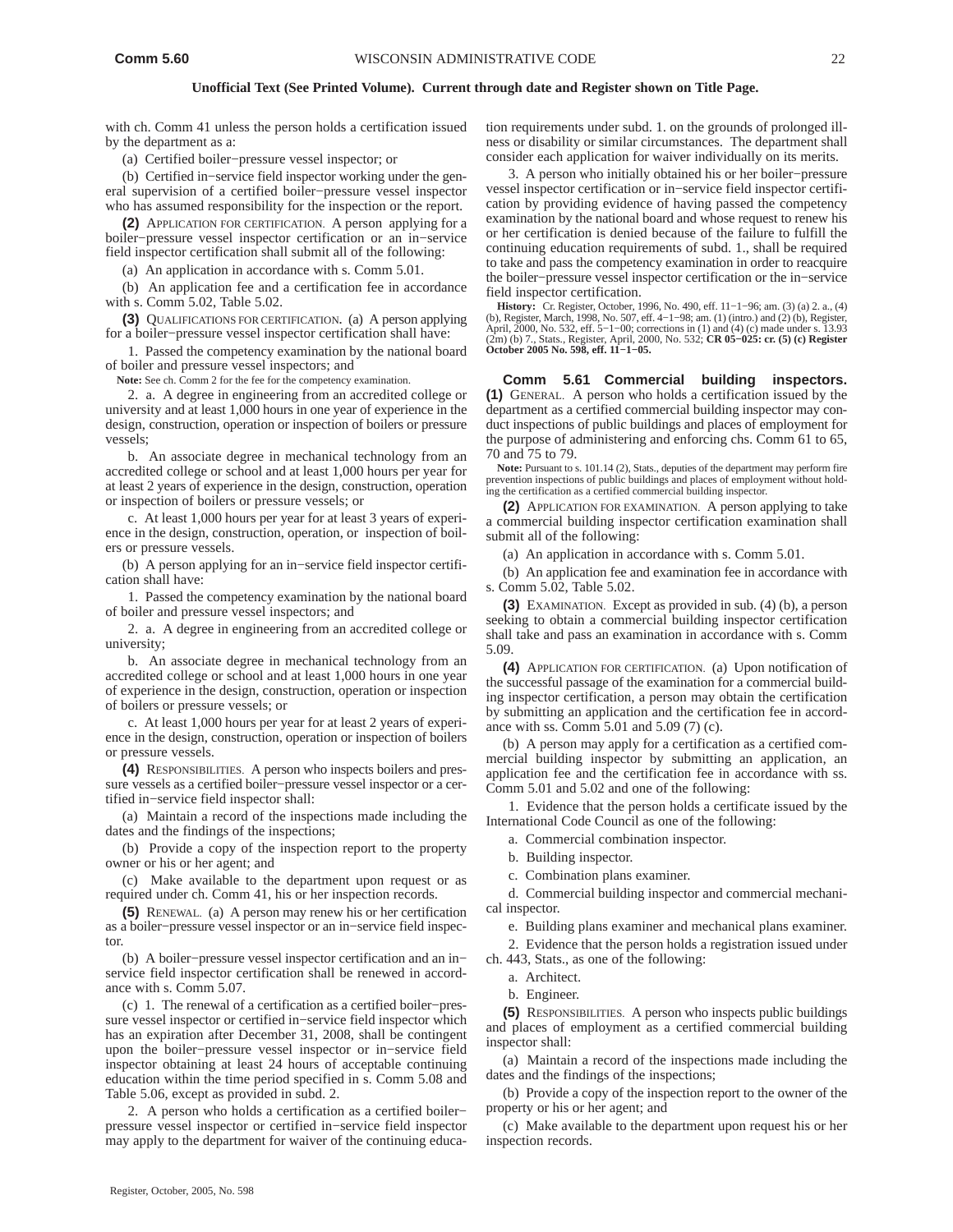**(6)** RENEWAL. (a) 1. A person may renew his or her certification as a commercial building inspector.

2. A commercial building inspector certification shall be renewed in accordance with s. Comm 5.07.

(b) 1. a. The renewal of a certification as a certified commercial building inspector which has an expiration date on or before June 30, 2006 shall be contingent upon the commercial building inspector obtaining at least 12 hours of acceptable continuing education within the time period specified in s. Comm 5.08 and Table 5.06, except as provided in subd. 2.

b. The renewal of a certification as a certified commercial building inspector which has an expiration date after June 30, 2006 shall be contingent upon the commercial building inspector obtaining at least 24 hours of acceptable continuing education within the time period specified in s. Comm 5.08 and Table 5.06, except as provided in subd. 2.

2. A person who holds a certification as a certified commercial building inspector may apply to the department for waiver of the continuing education requirements under subd. 1. on the grounds of prolonged illness or disability or similar circumstances. Each application for waiver shall be considered individually on its merits by the department.

3. A person who initially obtained his or her commercial building inspector certification by providing evidence of registration as an architect or engineer and whose request to renew his or her certification is denied because of the failure to fulfill the continuing education requirements of subd. 1., shall be required to take and pass the commercial building inspector certification examination in order to reacquire the commercial building inspector certification.

**History:** Cr. Register, October, 1996, No. 490, eff. 11−1−96; am. (6) (a) 2., (b) 2., Register, March, 1998, No. 507, eff. 4–1–98; am. (1) and (4), r. (6) (b), renum. (6) (c) to be (6) (b) and am., Register, April, 2000, No. 532, eff. 5–1–00; CR 01–139: am. (1) Register June 2002 No. 558, eff. 7–1–02; C 8−1−04.

**Comm 5.62 Commercial electrical inspectors. (1)** GENERAL. Pursuant to s. 101.88 (2), Stats., no person may conduct the inspection of electrical wiring in public buildings and places of employment for the purpose of administering and enforcing ch. Comm 16 unless the person holds a certification issued by the department as a certified commercial electrical inspector.

**Note:** Those persons who hold a valid certification as a certified restricted commercial electrical inspector will be issued a certification as a certified commercial electrical inspector upon application for renewal.

**(2)** APPLICATION FOR EXAMINATION. A person applying to take a commercial electrical inspector certification examination shall submit all of the following:

(a) An application in accordance with s. Comm 5.01.

(b) An application fee and examination fee in accordance with s. Comm 5.02, Table 5.02.

**(3)** QUALIFICATIONS FOR EXAMINATION. A person applying to take a commercial electrical inspector certification examination shall have:

(a) 1. At least 1,000 hours per year for at least 6 years of experience in electrical work, except as provided in subd. 2.

2. Relative to the experience required under subd. 1., each full−time semester spent in a school of electrical engineering or other accredited college, university, technical or vocational school in an electrical−related program shall be considered equivalent to 500 hours of experience, with no more than 3,000 hours and 3 years of experience through education being credited toward the required experience;

(b) At least 1,000 hours per year for at least 3 years of experience in electrical work and has a degree in electrical engineering from an accredited college or university; or

(c) At least 1,000 hours per year for at least 3 years of experience in electrical work and holds a registration or certification under ch. 443, Stats., as a registered professional engineer, a registered architect or a certified designer of electrical systems.

**(4)** EXAMINATION. Except as provided in sub. (5) (b), a person seeking to obtain a commercial electrical inspector certification shall take and pass an examination in accordance with s. Comm 5.09.

**(5)** APPLICATION FOR CERTIFICATION. (a) Upon notification of the successful passage of the examination for a commercial electrical inspector certification, a person may obtain the certification by submitting an application and the certification fee in accordance with ss. Comm 5.01 and 5.09 (7) (c).

(b) A person may apply for a certification as a certified commercial electrical inspector by submitting an application, an application fee and the certification fee in accordance with ss. Comm 5.01 and 5.02 and one of the following:

1. Evidence that the person holds a certification as a master electrician issued under s. Comm 5.43.

2. Evidence that the person holds a certification issued by the International Code Council as either an electrical inspector or a commercial electrical inspector.

3. Evidence that the person holds a certification issued under the International Association of Electrical Inspectors/National Fire Protection Association certification program as a certified electrical inspector−master.

**(6)** RESPONSIBILITIES. A person who inspects electrical construction work as a certified commercial electrical inspector shall:

(a) Maintain a record of the inspections made including the dates and the findings of the inspections;

(b) Provide a copy of the inspection report to the property owner or his or her agent; and

(c) Make available to the department upon request his or her inspection records.

**(7)** RENEWAL. (a) 1. A person may renew his or her certification as a commercial electrical inspector.

2. A commercial electrical inspector certification shall be renewed in accordance with s. Comm 5.07.

(b) 1. a. The renewal of a certification as a certified commercial electrical inspector which has an expiration date on or before June 30, 2006 shall be contingent upon the commercial electrical inspector obtaining at least 12 hours of acceptable continuing education within the time period specified in s. Comm 5.08 and Table 5.06, except as provided in subd. 2.

b. The renewal of a certification as a certified commercial electrical inspector which has an expiration date after June 30, 2006 shall be contingent upon the commercial electrical inspector obtaining at least 24 hours of acceptable continuing education within the time period specified in s. Comm 5.08 and Table 5.06, except as provided in subd. 2.

2. A person who holds a certification as a certified commercial electrical inspector may apply to the department for waiver of the continuing education requirements under subd. 1. on the grounds of prolonged illness or disability or similar circumstances. Each application for waiver shall be considered individually on its merits by the department.

**History:** Cr. Register, October, 1996, No. 490, eff. 11−1−96; am. (1), (3), (4) and (7) (b) 2., Register, March, 1998, No. 507, eff. 4−1−98; am. (1), (3) (c) and (5), r. (7) (b), renum. (7) (c) to be (7) (b) and am., Register, April, 2000, No. 532, eff. 5−1−00; CR 03−075: am. (1), r. and recr. (5) (b) and (7) (b) 1. Register June 2004 No. 582, eff. 8−1−04.

**Comm 5.625 Commercial plumbing inspectors. (1)** GENERAL. (a) Pursuant to s. 145.05 (1), Stats., a city of the first, second or third class shall supervise the installation, alteration and repair of plumbing within its jurisdiction in accordance with one of the following approaches: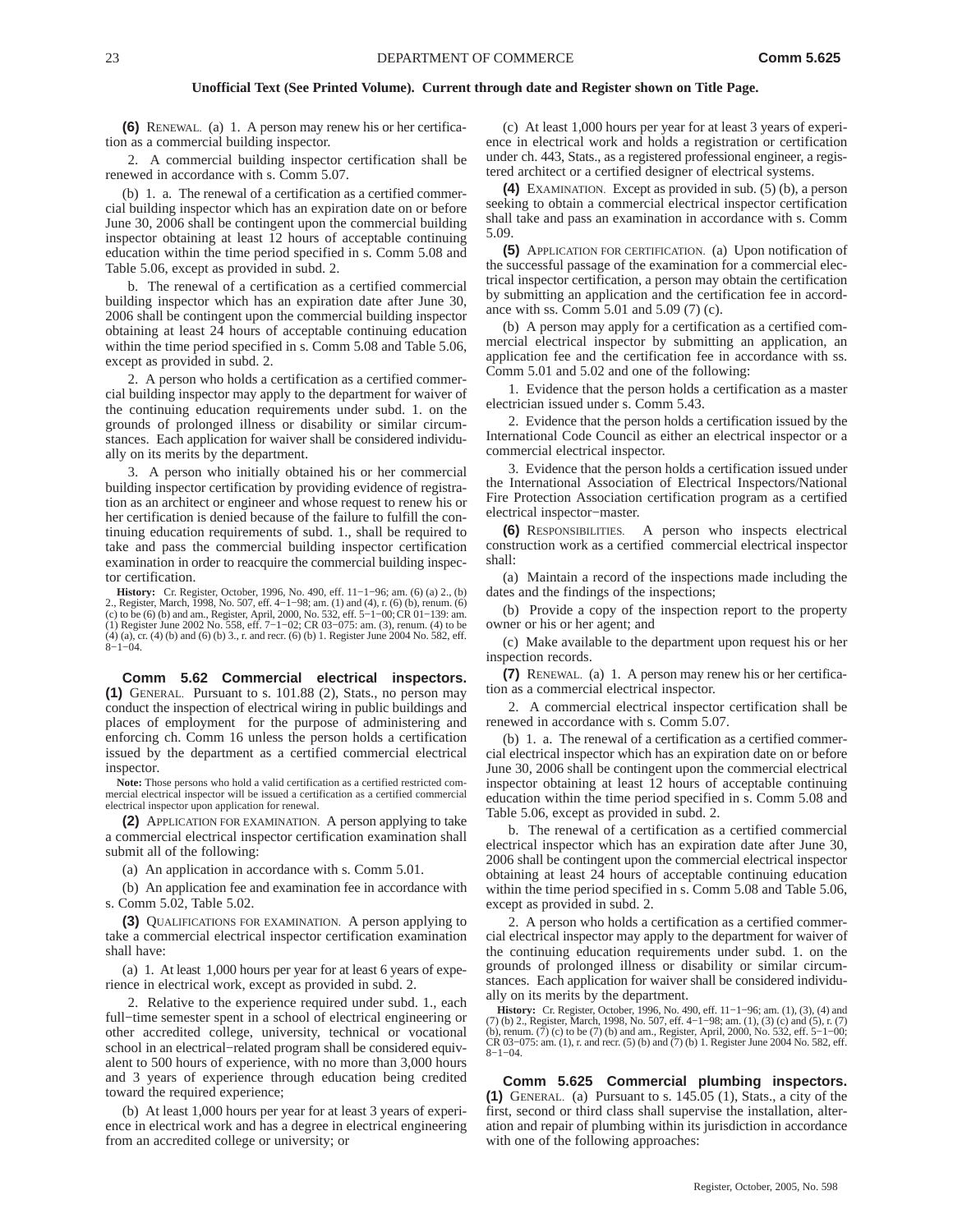1. The city shall utilize at least one supervisor to oversee all plumbing inspections and all plumbing plan reviews who shall hold a certification as a commercial plumbing inspector issued under this section and who shall hold a license as a master plumber issued under s. Comm 5.91 or a license as a journeyman plumber issued under s. Comm 5.93.

2. The city shall utilize at least one individual to conduct all plumbing inspections and all plumbing plan reviews who shall hold a certification as a commercial plumbing inspector issued under this section and who shall hold a license as a master plumber issued under s. Comm 5.91 or a license as a journeyman plumber issued under s. Comm 5.93.

**Note:** Utilizing the approach under subd. 2 does not prevent the employment of individuals to organizationally supervise the plumbing inspectors and plumbing plan reviewers. In such cases, where the individuals are providing administrative supervision, the supervisors are not required to be certified as commercial plumbing inspectors or to be licensed plumbers.

**Note:** The requirements for review of plumbing plans by agent municipalities are contained in s. Comm 82.20 (2).

(b) 1. Under par. (a) 1., individuals who, under a supervisor, conduct plumbing inspections and plumbing plan reviews shall hold a certification as a commercial plumbing inspector, except as provided in subd. 2.

2. Individuals who, under a supervisor, conduct plumbing inspections and plumbing plan reviews for the purpose of administering and enforcing ch. Comm 25 shall hold a certification as a commercial plumbing inspector issued under this section or as a UDC−plumbing inspector issued under s. Comm 5.63.

**(2)** APPLICATION FOR EXAMINATION. A person applying to take a commercial plumbing inspector certification examination shall submit all of the following:

(a) An application in accordance with s. Comm 5.01.

(b) An application fee and examination fee in accordance with s. Comm 5.02, Table 5.02.

**(3)** EXAMINATION. Except as provided in sub. (4) (b) and (c), a person seeking to obtain a commercial plumbing inspector certification shall take and pass an examination in accordance with s. Comm 5.09.

**(4)** APPLICATION FOR CERTIFICATION. (a) Upon notification of the successful passage of the examination for a commercial plumbing inspector certification, a person may obtain the certification by submitting an application and the certification fee in accordance with ss. Comm 5.01 and 5.09 (7) (c).

(b) A person may apply for certification as a certified commercial plumbing inspector by submitting an application, an application fee and the certification fee in accordance with ss. Comm 5.01 and 5.02 and one of the following:

1. Evidence that the person holds a license as a master plumber issued under s. Comm 5.91.

2. Evidence that the person holds a license as a journeyman plumber issued under s. Comm 5.93.

(c) 1. A person may apply for certification as a certified commercial plumbing inspector by submitting an application, an application fee and the certification fee in accordance with ss. Comm 5.01 and 5.02 and all of the following:

a. Evidence that the person holds a certification as a UDC− plumbing inspector issued under s. Comm 5.63.

b. Evidence that the person has conducted plumbing inspections of at least 50 commercial buildings.

c. Evidence that the person is employed by or under contract with a municipality to provide plumbing inspection services.

2. This paragraph shall not apply after August 1, 2005.

**(5)** RESPONSIBILITIES. A person who inspects plumbing as a certified commercial plumbing inspector shall:

(a) Maintain a record of the inspections made including the dates and the findings of the inspections;

(b) Provide a copy of the inspection report to the property owner or his or her agent; and

(c) Make his or her inspection records available to the department upon request.

**(6)** RENEWAL. (a) A person may renew his or her certification as a commercial plumbing inspector. A commercial plumbing inspector certification shall be renewed in accordance with s. Comm 5.07.

(b) 1. The renewal of a certification as a certified commercial plumbing inspector shall be contingent upon the commercial plumbing inspector obtaining at least 24 hours of acceptable continuing education within the time period specified in s. Comm 5.08 and Table 5.06, except as provided in subd. 2.

2. A person who holds a certification as a certified commercial plumbing inspector may apply to the department for waiver of the continuing education requirements under subd. 1. on the grounds of prolonged illness or disability or similar circumstances. The department shall consider each application for waiver individually on its merits.

**History:** CR 03-075: cr. Register June 2004 No. 582, eff. 8-1-04, except (1) is eff. 2-1-05.

**Comm 5.63 Dwelling inspectors. (1)** GENERAL. (a) Pursuant to s. 101.66 (2), Stats., no person may conduct the inspection of one− and 2−family dwellings for the purpose of administering and enforcing chs. Comm 20 to 25 unless the person holds one or more of the following certifications issued by the department:

1. Certified UDC−construction inspector.

2. Certified UDC−electrical inspector.

3. Certified UDC−HVAC inspector.

4. Certified UDC−plumbing inspector.

5. Certified soil erosion inspector.

6. Certified commercial electrical inspector.

7. Certified commercial plumbing inspector.

Note: Pursuant to s. 101.14 (1) (bm), Stats., deputies of the department may per-<br>form inspections for smoke detector installation and maintenance without holding a certification issued by the department.

(b) A person who holds a certification as a:

1. Certified UDC−construction inspector may inspect one− and 2−family dwellings for the purpose of administering and enforcing chs. Comm 20 to 22.

2. Certified UDC−electrical inspector or certified commercial electrical inspector may inspect one− and 2−family dwellings for the purpose of administering and enforcing chs. Comm 16 and 24.

3. Certified UDC−HVAC inspector may inspect one− and 2−family dwellings for the purpose of administering and enforcing ch. Comm 23.

4. Certified UDC−plumbing inspector or certified commercial plumbing inspector may inspect one− and 2−family dwellings for the purpose of administering and enforcing chs. Comm 25, 82 and 84.

5. Certified soil erosion inspector may inspect one− and 2−family dwellings for the purpose of administering and enforcing s. Comm 21.125.

**(2)** APPLICATION FOR EXAMINATION. A person applying to take a UDC−construction inspector certification examination, UDC− electrical inspector certification examination, UDC−HVAC inspector certification examination, or UDC−plumbing inspector certification examination shall submit all of the following:

(a) An application in accordance with s. Comm 5.01.

(b) An application fee and examination fee in accordance with s. Comm 5.02, Table 5.02.

**(3)** EXAMINATION. Except as provided in sub. (4) (a) 2., (b) 2. and (c) 2., a person seeking to obtain a UDC−construction inspector certification, UDC−electrical inspector certification, UDC− HVAC inspector certification, or UDC−plumbing inspector certification shall take and pass an examination in accordance with s. Comm 5.09.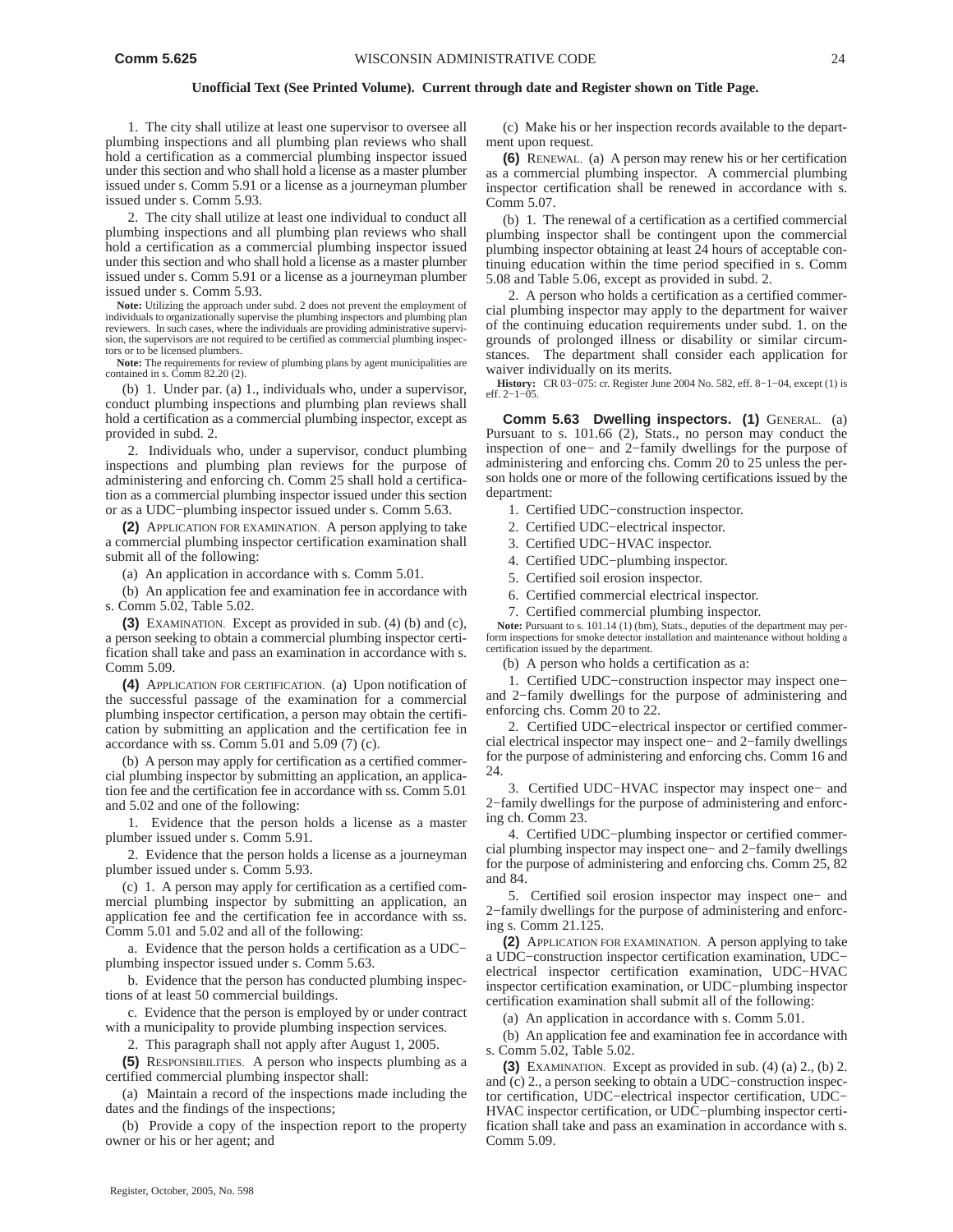**(4)** APPLICATION FOR CERTIFICATIONS. (a) *UDC−construction.* 1. Upon notification of the successful passage of the examination for a UDC−construction inspector certification, a person may obtain the certification by submitting an application and the certification fee in accordance with ss. Comm 5.01 and 5.09 (7) (c).

2. A person may apply for certification as a certified UDC− construction inspector by submitting all of the following:

a. An application, an application fee and the certification fee in accordance with ss. Comm 5.01 and 5.02.

b. Evidence that the person holds a certification as a commercial building inspector issued under s. Comm 5.61.

(b) *UDC−electrical.* 1. Upon notification of the successful passage of the examination for a UDC−electrical inspector certification, a person may obtain the certification by submitting an application and the certification fee in accordance with ss. Comm 5.01 and 5.09 (7) (c).

2. A person may apply for certification as a certified UDC− electrical inspector by submitting an application, an application fee and the certification fee in accordance with ss. Comm 5.01 and 5.02 and one of the following:

a. Evidence that the person holds a certification as a journeyman electrician issued under s. Comm 5.44.

b. Evidence that the person holds a certification issued under the International Association of Electrical Inspectors/National Fire Protection Association certification program as a certified electrical inspector−residential.

(c) *UDC−HVAC.* 1. Upon notification of the successful passage of the examination for a UDC−HVAC inspector certification, a person may obtain the certification by submitting an application and the certification fee in accordance with ss. Comm 5.01 and 5.09 (7) (c).

2. A person may apply for certification as a certified UDC− HVAC inspector by submitting an application, an application fee and the certification fee in accordance with ss. Comm 5.01 and 5.02 and one of the following:

a. Evidence that the person holds a certification as an HVAC qualifier issued under s. Comm 5.71.

b. Evidence that the person holds a certification as a commercial building inspector issued under s. Comm 5.61.

(d) *UDC−plumbing.* Upon notification of the successful passage of the examination for a UDC−plumbing inspector certification, a person may obtain the certification by submitting an application and the certification fee in accordance with ss. Comm 5.01 and 5.09 (7) (c).

(e) *Soil erosion.* A person may apply for certification as a certified soil erosion inspector by submitting all of the following:

1. An application, an application fee and the certification fee in accordance with ss. Comm 5.01 and 5.02.

2. Evidence that the person has completed an approved training course on soil erosion control standards.

**(5)** RESPONSIBILITIES. A person who inspects one− and 2−family dwellings as a certified UDC−construction inspector, certified UDC−electrical inspector, certified UDC−HVAC inspector, certified UDC−plumbing inspector, or certified soil erosion inspector shall:

(a) Maintain a record of the inspections made including the dates and the findings of the inspections;

(b) Provide a copy of the inspection report to the property owner or his or her agent, and

(c) Make available to the department upon request his or her inspection records.

**(6)** RENEWAL. (a) 1. A person may renew his or her certification as a UDC−construction inspector, UDC−electrical inspector, UDC−HVAC inspector, UDC−plumbing inspector or soil erosion inspector.

2. An inspector certification under this section shall be renewed in accordance with s. Comm 5.07.

(b) 1. a. The renewal of a certification as a certified UDC− construction inspector, certified UDC−electrical inspector, certified UDC−HVAC inspector, or certified UDC−plumbing inspector which has an expiration date on or before June 30, 2006 shall be contingent upon the inspector obtaining at least 12 hours of acceptable continuing education within the time period specified in s. Comm 5.08 and Table 5.06, except as provided in subd. 2.

b. The renewal of a certification as a certified UDC−construction inspector, certified UDC−electrical inspector, certified UDC−HVAC inspector, or certified UDC−plumbing inspector which has an expiration date after June 30, 2006 shall be contingent upon the inspector obtaining at least 24 hours of acceptable continuing education within the time period specified in s. Comm 5.08 and Table 5.06, except as provided in subd. 2.

2. A person who holds a certification as a certified UDC− construction inspector, certified UDC−electrical inspector, certified UDC−HVAC inspector, or certified UDC−plumbing inspector may apply to the department for waiver of the continuing education requirements under subd. 1. on the grounds of prolonged illness or disability or similar circumstances. Each application for waiver shall be considered individually on its merits by the department.

3. A person who initially obtained his or her UDC−construction inspector certification or UDC−HVAC inspector certification by providing evidence of certification as a commercial building inspector and whose request to renew his or her certification is denied because of the failure to fulfill the continuing education requirements of subd. 1., shall be required to take and pass the UDC−construction inspector certification examination or UDC− HVAC inspector certification examination in order to reacquire the respective UDC inspector certification.

**History:** Cr. Register, October, 1996, No. 490, eff. 11–1−96; am. (1) (a) (intro.), (5) (a), (6) (b), 2., Register, March, 1998, No. 507, eff. 4–1−98; am. (1) (a) (intro.), (b) (intro.), (4) (a) and (b) 1., r. (6) (b), renum. (6) (c) to be (6) (b) and am., Register,<br>April, 2000, No. 532, eff. 5–1–00; corrections in (1) (a) and (b) 1. made under s. 13.93<br>(2m) (b) 7., Stats., Register, April, 2 and (3), r. and recr. (4) and (6) (b) 1., cr. (6) (b) 3. Register June 2004 No. 582, eff. 8−1−04.

**Comm 5.635 UDC inspection agency. (1)** GENERAL. No person may engage in or offer to engage in the activities of facilitating plan review, issuance of Wisconsin uniform building permits, or inspection of one− and 2−family dwellings in a municipality where the department has jurisdiction pursuant to s. 101.651 (3) (b), Stats., unless the person obtains a registration from the department as a registered UDC inspection agency.

**Note:** Section 990.01 (26), Stats., states that the term "person" includes all partnerships, associations and bodies politic or corporate.

**(2)** APPLICATION FOR REGISTRATION. A person applying for a UDC inspection agency registration shall submit all of the following:

(a) An application in accordance with s. Comm 5.01.

(b) An application fee and a registration fee in accordance with s. Comm 5.02, Table 5.02.

**(3)** QUALIFICATIONS FOR REGISTRATION. The person applying for a UDC inspection agency registration shall be the owner of the business, a partner in the business applying on behalf of a partnership, or the chairman of the board or chief executive officer applying on behalf of the corporation.

**(4)** RESPONSIBILITIES. A person who is responsible for facilitating plan review, issuance of Wisconsin uniform building permits and the inspections for one− and 2−family dwellings as a registered UDC inspection agency shall be responsible for all of the following:

(a) Utilizing persons appropriately certified under s. Comm 5.63 to review the plans, issue the permits and conduct the inspections.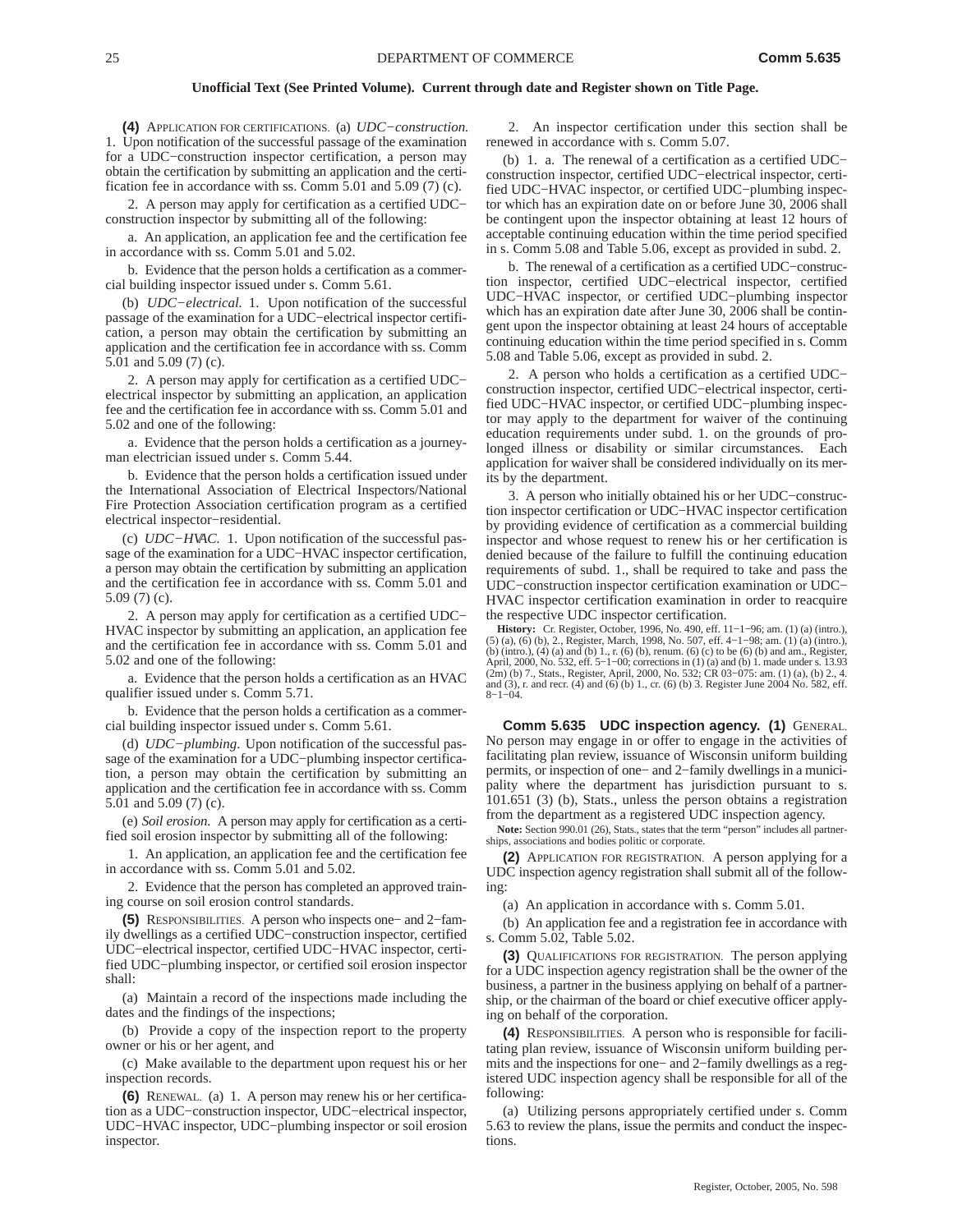(b) Making the records relative to the plan review, issuance of permits and inspections available to the department upon request.

(c) Providing inspection services for all inspections required under s. Comm 20.10.

(d) Cooperating with the department in any program monitoring, enforcement activities, and investigations.

(e) Following all procedures established by the department for UDC enforcement by inspection agencies.

(f) Reporting to the department in writing when the agency has been dismissed by the owner or builder.

(g) Making any records associated with their permit, plan review and inspection activities available to the permit holder upon request.

**(5)** RENEWAL. (a) A person may renew his or her registration as a UDC inspection agency.

(b) A UDC inspection agency registration shall be renewed in accordance with s. Comm 5.07.

**History:** CR 00−159: cr. Register September 2001 No. 549 eff. 10−1−01.

**Comm 5.64 Elevator inspectors. (1)** GENERAL. No person, as an authorized representative of the department, may provide inspections required under ch. Comm 18 unless the person holds a certification issued by the department as a certified elevator inspector.

**(2)** METHODS TO OBTAIN CERTIFICATION. A person may obtain a certification as a certified elevator inspector by either one of the following:

(a) Taking and passing an examination in accordance with s. Comm 5.09.

(b) Providing evidence the person holds a current certification as an elevator inspector meeting the qualification requirements of the American Society of Mechanical Engineers (ASME) A17.1, Standard for the Qualification of Elevator Inspectors (QEI) − 1.

**(3)** APPLICATION FOR EXAMINATION. A person applying to take a elevator inspector certification examination shall submit all of the following:

(a) An application in accordance with s. Comm 5.01.

(b) An application fee and examination fee in accordance with s. Comm 5.02, Table 5.02.

**(4)** APPLICATION FOR CERTIFICATION. (a) Upon notification of the successful passage of the examination for an elevator inspector certification, a person may obtain the certification by submitting an application and the certification fee in accordance with ss. Comm 5.01 and 5.09 (7) (c).

(b) A person may apply for a certification as a certified elevator inspector by submitting all of the following:

1. An application, an application fee and the certification fee in accordance with ss. Comm 5.01 and 5.02.

2. Evidence that the person holds a certification as an ASME QEI−1 elevator inspector.

**(5)** RESPONSIBILITIES. A person who inspects elevators as a certified elevator inspector shall:

(a) Maintain a record of the inspections made including the dates and the findings of the inspections;

(b) Provide a copy of the inspection record to the elevator owner or his or her agent; and

(c) Make available to the department upon request his or her inspection records.

**(6)** RENEWAL. (a) A person may renew his or her certification as an elevator inspector.

(b) An elevator inspector certification shall be renewed in accordance with s. Comm 5.07.

(c) 1. a. The renewal of a certification as a certified elevator inspector which has an expiration date on or before December 31, 2005 shall be contingent upon the elevator inspector obtaining at least 12 hours of acceptable continuing education within the time

period specified in s. Comm 5.08 and Table 5.06, except as provided in subd. 2.

b. The renewal of a certification as a certified elevator inspector which has an expiration date after December 31, 2005 shall be contingent upon the elevator inspector obtaining at least 24 hours of acceptable continuing education within the time period specified in s. Comm 5.08 and Table 5.06, except as provided in subd. 2.

2. A person who holds a certification as a certified elevator inspector may apply to the department for waiver of the continuing education requirements under subd. 1. on the grounds of prolonged illness or disability or similar circumstances. Each application for waiver shall be considered individually on its merits by the department.

**History:** Cr. Register, October, 1996, No. 490, eff. 11−1−96; r. and recr. (1), renum. (2) and (3) to be (3) and (2) and r. and recr. (2) and (4), cr. (6) (c), Register,<br>January, 1998, No. 505, eff. 2–1–98; am. (5) (c), Register, March, 1998, No. 507, eff.<br>4–1–98; am. (1), (2) (intro.), (4) and (6) (c 5−1−00; CR 03−075: r. and recr. (6) (c) 1. Register June 2004 No. 582, eff. 8−1−04.

**Comm 5.66 POWTS inspectors. (1)** GENERAL. A person who holds a certification issued by the department as a certified POWTS inspector or a commercial plumbing inspector may inspect privately owned wastewater treatment systems, POWTS, for the purpose of administering and enforcing the provisions of chs. Comm 81 to 87, as an authorized representative of the department or a local governmental unit.

**(2)** APPLICATION FOR EXAMINATION. A person applying to take a POWTS inspector certification examination shall submit all of the following:

(a) An application in accordance with s. Comm 5.01.

(b) An application fee and examination fee in accordance with s. Comm 5.02, Table 5.02.

**(3)** EXAMINATION. Except as provided in sub. (4) (b), a person seeking to obtain a POWTS inspector certification shall take and pass an examination in accordance with s. Comm 5.09.

**(4)** APPLICATION FOR CERTIFICATION. (a) Upon notification of the successful passage of the examination for a POWTS inspector certification, a person may obtain the certification by submitting an application and the certification fee in accordance with ss. Comm 5.01 and 5.09 (7) (c).

(b) A person may apply for a certification as a certified POWTS inspector by submitting an application, an application fee and the certification fee in accordance with ss. Comm 5.01 and 5.02 and one of the following:

1. Evidence that the person holds a license as a master plumber issued under s. Comm 5.91.

2. Evidence that the person holds a license as a master plumber−restricted service issued under s. Comm 5.92.

3. Evidence that the person holds a license as a journeyman plumber issued under s. Comm 5.93.

4. Evidence that the person holds a license as a journeyman plumber−restricted service issued under s. Comm 5.94.

**(5)** RESPONSIBILITIES. A person who inspects privately owned wastewater treatment systems as a certified POWTS inspector shall:

(a) Maintain a record of the inspections made including the dates and the findings of the inspections;

(b) Provide a copy of the inspection record to the privately owned wastewater treatment system owner or his or her agent; and

(c) Make available to the department upon request his or her inspection records.

**(6)** RENEWAL. (a) 1. A person may renew his or her certification as a POWTS inspector.

2. A POWTS inspector certification shall be renewed in accordance with s. Comm 5.07.

(b) 1. a. The renewal of a certification as a certified POWTS inspector which has an expiration date on or before June 30, 2006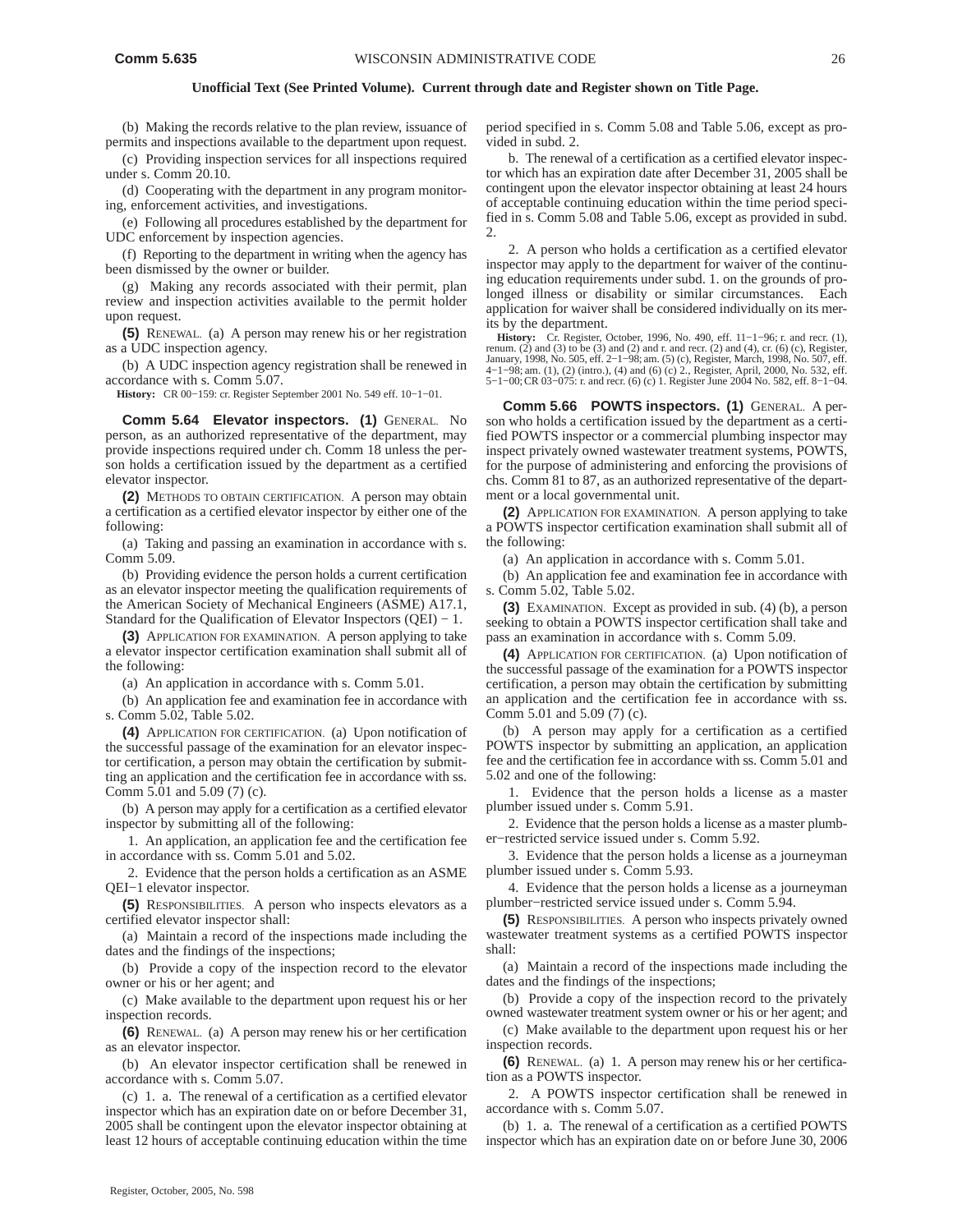shall be contingent upon the POWTS inspector obtaining at least 6 hours of acceptable continuing education within the time period specified in s. Comm 5.08 and Table 5.06, except as provided in subd. 2.

b. The renewal of a certification as a certified POWTS inspector which has an expiration date after June 30, 2006 shall be contingent upon the POWTS inspector obtaining at least 12 hours of acceptable continuing education within the time period specified in s. Comm 5.08 and Table 5.06, except as provided in subd. 2.

2. A person who holds a certification as a certified POWTS inspector may apply to the department for waiver of the continuing education requirements under subd. 1. on the grounds of prolonged illness or disability or similar circumstances. application for waiver shall be considered individually on its merits by the department.

**History:** Cr. Register, October, 1996, No. 490, eff. 11–1–96; am. (5) (c), (6) (a) 2, 0, (b) c), March, 1998, No. 507, eff. 4–1–98; am. (1) and (4), r. (6) (b) comum. (6) (c) to be (6) (b) and am., Register, April, 2000, (1) and (3), renum. (4) to be (4) (a), cr. (4) (b), r. and recr. (6) (b) 1. Register June 2004 No. 582, eff. 8−1−04.

**Comm 5.67 Rental weatherization inspectors. (1)** GENERAL. No person may inspect rental units to determine compliance with ch. Comm 67 unless the person holds a certification issued by the department as a certified rental weatherization inspector.

**(2)** APPLICATION FOR EXAMINATION. A person applying to take a rental weatherization inspector certification examination shall submit all of the following:

(a) An application in accordance with s. Comm 5.01.

(b) An application fee and examination fee in accordance with s. Comm 5.02, Table 5.02.

**(3)** EXAMINATION. A person seeking to obtain a rental weatherization inspector certification shall take and pass an examination in accordance with s. Comm 5.09.

**(4)** APPLICATION FOR CERTIFICATION. Upon notification of the successful passage of the examination for a rental weatherization inspector certification, a person may obtain the certification by submitting an application and the certification fee in accordance with ss. Comm 5.01 and 5.09 (7) (c).

**(5)** RESPONSIBILITIES. A person who inspects rental units as a certified rental weatherization inspector shall:

(a) Maintain a record of the inspections made including the dates and the findings of the inspections;

(b) Provide a copy of the inspection record to the rental property owner or his or her agent; and

(c) Make available to the department upon request his or her inspection records.

**(6)** RENEWAL. (a) 1. A person may renew his or her certification as a rental weatherization inspector.

2. A rental weatherization inspector certification shall be renewed in accordance with s. Comm 5.07.

**History:** Cr. Register, October, 1996, No. 490, eff. 11−1−96; am. (5) (c) and (6) (b) 2., cr. (6) (c), Register, March, 1998, No. 507, eff. 4–1–98; am. (1) and (4), r. (6)<br>(b), renum. (6) (c) to be (6) (b) and am., Register, April, 2000, No. 532, eff. 5–1–00;<br>CR 03–075: r. (6) (b) Register June 2004 No.

**Comm 5.68 Tank system inspectors. (1)** GENERAL. No person may inspect a tank system which has held or will hold flammable or combustible liquids to determine compliance with ch. Comm 10 unless the person holds a certification issued by the department as a certified tank system inspector.

**(2)** APPLICATION FOR EXAMINATION. A person applying to take a tank system inspector certification examination shall submit all of the following:

(a) An application in accordance with s. Comm 5.01.

(b) An application fee and examination fee in accordance with s. Comm 5.02, Table 5.02.

**(3)** QUALIFICATIONS FOR EXAMINATION. A person applying to take a tank system inspector certification examination shall have completed an approved educational course or training program.

**(4)** EXAMINATION. A person seeking to obtain a tank system inspector certification shall take and pass an examination in accordance with s. Comm 5.09.

**(5)** APPLICATION FOR CERTIFICATION. Upon notification of successfully passing the examination for a tank system inspector certification, a person may obtain the certification by submitting an application and the certification fee in accordance with ss. Comm 5.01 and 5.09 (7) (c).

**(6)** RESPONSIBILITIES. A person who inspects tank systems as a certified tank system inspector shall:

(a) Maintain a record of the inspections made including the dates and the findings of the inspections;

(b) Provide a copy of the inspection report to the owner of the tank system or his or her agent; and

(c) Make available to the department upon request his or her tank system inspection records.

**(7)** RENEWAL. (a) 1. A person may renew his or her certification as a tank system inspector.

2. A tank system inspector certification shall be renewed in accordance with s. Comm 5.07.

(b) 1. The renewal of a certification as a certified tank system inspector which has an expiration date after December 31, 1999 shall be contingent upon the inspector obtaining at least 12 hours of acceptable continuing education within the time period specified in s. Comm 5.08 and Table 5.06, except as provided in subd. 2.

2. A person who holds a certification as a certified tank system inspector may apply to the department for waiver of the continuing education requirements under subd. 1. on the grounds of prolonged illness or disability or similar circumstances. Each application for waiver shall be considered individually on its merits by the department.<br> **History:** Cr. Register, October, 1996, No. 490, eff. 11–1–96; am. (2) (b), r. and

recr. (4) and (7) (a), Register, March, 1998, eff, 4-1-98; am. (1), (5) and (7) (b), Register, April, 2000, No. 532, eff. 5−1−00.

## **Subchapter VII — Mechanical**

**Comm 5.70 HVAC contractors. (1)** GENERAL. (a) Pursuant to ss. 101.177 (2) and (3) (a) and 101.178 (2), Stats., no person, entity or business may engage or offer to engage in the activity of installing or servicing heating, ventilating or air conditioning equipment, except as provided in par. (b), or installing or servicing refrigeration equipment that would release or may release ozone−depleting refrigerant or sell for reuse used ozone−depleting refrigerant from refrigeration equipment, unless the person, entity or business holds a registration issued by the department as a registered HVAC contractor.

(b) 1. A person, entity or business is not required to hold a registration as a registered HVAC contractor to service existing heating, ventilating or air conditioning equipment or systems within facilities or properties owned by the person or entity.

2. A person, entity or business is not required to hold a registration as a registered HVAC contractor for electrical or plumbing work associated with the installation or servicing of HVAC equipment or systems.

**(2)** APPLICATION FOR REGISTRATION. A person applying for an HVAC contractor registration shall submit all of the following:

(a) An application in accordance with s. Comm 5.01.

(b) An application fee and a registration fee in accordance with s. Comm 5.02, Table 5.02.

**(3)** QUALIFICATIONS FOR REGISTRATION. The person applying for an HVAC contractor registration shall be the owner of the contracting business, a partner in the contracting business applying on behalf of a partnership, or the chairman of the board or chief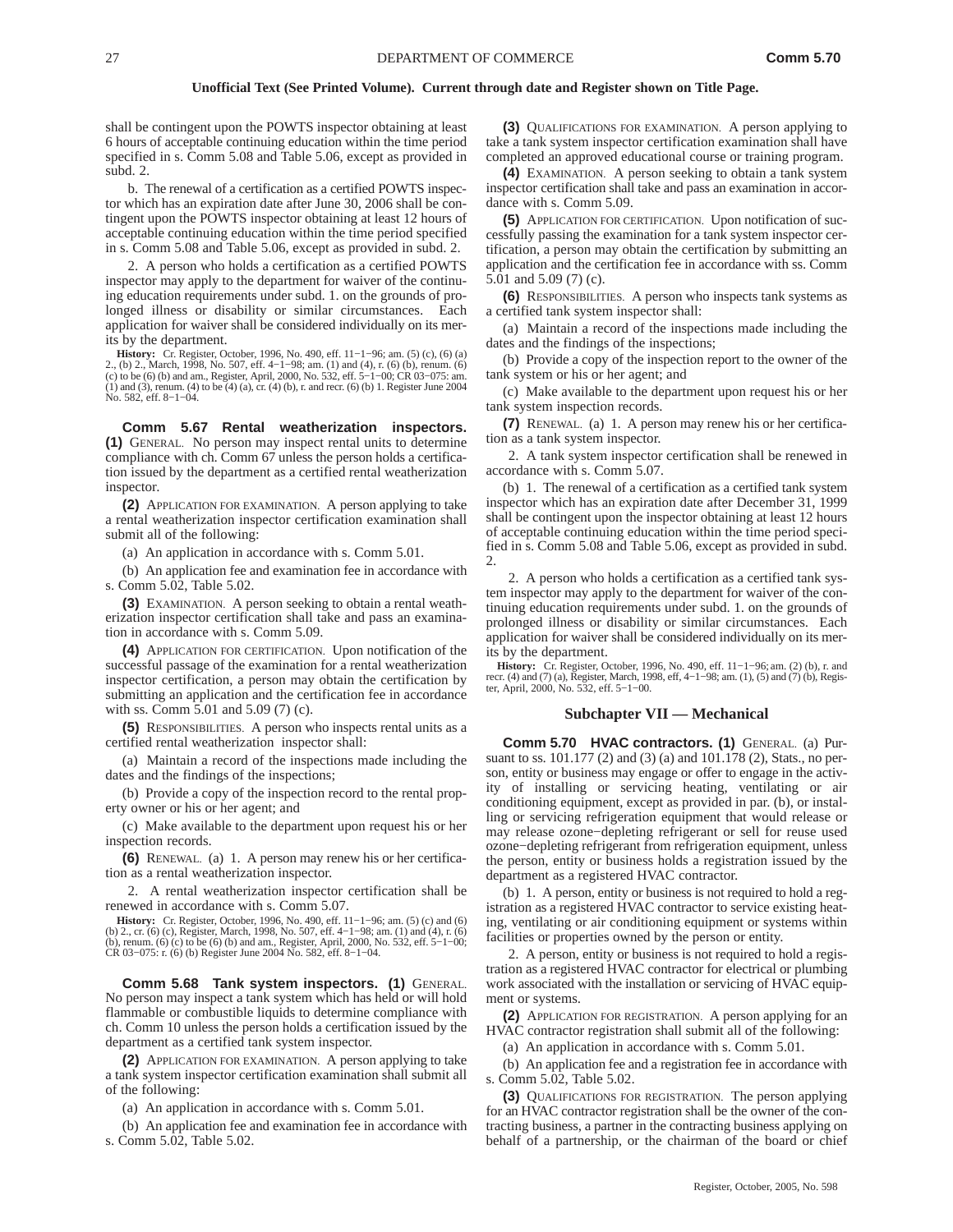executive officer applying on behalf of the contracting corporation.

**(4)** RESPONSIBILITIES. For any HVAC equipment installation that requires a uniform building permit under s. Comm 20.08, a person, entity or business which holds an HVAC contractor registration may not commence installation of HVAC equipment until a permit is issued for the installation.

**Note:** Chs. Comm 20 to 25 apply to one− and 2−family dwellings and manufactured dwellings. The department's uniform building permit is issued either by the municipality in which the dwelling is located or by a UDC inspection agency where the municipality does not administer the Uniform Dwelling Code.

**(5)** RENEWAL. (a) 1. A person may renew his or her registration as an HVAC contractor.

2. An HVAC contractor registration shall be renewed in accordance with s. Comm 5.07.

(b) A person, entity or business upon expiration of their registration to handle ozone−depleting refrigerants may renew the registration as an HVAC contractor in accordance with s. Comm 5.07.

**History:** Cr. Register, October, 1996, No. 490, eff. 11–1−96; am. (1) (b) 3., Register, March, 1998, No. 507, eff. 4–1−98; am. (1) (a), (b) 1., 2. and (2) (b), r. (1) (b) 3. and 4., Register, April, 2000, No. 532, eff. 5−1−00; CR 03−075: renum. (4) to be (5), cr. (4) Register June 2004 No. 582, eff. 8−1−04.

**Comm 5.71 HVAC qualifiers. (1)** GENERAL. (a) Pursuant to s. 101.178 (3), Stats., an individual may obtain in accordance with this section an HVAC qualifier certification from the department relative to the business of installing or servicing heating, ventilating or air conditioning equipment.

(b) A person or entity who utilizes a person who holds an HVAC qualifier certification under this section shall be deemed to be a certified HVAC business and pursuant to s. 101.178 (3) (c), Stats., may not be required to obtain a local certification, license or other approval in order to engage in the business of installing or servicing heating, ventilating or air conditioning equipment.

**(2)** APPLICATION FOR EXAMINATION. A person applying to take HVAC qualifier certification examination shall submit all of the following:

(a) An application in accordance with s. Comm 5.01.

(b) An application fee and examination fee in accordance with s. Comm 5.02, Table 5.02.

**(3)** QUALIFICATIONS FOR EXAMINATION. A person applying for an HVAC qualifier certification examination shall have completed:

(a) At least 1000 hours per year for at least 4 years of experience in supervising or performing the design, installation, servicing or maintenance of HVAC systems or equipment;

(b) At least 4 years of attendance in a school of mechanical engineering or in an accredited college, university, or technical, vocational or apprenticeship school in an HVAC−related program; or

(c) Any combination of 4 years of experience recognized under par. (a) and education recognized under par. (b).

**(4)** EXAMINATION. A person seeking to obtain an HVAC qualifier certification shall take and pass an examination in accordance with s. Comm 5.09.

**(5)** APPLICATION FOR CERTIFICATION. Upon notification of the successful passage of the examination for HVAC qualifier certification, a person may obtain the certification by submitting an application and the certification fee in accordance with ss. Comm 5.01 and 5.09 (7) (c).

**(6)** RESPONSIBILITIES. For any HVAC equipment installation that requires a uniform building permit under s. Comm 20.08, a person who holds an HVAC qualifier certification may not commence installation of HVAC equipment until a permit is issued for the installation.

**Note:** Chs. Comm 20 to 25 apply to one− and 2−family dwellings and manufactured dwellings. The department's uniform building permit is issued either by the municipality in which the dwelling is located or by a UDC inspection agency where the municipality does not administer the Uniform Dwelling Code.

**(7)** RENEWAL. (a) A person may renew his or her HVAC qualifier certification.

(b) An HVAC qualifier certification shall be renewed in accordance with s. Comm 5.07.

**History:** Cr. Register, October, 1996, No. 490, eff. 11−1−96; am. (5), Register, April, 2000, No. 532, eff. 5−1−00; CR 03−075: renum. (6) to be (7), cr. (6) Register June 2004 No. 582, eff. 8−1−04.

**Comm 5.72 Refrigerant handling technicians. (1)** GENERAL. Pursuant to s. 101.177 (4), Stats., no person may install or service a piece of refrigeration equipment that would release or may release an ozone−depleting refrigerant unless the person holds a certification issued by the department as a certified refrigerant handling technician.

**(2)** APPLICATION FOR CERTIFICATION. A person applying for a refrigerant handling technician certification shall submit all of the following:

(a) An application in accordance with s. Comm 5.01.

(b) An application fee and a certification fee in accordance with s. Comm 5.02, Table 5.02.

**(3)** QUALIFICATIONS FOR CERTIFICATION. A person applying for a refrigerant handling technician certification shall hold a Type I, II, III or Universal technician certification issued in accordance with section 608 of the federal Clean Air Act and title 40 CFR part 82, subpart F.

**(4)** RESPONSIBILITIES. A person who installs or services a piece of refrigeration equipment as a certified refrigerant handling technician shall comply with the responsibilities under s. 101.177 (2), Stats.

**Note:** See the appendix for a reprint of s. 101.177 (2), Stats.

**(5)** EXPIRATION SUNSET. All certifications for certified refrigerant handling technicians issued by the department prior to November 1, 1996, shall expire on a date specified in writing by the department.

(a) 1. The expiration date specified by the department shall be no earlier than December 31, 1996 and no later than December 31, 1999.

2. The expiration date specified by the department for any certified refrigerant handling technician shall not be less than 3 years from the issuance of the original certification.

(b) 1. The department shall send an expiration notice to each individual certified prior to November 1, 1996.

2. The expiration notice shall be sent to the address of each certified refrigerant handling technician on file with the department.

3. Failure to receive a notice of expiration shall not be considered as an excuse for failure to renew a certification.

(c) Failure to renew a certification that was issued prior to November 1, 1996, shall be considered as a surrender of the certification to install or service mechanical refrigeration equipment with ozone−depleting refrigerants.

**(6)** RENEWAL. (a) A person may renew his or her certification as a refrigerant handling technician.

(b) A refrigerant handling technician certification shall be renewed in accordance with s. Comm 5.07.

**History:** Cr. Register, October, 1996, No. 490, eff. 11−1−96; am. (1), r. and recr. (4), Register, March, 1998, No. 507, eff. 4−1−98; am. (1), (2) (b), (3), (5) (intro.) and (a) 2., Register, April, 2000, No. 532, eff. 5−1−00; CR 03−075: am. (3) Register June 2004 No. 582, eff. 8−1−04.

## **Subchapter VIII — Storage Tanks**

**Comm 5.80 PECFA consulting firms. (1)** GENERAL. (a) A corporation, partnership, sole proprietor or independent contractor that performs or provides professional level engineering or hydrogeological services related to a claim submitted for reimbursement under the PECFA program, ch. Comm 47, shall hold a registration issued by the department as a registered PECFA consulting firm.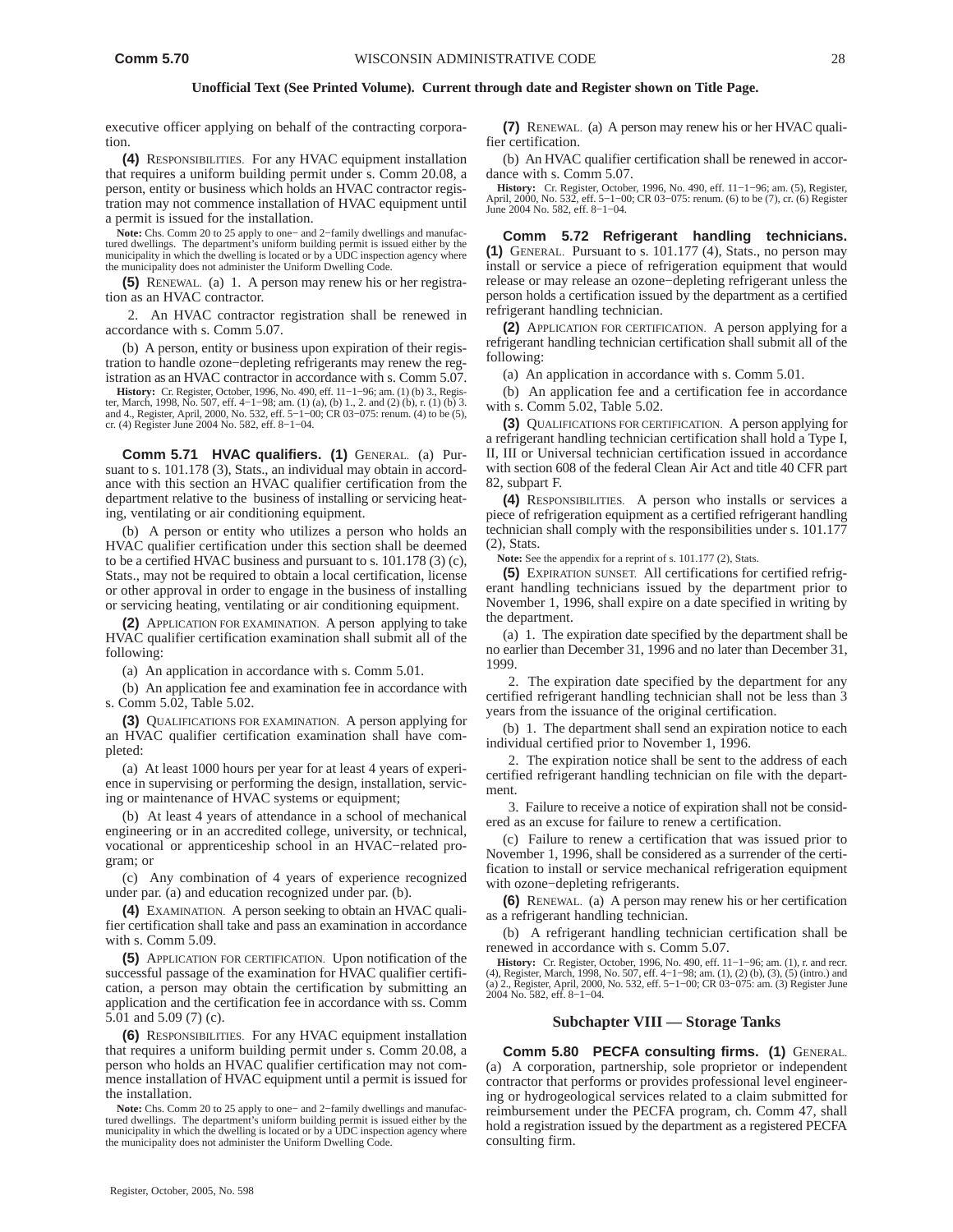(b) The services referred to in par. (a) include but are not limited to:

1. Conducting site investigations;

2. Preparing remedial action plans and alternatives;

3. Designing and supervising the installation of remedial systems; and

4. Planning for passive bio−remediation with long term monitoring.

**(2)** APPLICATION FOR REGISTRATION. An entity applying for a PECFA consulting firm registration shall submit all of the following:

(a) An application in accordance with s. Comm 5.01.

(b) An application fee and a registration fee in accordance with s. Comm 5.02, Table 5.02.

**(3)** QUALIFICATIONS FOR REGISTRATION. The person applying for a PECFA consulting firm registration shall be the owner of the consulting business, a partner in the consulting business applying on behalf of a partnership, or the chairman of the board or chief executive officer applying on behalf of the consulting corporation.

**(4)** RESPONSIBILITIES. An entity that performs or provides professional level engineering or hydrogeological services related to a claim submitted for reimbursement under the PECFA program, ch. Comm 47, as a registered PECFA consulting firm shall:

(a) Make records of PECFA claim services available for inspection and audit as requested by the department for field or financial audits under ch. Comm 47; and

(b) Hold errors and omissions professional liability coverage, including pollution impairment liability, of no less than \$1,000,000 per claim, \$1,000,000 annual aggregate and with a deductible of no more than \$100,000 per claim.

**(5)** RENEWAL. (a) 1. An entity may renew their registration as a PECFA consulting firm.

2. A PECFA consulting firm registration shall be renewed in accordance with s. Comm 5.07.

(b) The registration of an entity as a PECFA consulting firm that occurred prior to November 1, 1996, shall expire 2 years after November 1, 1996 unless the registration is renewed in accordance with s. Comm 5.07.

**History:** Cr. Register, October, 1996, No. 490, eff. 11–1–96; am. (1) (a) and (2) (b), Register, April, 2000, No. 532, eff. 5–1–00.

**Comm 5.81 PECFA consultants. (1)** GENERAL. (a) A person who performs or provides professional level investigation, interpretation, design or technical project management services related to a claim submitted for reimbursement under the PECFA program, ch. Comm 47, shall hold a registration issued by the department as a registered PECFA consultant.

(b) The services referred to in par. (a) include but are not limited to:

1. Conducting site investigations;

2. Preparing remedial action plans and alternatives; or

3. Interpretation of data for passive or active bio−remediation systems.

**(2)** APPLICATION FOR REGISTRATION. A person applying for a PECFA consultant registration shall submit all of the following:

(a) An application in accordance with s. Comm 5.01.

(b) An application fee and a registration fee in accordance with s. Comm 5.02, Table 5.02

**(3)** RESPONSIBILITIES. A person who performs or provides professional level investigation, interpretation, design or technical project management services related to a claim submitted for reimbursement under the PECFA program, ch. Comm 47, as a registered PECFA consultant shall either hold or be covered by errors and omissions professional liability coverage, including pollution impairment liability, of no less than \$1,000,000 per claim,

\$1,000,000 annual aggregate and with a deductible of no more than \$100,000 per claim.

**(4)** RENEWAL. (a) 1. A person may renew his or her registration as a PECFA consultant.

2. A PECFA consultant registration shall be renewed in accordance with s. Comm 5.07.

(b) The registration of a person as a PECFA consultant that occurred prior to November 1, 1996, shall expire 2 years after November 1, 1996 unless the registration is renewed in accordance with s. Comm 5.07.

**History:** Cr. Register, October, 1996, No. 490, eff. 11−1−96; am. (1) (a) and (2) (b), Register, April, 2000, No. 532, eff. 5−1−00.

**Comm 5.82 Tank specialty firms. (1)** GENERAL. A corporation, partnership, sole proprietor or independent contractor that provides or offers to provide storage tank system installation, removal, testing, lining, cleaning or site assessments shall hold a registration issued by the department as a registered specialty tank firm.

**(2)** APPLICATION FOR REGISTRATION. An entity applying for a specialty tank firm registration shall submit all of the following:

(a) An application in accordance with s. Comm 5.01.

(b) An application fee and a registration fee in accordance with s. Comm 5.02, Table 5.02.

**(3)** QUALIFICATIONS FOR REGISTRATION. The person applying for a specialty tank firm registration shall be the owner of the business, a partner in the business applying on behalf of a partnership, or the chairman of the board or chief executive officer applying on behalf of the corporation.

**(4)** RESPONSIBILITIES. An entity that provides storage tank system installation, removal, testing, lining, cleaning or site assessments as a registered specialty tank firm shall utilize the appropriate credentialed persons to install, remove, test, line, or clean storage tanks, or to provide site closure assessments.

**(5)** RENEWAL. (a) 1. A person may renew his or her registration as a specialty tank firm.

2. A specialty tank firm registration shall be renewed in accordance with s. Comm 5.07.

(b) The registration of an entity as a specialty tank firm that occurred prior to November 1, 1996, shall expire 2 years after November 1, 1996 unless the registration is renewed in accordance with s. Comm 5.07.

**History:** Cr. Register, October, 1996, No. 490, eff. 11−1−96; am. (5) (a) 2., Register, March, 1998, No. 507, eff. 4−1−98; am. (1) (a) and (2) (b), Register, April, 2000, No. 532, eff. 5−1−00.

**Comm 5.83 Site assessors. (1)** GENERAL. No person may conduct a site closure assessment required under s. Comm 10.734 unless the person holds a certification issued by the department as a certified site assessor.

**(2)** APPLICATION FOR EXAMINATION. A person applying to take a site assessor certification examination shall submit all of the following:

(a) An application in accordance with s. Comm 5.01.

(b) An application fee and examination fee in accordance with s. Comm 5.02, Table 5.02.

**(3)** EXAMINATION. A person seeking to obtain a site assessor certification shall take and pass an examination in accordance with s. Comm 5.09.

**(4)** APPLICATION FOR CERTIFICATION. Upon notification of successfully passing the examination for a site assessor certification, a person may obtain the certification by submitting an application and the certification fee in accordance with ss. Comm 5.01 and 5.09 (7) (c).

**(5)** RENEWAL. (a) 1. A person may renew his or her certification as a site assessor,

2. A site assessor certification shall be renewed in accordance with s. Comm 5.07.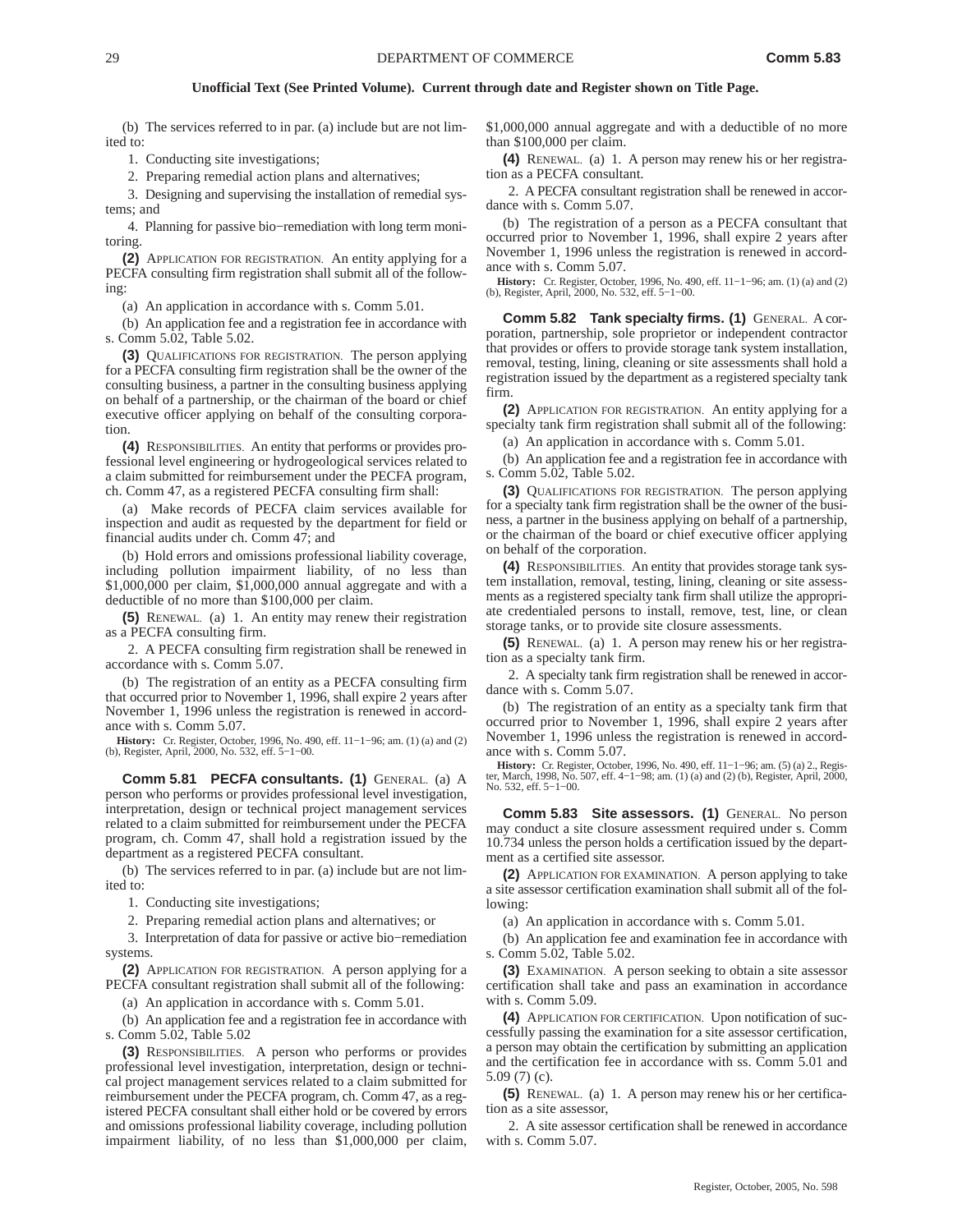(b) 1. The renewal of a certification as a site assessor which has an expiration date after December 31, 1999 shall be contingent upon the site assessor obtaining at least 12 hours of acceptable continuing education within the time period specified in s. Comm 5.08 and Table 5.06, except as provided in subd. 2.

2. A person who holds a certification as a site assessor may apply to the department for waiver of the continuing education requirements under subd. 1. on the grounds of prolonged illness or disability or similar circumstances. Each application for waiver shall be considered individually on its merits by the department.

**History:** Cr. Register, October, 1996, No. 490, eff. 11−1−96; am. (1) and (4), Register, April, 2000, No. 532, eff. 5−1−00.

**Comm 5.84 Aboveground tank system installers. (1)** GENERAL. No person may install an aboveground tank system which is to hold flammable or combustible liquids unless:

(a) The person holds a certification issued by the department as a certified aboveground tank system installer; or

(b) The person is under the direct supervision of another person who holds a certification issued by the department as a certified aboveground tank installer.

**(2)** APPLICATION FOR EXAMINATION. A person applying to take an aboveground tank system installer certification examination shall submit all of the following:

(a) An application in accordance with s. Comm 5.01.

(b) An application fee and examination fee in accordance with s. Comm 5.02, Table 5.02.

**(3)** EXAMINATION. A person seeking to obtain an aboveground tank system installer certification shall take and pass an examination in accordance with s. Comm 5.09.

**(4)** APPLICATION FOR CERTIFICATION. Upon notification of successfully passing the examination for an aboveground tank system installer certification, a person may obtain the certification by submitting an application and the certification fee in accordance with ss. Comm 5.01 and 5.09 (7) (c).

**(5)** RESPONSIBILITIES. A person who installs or supervises the installation of tank systems as a certified aboveground tank system installer shall be present at the job site for at least all of the following activities:

(a) Preinstallation tank system testing.

- (b) Inspection and repair of coatings.
- (c) Placement of tanks.

(d) Installation and testing of all connections and tank−related piping including vapor recovery, vents and supply pipes.

(e) Installation of monitoring devices.

(f) Installation of pumps and dispensers.

**(6)** RENEWAL. (a) 1. A person may renew his or her certification as an aboveground tank system installer.

2. An aboveground tank system installer certification shall be renewed in accordance with s. Comm 5.07.

(b) 1. The renewal of a certification as an aboveground tank system installer which has an expiration date after December 31, 1999 shall be contingent upon the installer obtaining at least 12 hours of acceptable continuing education within the time period specified in s. Comm 5.08 and Table 5.06, except as provided in subd. 2.

2. A person who holds a certification as an aboveground tank system installer may apply to the department for waiver of the continuing education requirements under subd. 1. on the grounds of prolonged illness or disability or similar circumstances. Each application for waiver shall be considered individually on its merits by the department.

**History:** Cr. Register, October, 1996, No. 490, eff. 11–1–96;am. (1) (a), (b) and (4), Register, April, 2000, No. 532, eff. 5–1–00.

**Comm 5.85 Underground tank system installers. (1)** GENERAL. No person may install an underground tank system which is to hold flammable or combustible liquids unless:

(a) The person holds a certification issued by the department as a certified underground tank system installer; or

(b) The person is under the direct supervision of another person who holds a certification issued by the department as a certified underground tank system installer.

**(2)** APPLICATION FOR EXAMINATION. A person applying to take an underground tank system installer certification examination shall submit all of the following:

(a) An application in accordance with s. Comm 5.01.

(b) An application fee and examination fee in accordance with s. Comm 5.02, Table 5.02.

**(3)** EXAMINATION. A person seeking to obtain an underground tank system installer certification shall take and pass an examination in accordance with s. Comm 5.09.

**(4)** APPLICATION FOR CERTIFICATION. Upon notification of successfully passing the examination for an underground tank system installer certification, a person may obtain the certification by submitting an application and the certification fee in accordance with ss. Comm 5.01 and 5.09 (7) (c).

**(5)** RESPONSIBILITIES. A person who installs or supervises the installation of tanks as a certified underground tank system installer shall be present at the job site for at least all of the following activities:

(a) Preinstallation tank system testing.

(b) Inspection and repair of coatings.

(c) Placing of bedding material and the setting and bedding of tanks.

(d) Backfilling operations and compacting of backfill around tanks and piping.

(e) Installation of corrosion protection systems.

(f) Installation and testing of all connections and tank−related piping including vapor recovery, vents and supply pipes.

(g) Installation of leak detection devices and any monitoring wells.

(h) Testing of tanks and piping both prior to and after backfilling.

(i) Installation of pumps and dispensers.

**(6)** RENEWAL. (a) 1. A person may renew his or her certification as an underground tank system installer.

2. An underground tank system installer certification shall be renewed in accordance with s. Comm 5.07.

(b) 1. The renewal of a certification as an underground tank system installer which has an expiration date after December 31, 1999 shall be contingent upon the installer obtaining at least 12 hours of acceptable continuing education within the time period specified in s. Comm 5.08 and Table 5.06, except as provided in subd. 2.

2. A person who holds a certification as an underground tank system installer may apply to the department for waiver of the continuing education requirements under subd. 1. on the grounds of prolonged illness or disability or similar circumstances. Each application for waiver shall be considered individually on its merits by the department.

**History:** Cr. Register, October, 1996, No. 490, eff. 11–1–96; am. (1) (a), (b) and (4), Register, April, 2000, No. 532, eff. 5–1–00.

**Comm 5.86 Tank system liners. (1)** GENERAL. No person may line a tank system which has held or will hold flammable or combustible liquids unless:

(a) The person holds a certification issued by the department as a certified tank system liner; or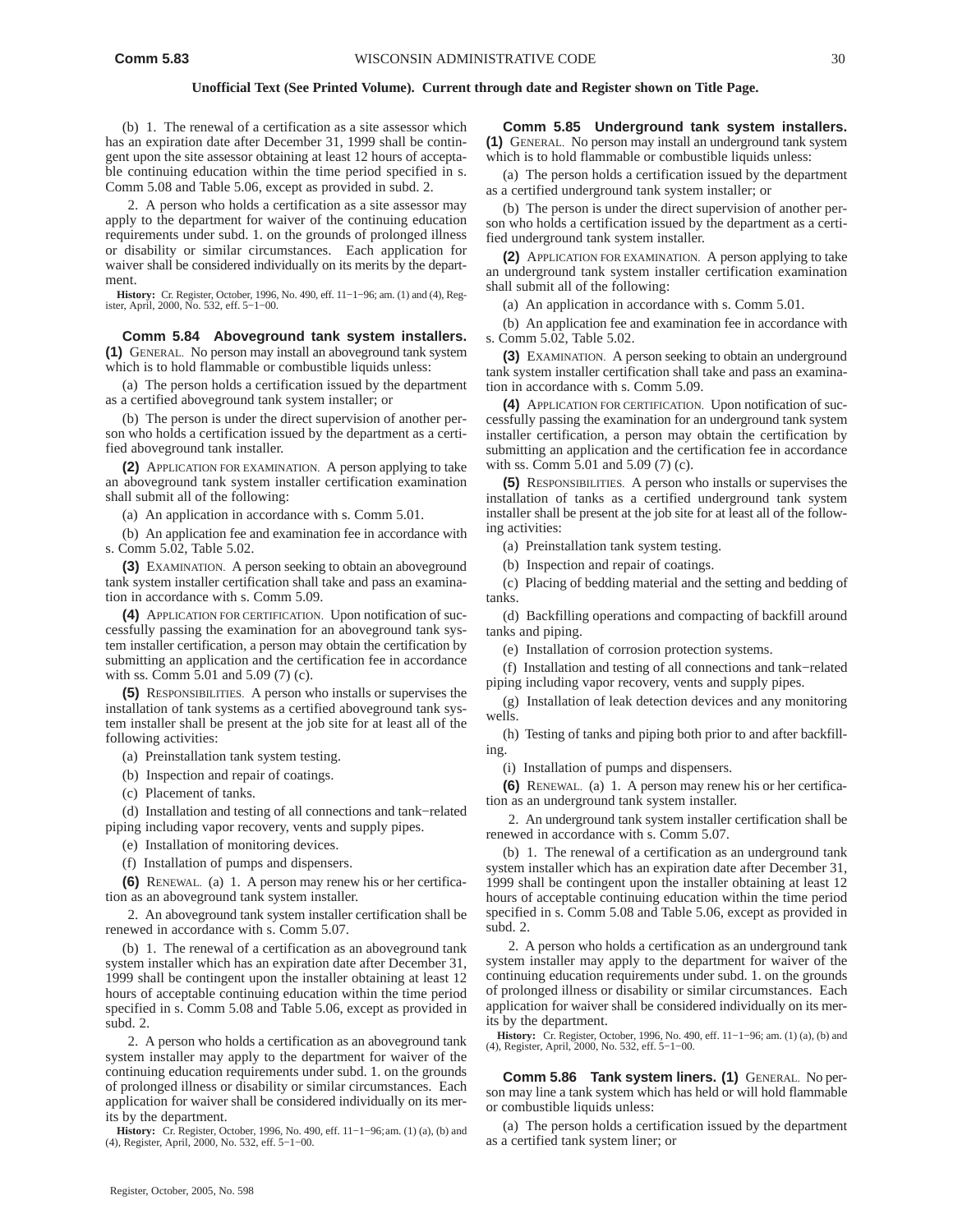(b) The person is under the direct supervision of another person who holds a certification issued by the department as a certified tank system liner.

**(2)** APPLICATION FOR EXAMINATION. A person applying to take a tank system liner certification examination shall submit all of the following:

(a) An application in accordance with s. Comm 5.01.

(b) An application fee and examination fee in accordance with s. Comm 5.02, Table 5.02.

**(3)** EXAMINATION. A person seeking to obtain a tank system liner certification shall take and pass an examination in accordance with s. Comm 5.09.

**(4)** APPLICATION FOR CERTIFICATION. Upon notification of successfully passing the examination for a tank system liner certification, a person may obtain the certification by submitting an application and the certification fee in accordance with ss. Comm 5.01 and 5.09 (7) (c).

**(5)** RESPONSIBILITIES. A person who lines or supervises the lining of tanks as a certified tank system liner shall be present at the job site for at least all of the following activities:

(a) Removal of product from the tanks and making the atmosphere of the tanks inert or vapor−free.

(b) Cutting of openings in tanks.

(c) Removal and handling of sludge and other wastes from tanks.

(d) Sand blasting of the tank interior.

(e) Inspection for holes and wall thickness.

(f) Repair of holes.

(g) Coating of tanks.

(h) Testing for holidays.

(i) Testing for coating hardness.

(j) Resealing of tanks.

**(6)** RENEWAL. (a) 1. A person may renew his or her certification as a tank system liner.

2. A tank system liner certification shall be renewed in accordance with s. Comm 5.07.

(b) 1. The renewal of a certification as a tank system liner which has an expiration date after December 31, 1999 shall be contingent upon the tank system liner obtaining at least 12 hours of acceptable continuing education within the time period specified in s. Comm 5.08 and Table 5.06, except as provided in subd. 2.

2. A person who holds a certification as a tank system liner may apply to the department for waiver of the continuing education requirements under subd. 1. on the grounds of prolonged illness or disability or similar circumstances. Each application for waiver shall be considered individually on its merits by the department.

**History:** Cr. Register, October, 1996, No. 490, eff. 11–1–96;am. (1) (a), (b) and (4), Register, April, 2000, No. 532, eff. 5–1–00.

**Comm 5.87 Tank system removers and cleaners. (1)** GENERAL. No person may remove or clean a tank system which has held flammable or combustible liquids, except as provided in s. Comm 10.36 (3) (a) 2., unless:

(a) The person holds a certification issued by the department as a certified tank system remover−cleaner; or

(b) The person is under the direct supervision of another person who holds a certification issued by the department as a certified tank system remover−cleaner.

**Note:** Section Comm 10.36 (3) (a) 2. indicates that certification need not be obtained for individuals performing removal or cleaning of heating fuel tanks located aboveground or in basements at one− and 2− family dwellings.

**(2)** APPLICATION FOR EXAMINATION. A person applying to take a tank system remover−cleaner certification examination shall submit all of the following:

(a) An application in accordance with s. Comm 5.01.

(b) An application fee and examination fee in accordance with s. Comm 5.02, Table 5.02.

**(3)** EXAMINATION. A person seeking to obtain a tank system remover−cleaner certification shall take and pass an examination in accordance with s. Comm 5.09.

**(4)** APPLICATION FOR CERTIFICATION. Upon notification of successfully passing the examination for a tank system remover− cleaner certification, a person may obtain the certification by submitting an application and the certification fee in accordance with ss. Comm 5.01 and 5.09 (7) (c).

**(5)** RESPONSIBILITIES. A person who removes or cleans or supervises the removing or cleaning of tanks as a certified tank system remover−cleaner shall be present at the job site for at least all of the following activities:

(a) Disconnecting and draining of piping.

(b) Capping of piping.

(c) Vapor freeing or inerting of tanks.

(d) Cleaning of tanks and handling of sludge and other wastes.

(e) Removal of tank systems from the ground and loading them for transport or filling the tank systems with an inert material.

(f) Visual inspection of the soils around the excavation or tank system location.

**(6)** RENEWAL. (a) 1. A person may renew his or her certification as a tank system remover−cleaner.

2. A tank system remover−cleaner certification shall be renewed in accordance with s. Comm 5.07.

(b) 1. The renewal of a certification as a tank system remover− cleaner which has an expiration date after December 31, 1999 shall be contingent upon the remover−cleaner obtaining at least 12 hours of acceptable continuing education within the time period specified in s. Comm 5.08 and Table 5.06, except as provided in subd. 2.

2. A person who holds a certification as a tank system remover−cleaner may apply to the department for waiver of the continuing education requirements under subd. 1. on the grounds of prolonged illness or disability or similar circumstances. Each application for waiver shall be considered individually on its merits by the department.

**History:** Cr. Register, October, 1996, No. 490, eff. 11−1−96; am. (1) (b), (6) (a) 2., Register, March, 1998, No. 507, eff. 4−1−98; am. (1) (a), (b) and (4), Register, April, 2000, No. 532, eff. 5−1−00.

**Comm 5.88 Tank system tightness testers. (1)** GEN-ERAL. No person may conduct the tightness testing of a tank system which has held or will hold flammable or combustible liquids unless the person holds a certification issued by the department as a certified tank system tightness tester.

**(2)** APPLICATION FOR CERTIFICATION. A person applying for a tank system tightness tester certification shall submit all of the following:

(a) An application in accordance with s. Comm 5.01.

(b) An application fee and a certification fee in accordance with s. Comm 5.02, Table 5.02.

**(3)** QUALIFICATIONS FOR CERTIFICATION. (a) A person applying for a tank system tightness tester certification shall have completed training in one or more tightness test methods which have been approved under s. Comm 10.125.

(b) The test methodology training qualifying for certification shall have been provided by the person or entity that obtained the approval under s. Comm 10.125 for the methodology.

**(4)** RESPONSIBILITIES. A person who conducts tightness tests for tank systems as a certified tank system tightness tester shall:

(a) Conduct tightness tests in accordance with the material approval under s. Comm 10.125 and any additional manufacturer's instructions; and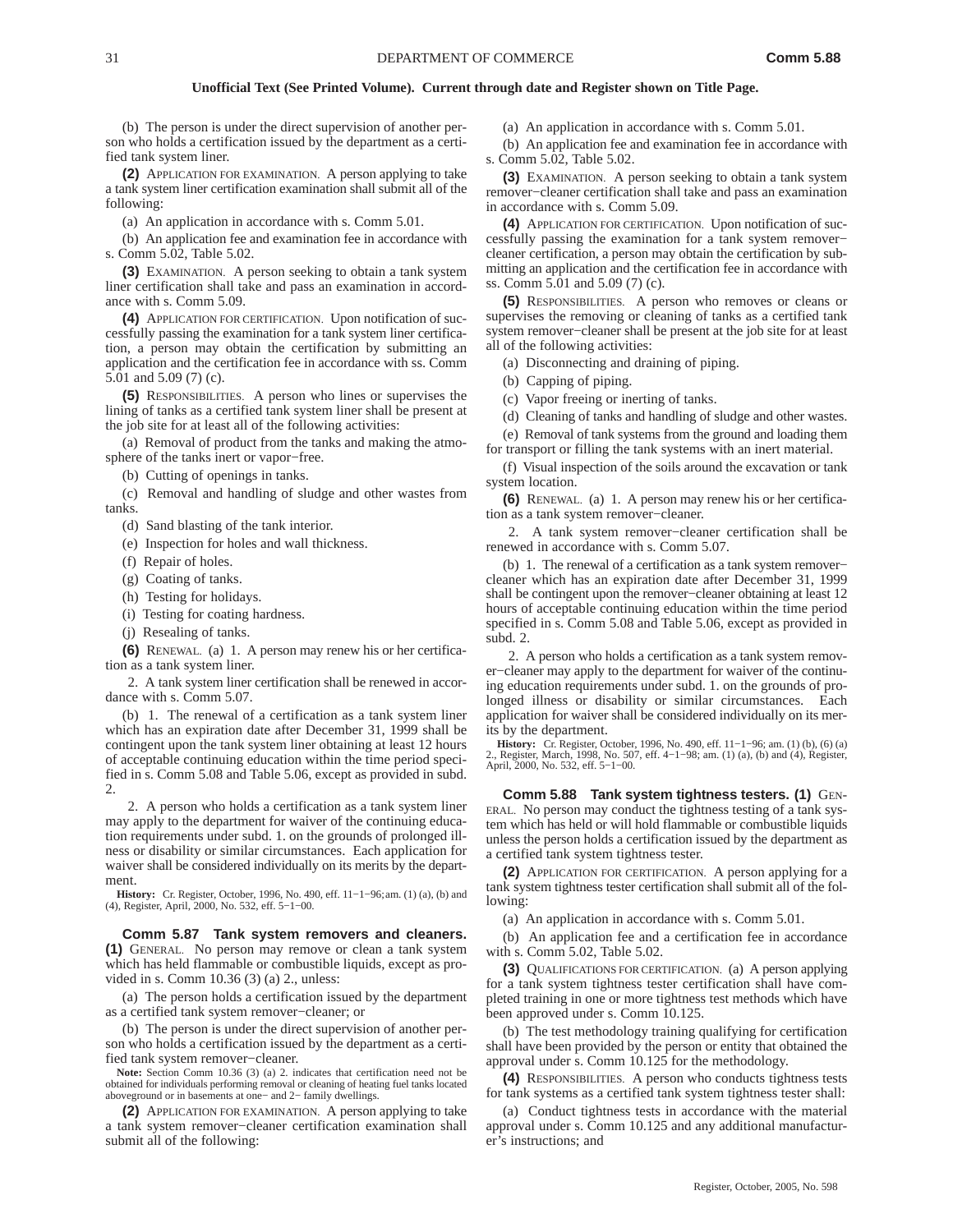(b) Employ only those test methodologies for which training has been obtained.

**(5)** RENEWAL. (a) A person may renew his or her certification as a tank system tightness tester.

(b) A tank system tightness tester certification shall be renewed in accordance with s. Comm 5.07.

**History:** Cr. Register, October, 1996, No. 490, eff. 11−1−96;am. (5) (b), Register, March, 1998, No. 507, eff. 4−1−98; am. (1) and (2) (b), Register, April, 2000, No. 532, eff. 5−1−00.

## **Subchapter IX — Plumbing**

**Comm 5.90 Plumbing. (1)** (a) Except as provided under s. 145.06 (4), Stats., and pursuant to s. 145.06, Stats., no person may install plumbing unless the person holds a license or registration issued by the department as a licensed master plumber, licensed master plumber−restricted, licensed journeyman plumber, licensed journeyman plumber−restricted, registered plumbing apprentice, registered plumbing learner−restricted, registered utility contractor or registered pipelayer.

(b) 1. Pursuant to s. 145.14, Stats., the plumbing activities that may be undertaken by a person who holds a license or registration as a licensed master plumber−restricted service, licensed journeyman plumber−restricted service or a registered plumbing learner− restricted service shall be limited to the installation or modification of all of the following:

a. Privately owned wastewater treatment systems and components as defined in ch. Comm 81.

b. Building sewers and private interceptor main sewers as defined in ch. Comm 81.

c. Water services and private water mains as defined in ch. Comm 81.

d. That portion of the drain system or water supply system that connects a building sewer or water service to the connection provided by the manufactured/mobile home manufacturer.

2. a. The plumbing activities that may be undertaken by a person who holds a license as a licensed master plumber−restricted service type 2 or licensed journeyman plumber−restricted service type 2 shall be limited to the installation or modification of underground drain and vent piping and plumbing delineated under subd. 1.

b. The plumbing activities that may be undertaken by a person who holds a license as a licensed master plumber−restricted service type 3 or licensed journeyman plumber−restricted service type 3 shall be limited to the modification of existing water distribution systems and plumbing delineated under subd. 1.

c. The plumbing activities that may be undertaken by a person who holds a license as a licensed master plumber−restricted service type 4 or licensed journeyman plumber−restricted service type 4 shall be limited to the installation or modification of drain and vent piping to existing drain stacks and vent stacks for the conversion from a private sewage system to municipal sewers and plumbing delineated under subd. 1.

**Note:** Prior to November 1, 1996, plumber−restricted service licenses were referred to as plumber−restricted−sewer licenses and those licenses formerly referred to as plumber−restricted sewer type 1 are now titled plumber−restricted service. Restricted service plumbing licenses types 2 to 4 are no longer available to new appli-cants. Individuals who currently hold these types of licenses are permitted to renew the licenses and continue to perform the activities under subd. 2. Individuals who hold a journeyman plumber−restricted service type 2 to 4 may seek to obtain the appropriate type of master plumber−restricted service license in accordance with s. Comm 5.92.

3. Pursuant to s. 145.14, Stats., the plumbing activities that may be undertaken by a person who holds a license or registration as a licensed master plumber−restricted appliance, licensed journeyman plumber−restricted appliance, or registered plumbing learner−restricted appliance shall be limited to the installation and modification of water heaters, water softeners, water treatment devices and other items in connection with an existing water supply system which do not require direct connection to the drain system.

4. The plumbing activities that may be undertaken by a person who holds a license or registration as a licensed utility contractor or registered pipelayer shall be limited to the installation or modification of water services, private water mains, sanitary building sewers, storm building sewers and private interceptor main sewers.

**(2)** Pursuant to s. 145.06 (3m), Stats., no person may perform the required testing of cross connection control devices unless the person holds a registration issued by the department as a cross− connection control tester.

**(3)** A business engaged in the installation of plumbing that utilizes plumbing learners shall maintain a ratio of at least one journeyman plumber or journeyman plumber−restricted for each plumbing learner. For this purpose, a master plumber or master plumber−restricted may act as a journeyman plumber or journeyman plumber−restricted, respectively.

**(4)** Pursuant to s. 145.09, Stats., a person may be accepted for examination for the appropriate classification of license upon submittal of all of the following:

(a) An application in accordance with s. Comm 5.01.

(b) An application fee and examination fee in accordance with s. Comm 5.02, Table 5.02.

(c) A petition for variance fee in accordance with s. Comm 5.02 (4).

(d) A petition for variance documenting evidence of equivalency as provided in s. 145.09 (1) or (2), Stats.

**History:** Cr. Register, October, 1996, No. 490, eff. 11–1–96; am. (1) and (2), Reg-<br>ister, April, 2000, No. 532, eff. 5–1–00; CR 03–075: am. (1) (b) 1. a. to c., cr. (1) (b) 1. d. and (4) Register June 2004 No. 582, eff. 8−1−04.

**Comm 5.91 Master plumbers. (1)** GENERAL. A person may obtain a license as a licensed master plumber by either:

(a) Taking and passing the master plumber license examination; or

(b) Possessing a master plumber license−retiree.

**Note:** After November 1, 1996, plumber licenses−retiree are no longer available to new applicants.

**(2)** APPLICATION FOR EXAMINATION. A person applying to take a master plumber license examination shall submit all of the following:

(a) An application in accordance with s. Comm 5.01.

(b) An application fee and examination fee in accordance with s. Comm 5.02, Table 5.02.

**(3)** QUALIFICATIONS FOR EXAMINATION. A person applying for a master plumber license examination shall have one of the following qualifications:

(a) At least 1,000 hours of plumbing−related work experience per year for at least 3 consecutive years as a licensed journeyman plumber.

(b) Graduated from an accredited engineering university or college with a degree in civil engineering, mechanical engineering or other approved engineering curriculum related to plumbing.

**(4)** EXAMINATION. Except as provided in sub. (1) (b), a person seeking to obtain a master plumber license shall take and pass an examination in accordance with s. Comm 5.09.

**Note:** After December 31, 2001, the examination for a master plumber license will include questions relative to the design and installation of multipurpose piping systems.

**(5)** APPLICATION FOR LICENSE. (a) Upon notification of the successful passage of the examination for a master plumber license, a person may obtain the license by submitting an application and the license fee in accordance with ss. Comm 5.01 and 5.09 (7) (c).

(b) A person may apply for a license as a licensed master plumber by submitting: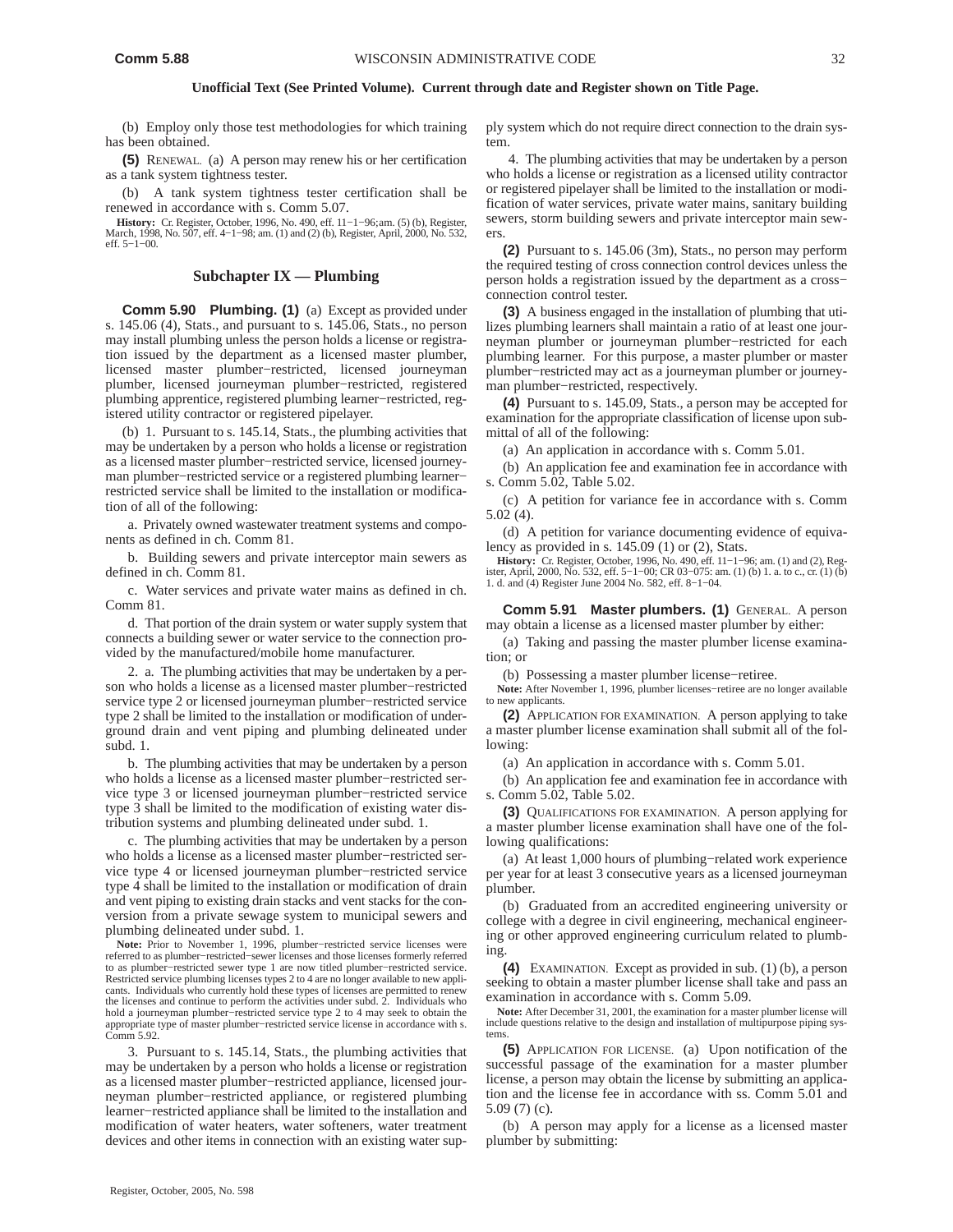1. An application, application fee and a license fee in accordance with ss. Comm 5.01 and 5.02, Table 5.02; and

2. Evidence of possessing a master plumber license−retiree.

**(6)** RESPONSIBILITIES. (a) A person who as a licensed master plumber is responsible for the installation or modification of plumbing shall utilize the appropriately licensed or registered persons to install or modify plumbing.

(b) 1. A person who has obtained his or her master plumber license prior to January 1, 2002 and who is responsible for the installation or modification of a multipurpose piping system shall have completed an approved course in the engineering principles and skills associated with the design, installation and maintenance of multipurpose piping systems prior to installing such a system.

2. A course to fulfill the obligation under subd. 1. shall be approved and conducted in accordance with s. Comm 5.08.

(c) For any plumbing installation that requires a uniform building permit under s. Comm 20.08, a person who holds a master plumber license may not commence installation of plumbing until a permit is issued for the installation.

**Note:** Chs. Comm 20 to 25 apply to one− and 2−family dwellings and manufactured dwellings. The department's uniform building permit is issued either by the municipality in which the dwelling is located or by a UDC inspection agency where the municipality does not administer the Uniform Dwelling Code.

(d) For any construction that involves installation or modification of a private onsite wastewater treatment system, a person who holds a master plumber license may not commence installation of plumbing until a sanitary permit is issued for the installation in accordance with s. Comm 83.21.

**(7)** EXCHANGES. (a) A person who holds a master plumber license may, upon application to the department, exchange his or her master plumber license for a journeyman plumber license.

(b) A person who has exchanged his or her master plumber license for a journeyman plumber license may, upon application to the department, exchange his or her journeyman plumber license for a master plumber license provided:

1. The person holds a valid journeyman plumber license;

2. The person submits with the application a copy of his or her former master plumber license; and

3. The license fee for a master plumber specified in s. Comm 5.02, Table 5.02 is submitted.

**(8)** RENEWAL. (a) 1. A person may renew his or her license as a master plumber.

2. A master plumber license shall be renewed in accordance with s. Comm 5.07.

(b) 1. The renewal of a license as a master plumber shall be contingent upon the master plumber obtaining at least 12 hours of acceptable continuing education within the time period specified in s. Comm 5.08 and Table 5.06, except as provided in subd. 2.

2. A person who holds a license as a master plumber may apply to the department for waiver of the continuing education requirements under subd. 1. on the grounds of prolonged illness or disability or similar circumstances. Each application for waiver shall be considered individually on its merits by the department.

**History:** Cr. Register, October, 1996, No. 490, eff. 11−1−96; am. (1) (intro.), (5), (7) (b) 3. and (8) (b), renum. (6) to be (6) (a) and am., cr. (6) (b), Register, April, 2000,<br>No. 532, eff. 5–1–00, except (6) (b) 1. eff. 8–1–00; CR 03–075: am. (3) (a), cr. (6)<br>(c) and (d) Register June 2004 No. 582, eff

**Comm 5.92 Master plumbers−restricted. (1)** GEN-ERAL. A person may obtain a license as a licensed master plumber−restricted by either:

(a) Taking and passing the master plumber−restricted license examination; or

(b) Possessing a master plumber−restricted license−retiree.

**Note:** After November 1, 1996, plumber−restricted licenses−retiree are no longer available to new applicants.

**(2)** APPLICATION FOR EXAMINATION. A person applying to take a master plumber−restricted service license examination or master plumber−restricted appliance license examination shall submit all of the following:

(a) An application in accordance with s. Comm 5.01.

(b) An application fee and examination fee in accordance with s. Comm 5.02, Table 5.02.

**(3)** QUALIFICATIONS FOR EXAMINATION. (a) A person applying for a master plumber−restricted service license examination shall have at least 1,000 hours of plumbing−related work experience per year for at least 2 consecutive years as a licensed journeyman plumber or a licensed journeyman plumber−restricted service.

(b) A person applying for a master plumber−restricted appliance license examination shall have at least 1,000 hours of plumbing−related work experience per year for at least 2 consecutive years as a licensed journeyman plumber or a licensed journeyman plumber−restricted appliance.

**(4)** EXAMINATION. Except as provided in sub. (1) (b), a person seeking to obtain a master plumber−restricted service or a master plumber−restricted appliance license shall take and pass an examination in accordance with s. Comm 5.09.

**Note:** After December 31, 2001, the examination for a master plumber−restricted appliance license will include questions relative to the design and installation of multipurpose piping systems.

**(5)** APPLICATION FOR LICENSE. (a) Upon notification of the successful passage of the examination for a master plumber−restricted service or master plumber−restricted appliance license, a person may obtain the license by submitting an application and the license fee in accordance with ss. Comm 5.01 and 5.09 (7) (c).

(b) A person may apply for a license as a licensed master plumber−restricted service or a licensed master plumber−restricted appliance by submitting:

1. An application, application fee and a license fee in accordance with ss. Comm 5.01 and 5.02, Table 5.02; and

2. Evidence of possessing the appropriate master plumber− restricted license−retiree.

**(6)** RESPONSIBILITIES. (a) A person who, as a licensed master plumber−restricted service or licensed master plumber−restricted appliance, is responsible for an installation or modification of plumbing shall utilize the appropriately licensed or registered persons to install or modify plumbing.

(b) 1. A person who has obtained his or her master plumber− restricted appliance license prior to January 1, 2002 and who is responsible for the installation or modification of a multipurpose piping system shall have completed an approved course in the engineering principles and skills associated with the design, installation and maintenance of multipurpose piping systems prior to installing such a system.

2. A course to fulfill the obligation under subd. 1. shall be approved and conducted in accordance with s. Comm 5.08.

(c) For any plumbing installation that requires a uniform building permit under s. Comm 20.08, a person who holds a master plumber−restricted appliance license or a master plumber−restricted service license may not commence installation of plumbing until a permit is issued for the installation.

**Note:** Chs. Comm 20 to 25 apply to one− and 2−family dwellings and manufactured dwellings. The department's uniform building permit is issued either by the municipality in which the dwelling is located or by a UDC inspection agency where the municipality does not administer the Uniform Dwelling Code.

(d) For any construction that involves installation or modification of a private onsite wastewater treatment system, a person who holds a master plumber−restricted service license may not commence installation of plumbing until a sanitary permit is issued for the installation in accordance with s. Comm 83.21.

**(7)** EXCHANGES. (a) A person who holds a master plumber− restricted service license or master plumber−restricted appliance license may, upon application to the department, exchange his or her master plumber license for the appropriate journeyman plumber−restricted license.

(b) A person who has exchanged his or her master plumber−restricted license for a journeyman plumber−restricted license may,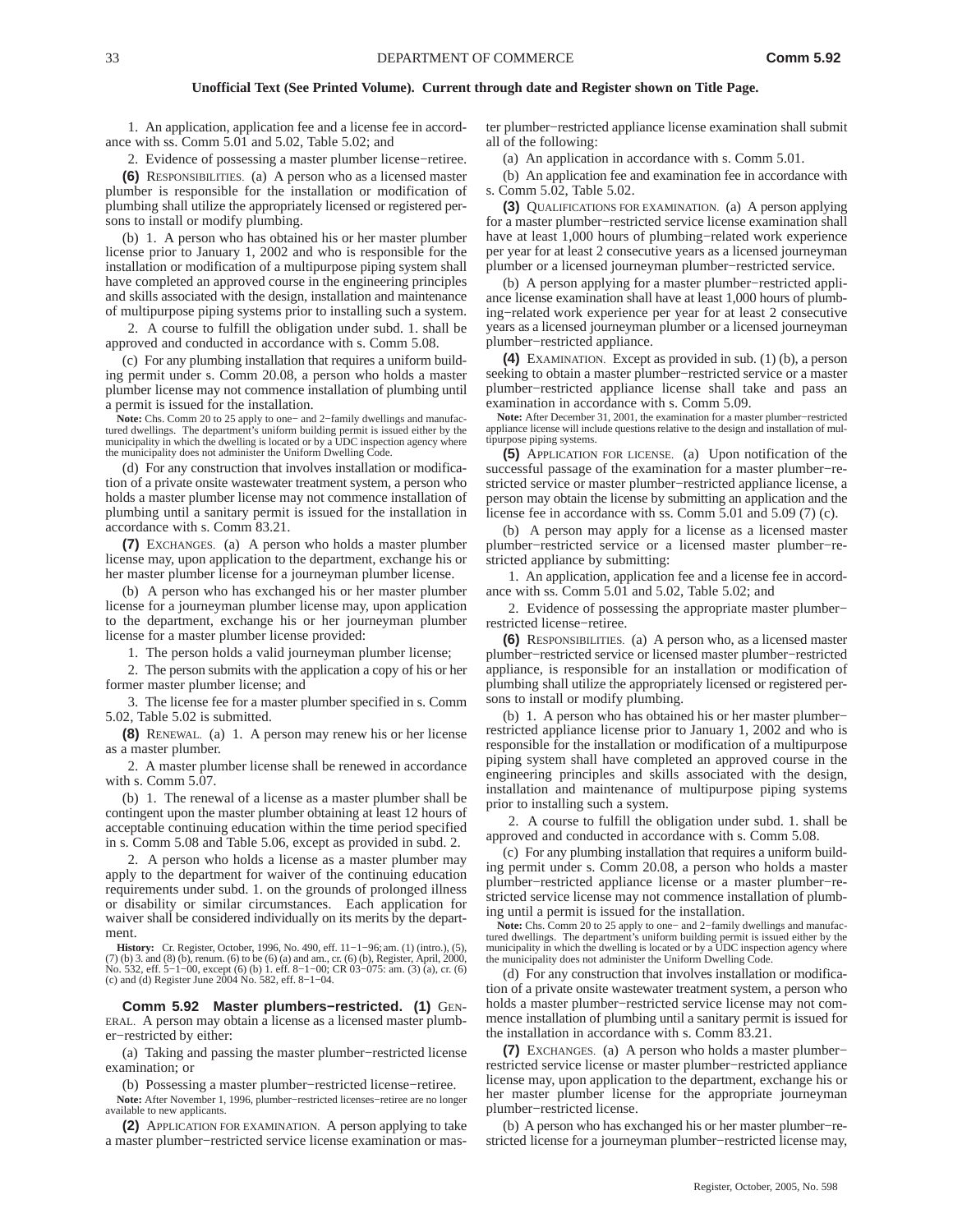upon application to the department, exchange his or her journeyman plumber−restricted license for the appropriate master plumber−restricted license provided:

1. The person holds a valid journeyman plumber−restricted license;

2. The person submits with the application a copy of his or her former master plumber−restricted license; and

3. The license fee for a master plumber−restricted license specified in s. Comm 5.02, Table 5.02 is submitted.

**(8)** RENEWAL. (a) 1. A person may renew his or her license as a master plumber−restricted service or master plumber−restricted appliance.

2. A master plumber−restricted service license and a master plumber−restricted appliance license shall be renewed in accordance with s. Comm 5.07.

(b) 1. The renewal of a license as a master plumber−restricted service or master plumber−restricted appliance shall be contingent upon the plumber obtaining at least 6 hours of acceptable continuing education within the time period specified in s. Comm 5.08 and Table 5.06, except as provided in subd. 2.

2. A person who holds a license as a master plumber−restricted service or master plumber−restricted appliance may apply to the department for waiver of the continuing education requirements under subd. 1. on the grounds of prolonged illness or disability or similar circumstances. Each application for waiver shall be considered individually on its merits by the department.

**History:** Cr. Register, October, 1996, No. 490, eff. 11–1–96; am. (7) (b) (intro.), Register, March, 1998, No. 507, eff. 4–1–98; am. (1) (intro.), (5), (6) 3. and<br>Register, March, 1998, No. 507, eff. 5–1–09; am. (1) (intr 545, eff. 6−1−01;CR 03−075: am. (3), renum. (6) to be (6) (a), cr. (6) (b) and (c) Regis-ter June 2004 No. 582, eff. 8−1−04; CR 05−011: renum. (6) (b) and (c) to be (6) (c) and (d), cr. (6) (b) Register July 2005 No. 595, eff. 8−1−05.

**Comm 5.93 Journeyman plumbers. (1)** GENERAL. (a) The plumbing activities that may be undertaken by a person who holds a license as a licensed journeyman plumber shall be performed under the general supervision of a person who holds a master plumber license, master plumber−restricted license, or utility contractor license.

**Note:** A journeyman plumber who is working under the general supervision of a licensed master plumber−restricted or licensed utility contractor is limited to the type of plumbing installations associated with the specific license of the person providing the supervision.

(b) A person may obtain a license as a licensed journeyman plumber by either:

1. Taking and passing the journeyman plumber license examination; or

2. Possessing a journeyman plumber license−retiree.

**Note:** After November 1, 1996, plumber licenses−retiree are no longer available to new applicants.

**(2)** APPLICATION FOR EXAMINATION. A person applying to take a journeyman plumber license examination shall submit all of the following:

(a) An application in accordance with s. Comm 5.01.

(b) An application fee and examination fee in accordance with s. Comm 5.02, Table 5.02.

**(3)** QUALIFICATIONS FOR EXAMINATION. A person applying for a journeyman plumber license examination shall have completed a plumbing apprenticeship program recognized under ch. 106, Stats.

**(4)** EXAMINATION. Except as provided in sub. (1) (b), a person seeking to obtain a journeyman plumber license shall take and pass an examination in accordance with s. Comm 5.09.

**(5)** APPLICATION FOR LICENSE. (a) Upon notification of the successful passage of the examination for a journeyman plumber license, a person may obtain the license by submitting an application and the license fee in accordance with ss. Comm 5.01 and 5.09 (7) (c).

(b) A person may apply for a license as a licensed journeyman plumber by submitting:

1. An application, application fee and a license fee in accordance with ss. Comm 5.01 and 5.02, Table 5.02; and

2. Evidence of possessing a journeyman plumber license−retiree.

**(6)** RENEWAL. (a) 1. A person may renew his or her license as a journeyman plumber.

2. A journeyman plumber license shall be renewed in accordance with s. Comm 5.07.

(b) 1. The renewal of a license as a journeyman plumber shall be contingent upon the journeyman plumber obtaining at least 12 hours of acceptable continuing education within the time period specified in s. Comm 5.08 and Table 5.06, except as provided in subd. 2.

2. A person who holds a license as a journeyman plumber may apply to the department for waiver of the continuing education requirements under subd. 1. on the grounds of prolonged illness or disability or similar circumstances. Each application for waiver shall be considered individually on its merits by the department.

**History:** Cr. Register, October, 1996, No. 490, eff. 11−1−96; am. (6) (a) 2., Register, March, 1998, No. 507, eff. 4−1−98; am. (1) (a), (b) (intro.) and (5), Register, April, 2000, No. 532, eff. 5−1−00.

**Comm 5.94 Journeyman plumbers−restricted. (1)** GENERAL. (a) 1. The plumbing activities as delineated under s. Comm 5.90 (1) (b) that may be undertaken by a person who holds a license as a licensed journeyman plumber−restricted service shall be performed under the general supervision of a person who is a licensed master plumber or a licensed master plumber− restricted service.

2. The plumbing activities as delineated under s. Comm 5.90 (1) (b) that may be undertaken by a person who holds a license as a licensed journeyman plumber−restricted appliance shall be performed under the general supervision of a person who is a licensed master plumber or a licensed master plumber−restricted appliance

(b) A person may obtain a license as a licensed journeyman plumber−restricted by either:

1. Taking and passing the journeyman plumber−restricted license examination; or

2. Possessing a journeyman plumber−restricted license−retiree.

**Note:** After November 1, 1996, plumber−restricted licenses−retiree are no longer available to new applicants.

**(2)** APPLICATION FOR EXAMINATION. A person applying to take a journeyman plumber−restricted service license examination or journeyman plumber−restricted appliance license examination shall submit all of the following:

(a) An application in accordance with s. Comm 5.01.

(b) An application fee and examination fee in accordance with s. Comm 5.02, Table 5.02.

**(3)** QUALIFICATIONS FOR EXAMINATION. (a) A person applying for a journeyman plumber−restricted service license examination shall have:

1. At least 1,000 hours of plumbing−related work experience as a registered learner−restricted service; and

2. Received shop training and instruction in at least the following:

a. Forty hours of plumbing code, chs. Comm 81 to 87.

b. Twenty hours of blueprint or blueline reading.

c. Ten hours of transit or builder's level.

d. Twenty hours of plumbing−related mathematics.

e. Ten hours of first aid and safety.

(b) A person applying for a journeyman plumber−restricted appliance license examination shall have: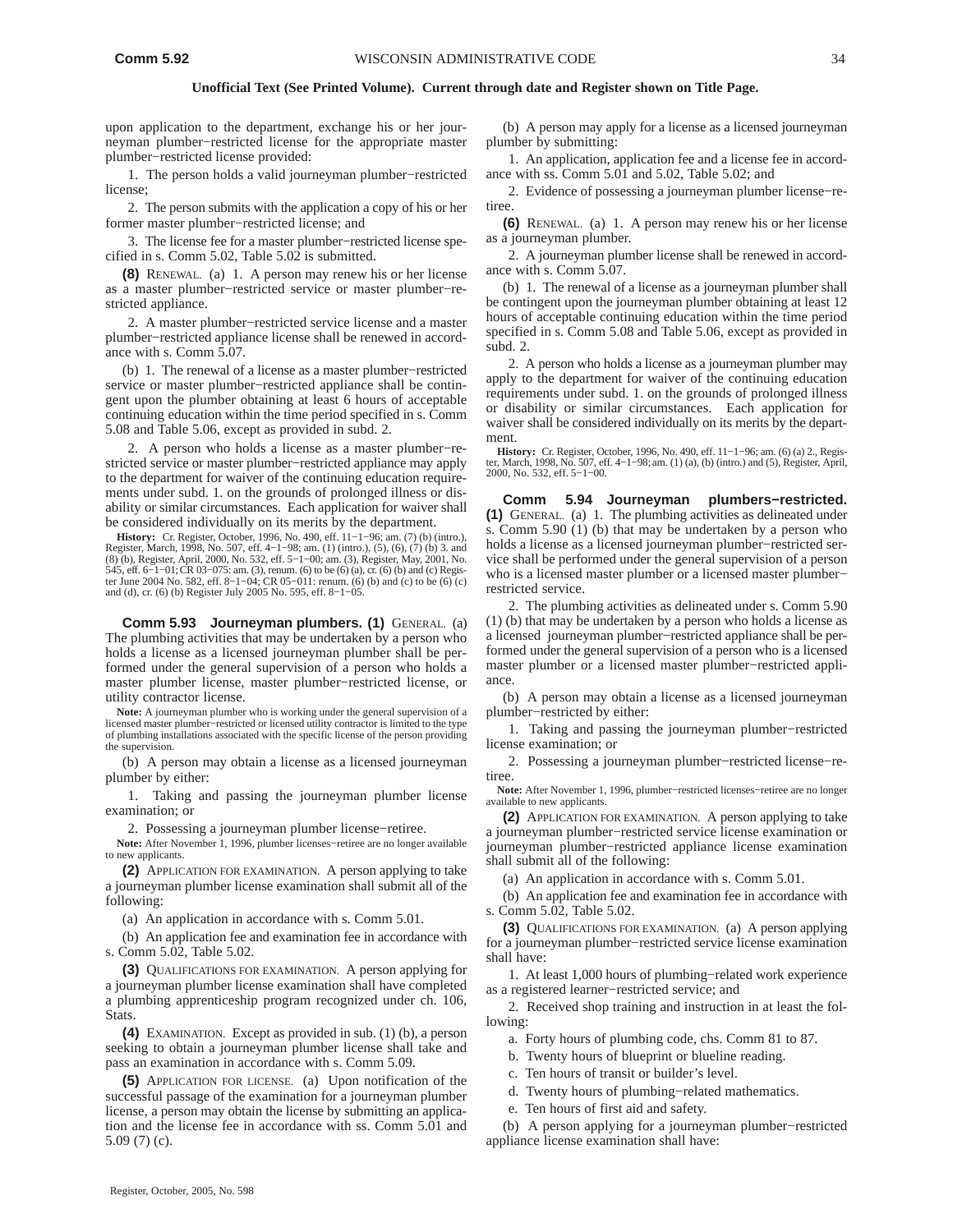1. At least 1,000 hours of plumbing−related work experience as a registered learner−restricted appliance; and

2. Received shop training and instruction in at least the following:

a. Forty hours of plumbing code, chs. Comm 81 to 87.

b. Twenty hours of blueprint or blueline reading.

c. Twenty hours of plumbing−related mathematics.

d. Thirty hours of appliance and equipment servicing.

**(4)** EXAMINATION. Except as provided in sub. (1) (b), a person seeking to obtain a journeyman plumber−restricted service license or a journeyman plumber−restricted appliance license shall take and pass an examination in accordance with s. Comm 5.09.

**(5)** APPLICATION FOR LICENSE. (a) Upon notification of the successful passage of the examination for a journeyman plumber− restricted license, a person may obtain the license by submitting an application and the license fee in accordance with ss. Comm 5.01 and 5.09 (7) (c).

(b) A person may apply for a license as a licensed journeyman plumber−restricted service or a licensed journeyman plumber−restricted appliance by submitting:

1. An application, application fee and a license fee in accordance with ss. Comm 5.01 and 5.02, Table 5.02; and

2. Evidence of possessing the appropriate journeyman plumber−restricted license−retiree.

**(6)** RENEWAL. (a) 1. A person may renew his or her license as a journeyman plumber−restricted service or a journeyman plumber−restricted appliance.

2. A journeyman plumber−restricted service license and a journeyman plumber−restricted appliance license shall be renewed in accordance with s. Comm 5.07.

(b) 1. The renewal of a license as a journeyman plumber−restricted service or a journeyman plumber−restricted appliance shall be contingent upon the journeyman plumber obtaining at least 6 hours of acceptable continuing education within the time period specified in s. Comm 5.08 and Table 5.06, except as provided in subd. 2.

2. A person who holds a license as a journeyman plumber−restricted service or a journeyman plumber−restricted appliance may apply to the department for waiver of the continuing education requirements under subd. 1. on the grounds of prolonged illness or disability or similar circumstances. Each application for waiver shall be considered individually on its merits by the department.

**History:** Cr. Register, October, 1996, No. 490, eff. 11–1–96; am. (1) (a), (b) (intro.) and (5), Register, April, 2000, No. 532, eff. 5–1–00; corrections in (3) made under s. 13.93 (2m) (b) 7., Stats., Register, April, 20 recr. (3) Register June 2004 No. 582, eff. 8−1−04.

**Comm 5.95 Plumbing apprentices. (1)** GENERAL. A person who holds a registration as a registered plumbing apprentice may install or modify plumbing under the general supervision of a person who is a licensed master plumber.

**Note:** The Department of workforce development, bureau of apprenticeship standards has additional supervision standards for apprentices for the purpose of training and education.

**(2)** APPLICATION FOR REGISTRATION. A person applying for a plumbing apprentice registration to install plumbing shall submit all of the following:

(a) An application in accordance with s. Comm 5.01.

(b) An application fee and a registration fee in accordance with s. Comm 5.02, Table 5.02.

**(3)** QUALIFICATIONS. A person applying for plumbing apprentice registration to install plumbing shall be indentured in a plumbing apprenticeship recognized under ch. 106, Stats.

**(4)** RESPONSIBILITIES. A person who installs or modifies plumbing as a registered plumbing apprentice may do so if he or she is indentured under ch. 106, Stats.

**(5)** RENEWAL. (a) 1. A person may renew his or her registration as a plumbing apprentice.

2. A plumbing apprentice registration to install plumbing shall be renewed in accordance with s. Comm 5.07.

(b) The renewal of a registration as a plumbing apprentice is contingent upon the person submitting evidence that the person is indentured in a plumbing apprenticeship recognized under ch. 106, Stats.

**History:** Cr. Register, October, 1996, No. 490, eff. 11−1−96;am. (5) (b), Register, March, 1998, No. 507, eff. 4−1−98; am. (1) and (2) (b), Register, April, 2000, No. 532, eff. 5−1−00.

**Comm 5.96 Plumbing learners. (1)** GENERAL. (a) The plumbing activities that may be undertaken by a person who holds a registration as a registered learner−restricted service shall be performed under the direct supervision of a person who holds a master plumber license, a master plumber−restricted service license, a journeyman plumber license or a journeyman plumber− restricted service license.

(b) The plumbing activities that may be undertaken by a person who holds a registration as a registered learner−restricted appliance shall be performed under the direct supervision of a person who holds a master plumber license, a master plumber−restricted appliance license, a journeyman plumber license or a journeyman plumber−restricted appliance license.

**(2)** APPLICATION FOR REGISTRATION. A person applying for a plumbing learner−restricted service registration or plumbing learner−restricted appliance registration shall submit all of the following:

(a) An application in accordance with s. Comm 5.01.

(b) An application fee and a registration fee in accordance with s. Comm 5.02, Table 5.02.

**(3)** QUALIFICATIONS FOR REGISTRATION. A person applying for a plumbing learner−restricted service registration or plumbing learner−restricted appliance registration to install or modify plumbing shall be at least 16 years old and shall have completed the 12th grade in school or its equivalent.

**History:** Cr. Register, October, 1996, No. 490, eff. 11−1−96;am. (1) and (2) (b), Register, April, 2000, No. 532, eff. 5−1−00.

**Comm 5.97 Utility contractors. (1)** GENERAL. A person who holds a license as a licensed utility contractor may install or modify water services, private water mains, sanitary building sewers, storm building sewers, or private interceptor main sewers.

**(2)** APPLICATION FOR EXAMINATION. A person applying to take an utility contractor license examination shall submit all of the following:

(a) An application in accordance with s. Comm 5.01.

(b) An application fee and examination fee in accordance with s. Comm 5.02, Table 5.02.

**(3)** QUALIFICATIONS FOR EXAMINATION. The person applying for an utility contractor license examination shall be at least 18 years old.

**(4)** EXAMINATION. A person seeking to obtain an utility contractor license shall take and pass an examination in accordance with s. Comm 5.09.

**(5)** APPLICATION FOR LICENSE. Upon notification of the successful passage of the examination for a utility contractor license, a person may obtain the license by submitting an application and a license fee in accordance with ss. Comm 5.01 and 5.09 (7) (c).

**(6)** RESPONSIBILITIES. A person who, as a licensed utility contractor, installs or modifies water services, private water mains, sanitary building sewers, storm building sewers, or private inter